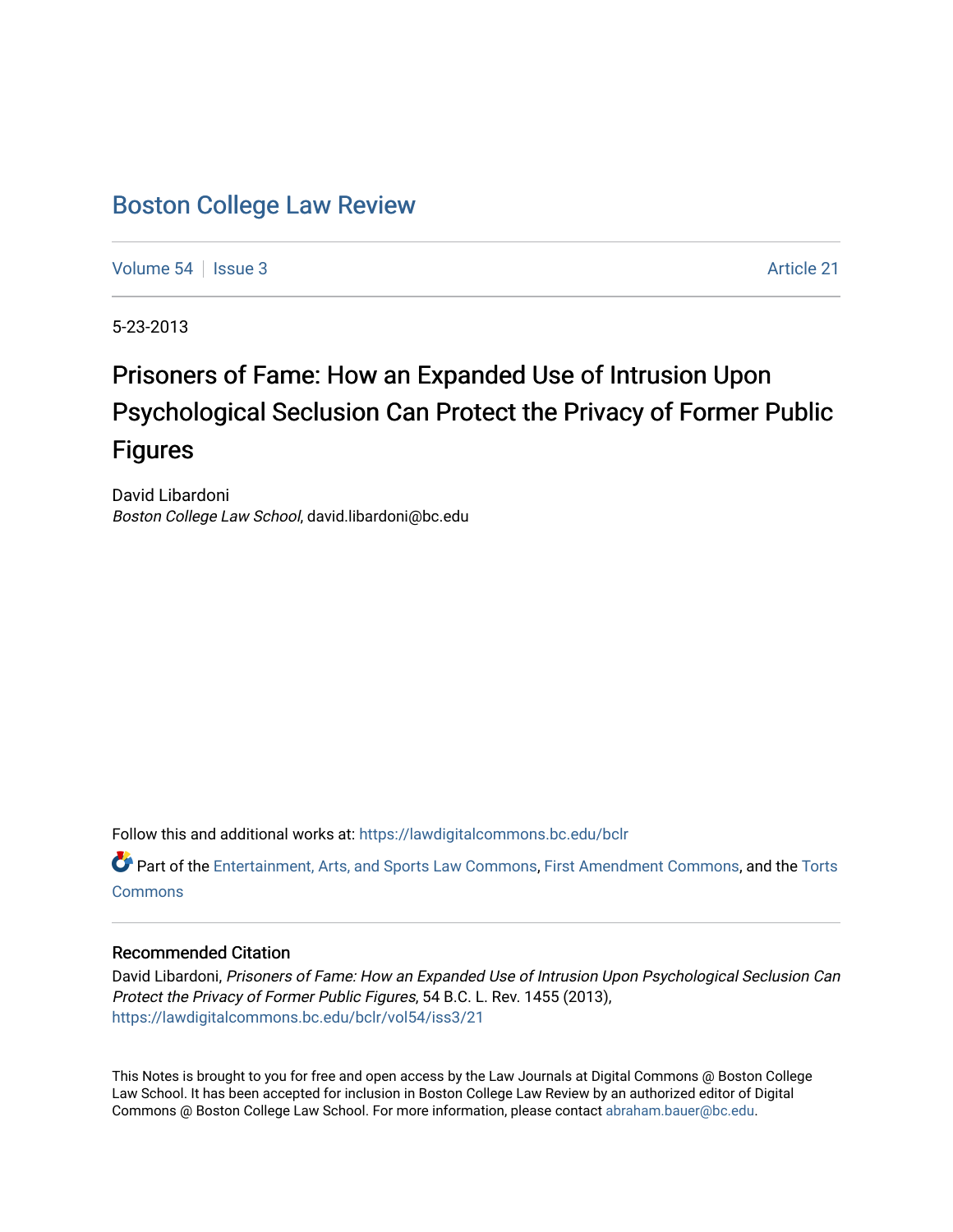## **PRISONERS OF FAME: HOW AN EXPANDED USE OF INTRUSION UPON PSYCHOLOGICAL SECLUSION CAN PROTECT THE PRIVACY OF FORMER PUBLIC FIGURES**

## DAVID LIBARDONI<sup>[\\*](#page-1-0)</sup>

**Abstract:** Public figures who no longer receive attention in the public sphere have had enormous difficulty regaining the privacy rights they once had. When it comes to limiting the discussion of their personal affairs, both the First Amendment and the common law invasion of privacy torts make no distinctions between former public figures and those currently involved in public affairs. This Note proposes an expanded use of the invasion of privacy tort for unreasonable intrusion upon seclusion to protect the privacy of these "prisoners of fame." Although the tort is primarily understood to protect individuals from intrusions into physical spaces, this cause of action also protects intrusions into psychological spaces. Former public figures, therefore, must be empowered to bring this claim when offensive public discourse concerning their most private, intimate affairs intrudes upon their psychological seclusion.

## **INTRODUCTION**

 At the 2013 Golden Globe Awards, Jodie Foster was honored with a lifetime achievement award for her forty-seven-year film career.[1](#page-1-1) Accepting her award in front of Hollywood's elite and a television audience of nearly twenty million, the fifty-year-old actress publicly ad-

 $\overline{a}$ 

1455

<sup>\*</sup> David Libardoni is the Editor in Chief of Volume 55 of the *Boston College Law Review*.

<span id="page-1-1"></span><span id="page-1-0"></span><sup>1</sup> Alessandra Stanley, *The Lifting of a Veil*, *Discreetly*, N.Y. Times (Jan. 15, 2013), http://www. nytimes.com/2013/01/15/movies/awardsseason/jodie-foster-lifts-a-veil-at-golden-globes.html?\_r =1&. The Golden Globe Awards are given out annually by the Hollywood Foreign Press Association ("HFPA") to honor the year's best achievements in television and film. *History of the*  Golden Globes, GOLDEN GLOBES, http://www.goldenglobes.org/history/ (last visited May 20, 2013). At its annual awards ceremony, the HFPA also presents the Cecil B. Demille Award to an individual who has made an outstanding contribution to entertainment. *Id.* Foster won this award in 2013. Julie Miller, *Ten Wildly Varying Interpretations of Jodie Foster's Golden Globes Speech*, Vanity Fair ( Jan. 14, 2013, 3:00 PM), http://www.vanityfair.com/online/oscars/2013/01/ jodie-foster-golden-globe-speech-coming-out-reviews.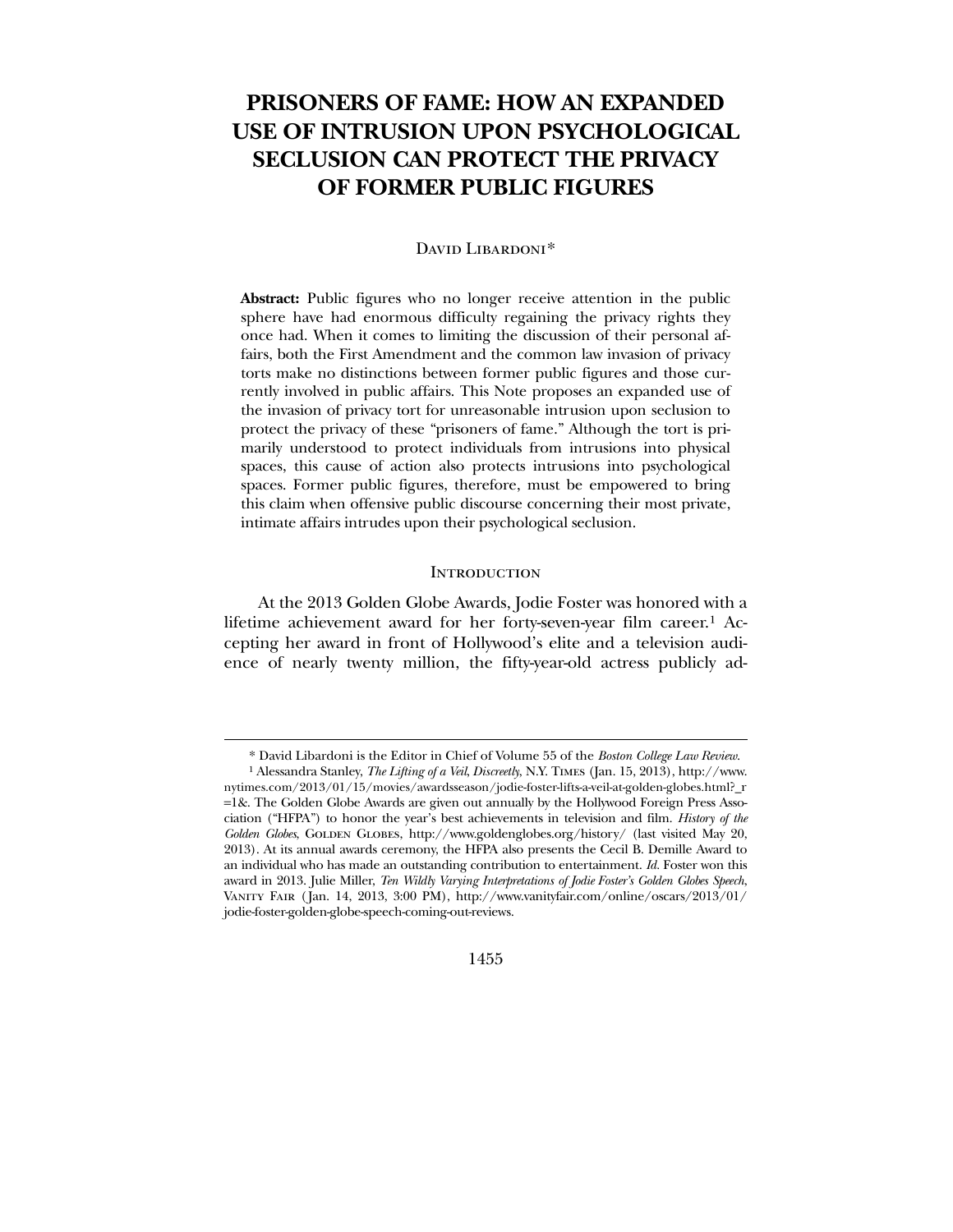dressed the question of her sexuality.[2](#page-2-0) In her speech, Foster vigorously defended her right to privacy in a society in which "every celebrity is expected to honor the details of their private life with a press conference, a fragrance, and a primetime reality show."[3](#page-2-1) Foster followed that quip with her strongest argument for her right to privacy, stating, "But seriously, if you had been a public figure from the time that you were a toddler, if you'd had to fight for a life that felt real and honest and normal against all odds, then maybe then you, too, might value privacy above all else."[4](#page-2-2) Whether interpreted as inspiring, passionate, or even hypocritical, Foster's speech captured the societal and emotional pres-sures she and other public figures face.<sup>[5](#page-2-3)</sup>

 Public figures like Jodie Foster face enormous legal hurdles when trying to protect their sense of privacy.[6](#page-2-4) Constitutionally, the First Amendment affords "breathing space" for false speech about public figures by placing higher burdens of proof on plaintiffs who bring defamation and false light invasion of privacy claims.[7](#page-2-5) The freedom of the

 $\overline{a}$ 

<span id="page-2-5"></span><span id="page-2-4"></span><span id="page-2-3"></span><span id="page-2-2"></span><span id="page-2-1"></span><span id="page-2-0"></span><sup>7</sup> See U.S. Const. amend. I (providing that "Congress shall make no law . . . abridging the freedom of speech, or of the press"). Defamation is a state common law cause of action that protects individuals from the publication of a false statement of fact that tends to injure the reputation of those individuals in the community. RESTATEMENT (SECOND) OF TORTS §§ 558–559 (1977) (detailing the elements of a defamation claim and defining a defamatory statement); *see* N.Y. Times Co. v. Sullivan, 376 U.S. 254, 271–72, 279–80 (1964) (holding that public figure defamation plaintiffs must prove by clear and convincing evidence that false materials were published with actual malice—knowledge of falsity or reckless disregard of the truth—rather than simply negligence). False light invasion of privacy occurs when a defendant gives false or misleading publicity to a plaintiff that tends to injure the plaintiff's reputation in the community. RESTATEMENT (SECOND) OF TORTS § 652E (detailing the cause of action for publicity placing a person in a false light); *see* Time, Inc. v. Hill, 385 U.S. 374, 387–88 (1967) (holding that constitutional protections of speech and

<sup>2</sup> Stanley, *supra* note 1. Although she had never addressed her sexuality to such a large audience, Foster had previously acknowledged her relationship with a female partner in a 2008 speech at the Women in Entertainment luncheon. *Id.*

<sup>&</sup>lt;sup>3</sup> *Jodie Foster's Extraordinary Cecil B. Demille Speech*, GOLDEN GLOBES, http://www.golden globes.org/2013/01/i-will-continue-to-tell-stories-to-move-people-by-being-moved-jodie-fostersextraordinary-cecil-b-de-mille-speech/ (last visited May 20, 2013).

<sup>4</sup> *See id.*

<sup>5</sup> *See* Miller, *supra* note 1 (providing various commentary on Foster's speech from celebrities and public figures).

<sup>6</sup> *See, e.g.*, Hustler v. Falwell, 485 U.S. 46, 56 (1988) (barring a public figure from recovering for intentional infliction of emotional distress absent a showing of actual malice); Cox Broad. Corp. v. Cohn, 420 U.S. 469, 491 (1975) (holding that a plaintiff could not recover for a claim of publication of private facts based on publication of information obtained from court records); Gertz v. Robert Welch, Inc., 418 U.S. 323, 344–45 (1974) (justifying an actual malice standard for public figure plaintiffs in defamation cases because public figures have access to self-help in the media and voluntarily expose themselves to the risk of injurious falsehoods).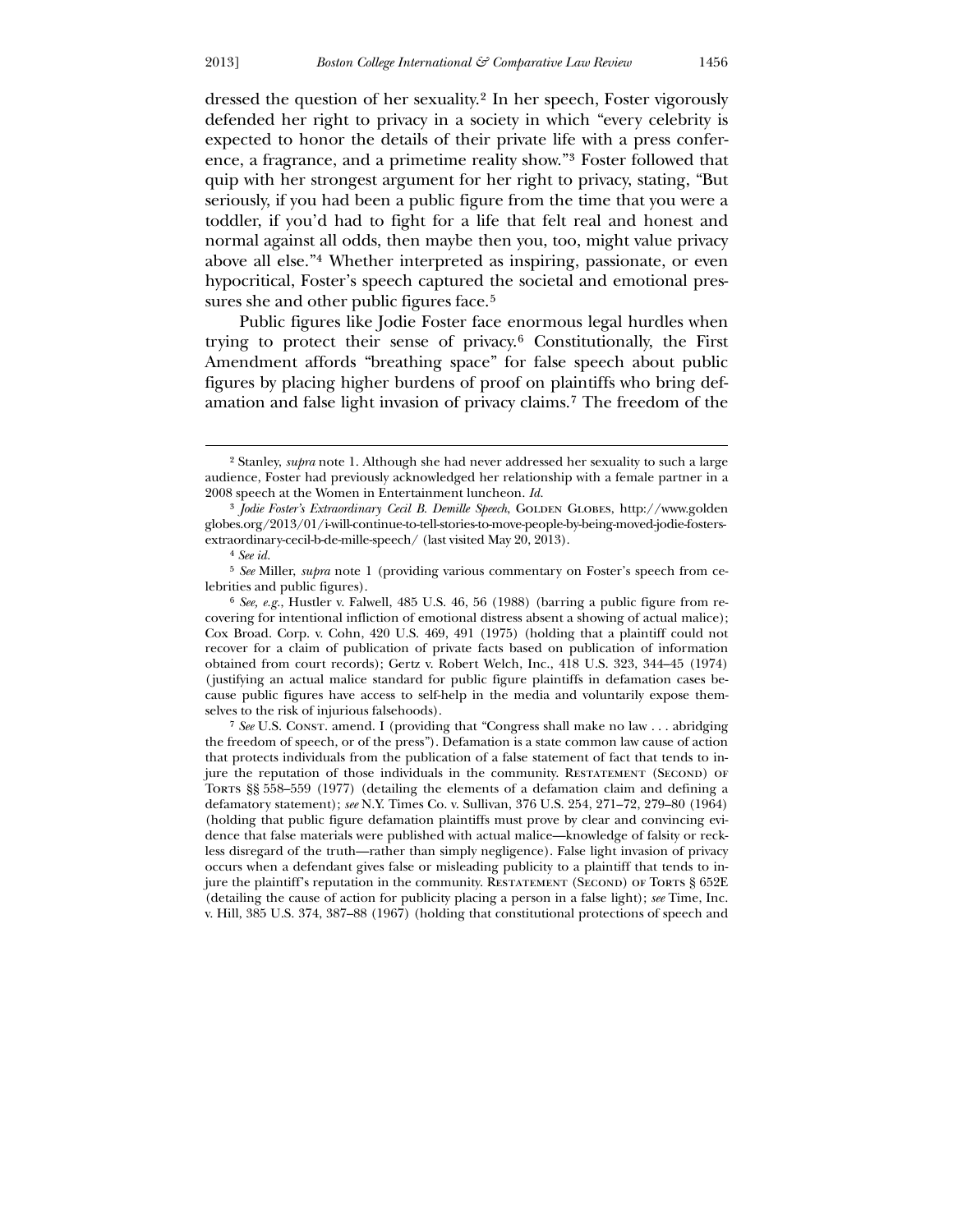press and the public's "right to know" have also limited the utility of the common law invasion of privacy claim for the publication of private, truthful facts.[8](#page-3-0) Moreover, legislation attempting to target offensive newsgathering methods, such as antipaparazzi statutes, falls short when trying to address privacy concerns that conflict with First Amendment principles.[9](#page-3-1) Similarly, the common law invasion of privacy claim for intrusion upon seclusion has been mainly understood to prohibit offensive intrusions into private, physical spaces.[10](#page-3-2)

 Notwithstanding these problems, the U.S. Supreme Court has defined degrees of public figure status under the First Amendment that correspond with plaintiffs' burden of proof when trying to recover for the publication of false information.[11](#page-3-3) In 1974, in *Gertz v. Robert Welch Inc.*, the Court established three classes of public figures in the context of defamation.[12](#page-3-4) First, all-purpose public figures are those individuals, like Jodie Foster, who have reached levels of "pervasive power and influence" in society.[13](#page-3-5) Second, limited-purpose public figures are individuals who voluntarily enter into a specific public controversy in order to influence the outcome of that particular issue.[14](#page-3-6) Finally, involuntary

10 *See infra* notes 43–65 and accompanying text.

expression preclude recovery under New York's privacy statute for publishing false statements about matters of public concern unless accompanied by actual malice).

<sup>8</sup> *See Cox*, 420 U.S. at 494–95; Haynes v. Alfred A. Knopf, Inc., 8 F.3d 1222, 1232 (7th Cir. 1993); Sidis v. F-R Publ'g Corp., 113 F.2d 806, 809 (2d Cir. 1940); Peter B. Edelman, *Free Press v. Privacy: Haunted by the Ghost of Justice Black*, 68 Tex. L. Rev. 1195, 1204 (1990) (suggesting that the freedom of the press has been extended to protect the publication of information gathered by any means short of criminally sanctioned action). The publication of private facts cause of action allows individuals to recover for publicity given to private facts that would be highly offensive to a reasonable person. Restatement (Second) of Torts § 652D (detailing the cause of action for the unreasonable publication of private facts); *infra* notes 91–104 and accompanying text.

<sup>9</sup> *See* A. Michael Froomkin, *The Death of Privacy?*, 52 Stan. L. Rev. 1461, 1536–37 (2000); Camrin L. Crisci, Note, *All the World Is Not a Stage: Finding a Right to Privacy in Existing and Proposed Legislation*, 6 N.Y.U. J. LEGIS. & PUB. POL'Y 207, 214 (2002) (describing the newsworthy defense for the publication of private facts tort as the greatest impediment to antipaparazzi legislation).

<span id="page-3-0"></span><sup>11</sup> *Gertz*, 418 U.S. at 345, 351. The Court has arguably defined public figure status for all First Amendment purposes and not just defamation. *See* Time, Inc. v. Firestone, 424 U.S. 448, 453 (1976) (suggesting that the U.S. Supreme Court's definition of "public figure" in the 1974 case, *Gertz v. Robert Welch, Inc.*, controls for purposes of the First and Fourteenth Amendments).

<sup>12</sup> *Gertz*, 418 U.S. at 345, 351.

<sup>13</sup> *See id.*

<span id="page-3-6"></span><span id="page-3-5"></span><span id="page-3-4"></span><span id="page-3-3"></span><span id="page-3-2"></span><span id="page-3-1"></span><sup>14</sup> *Id.*; Pendleton v. City of Haverhill, 156 F.3d 57, 69 (1st Cir. 1998) (holding the plaintiff was a limited-purpose public figure regarding a city's public school hiring policies because he publicly lobbied for a teaching position and consented to be interviewed by a local newspaper prior to the defendants' alleged defamation); *see also* Wells v. Liddy, 186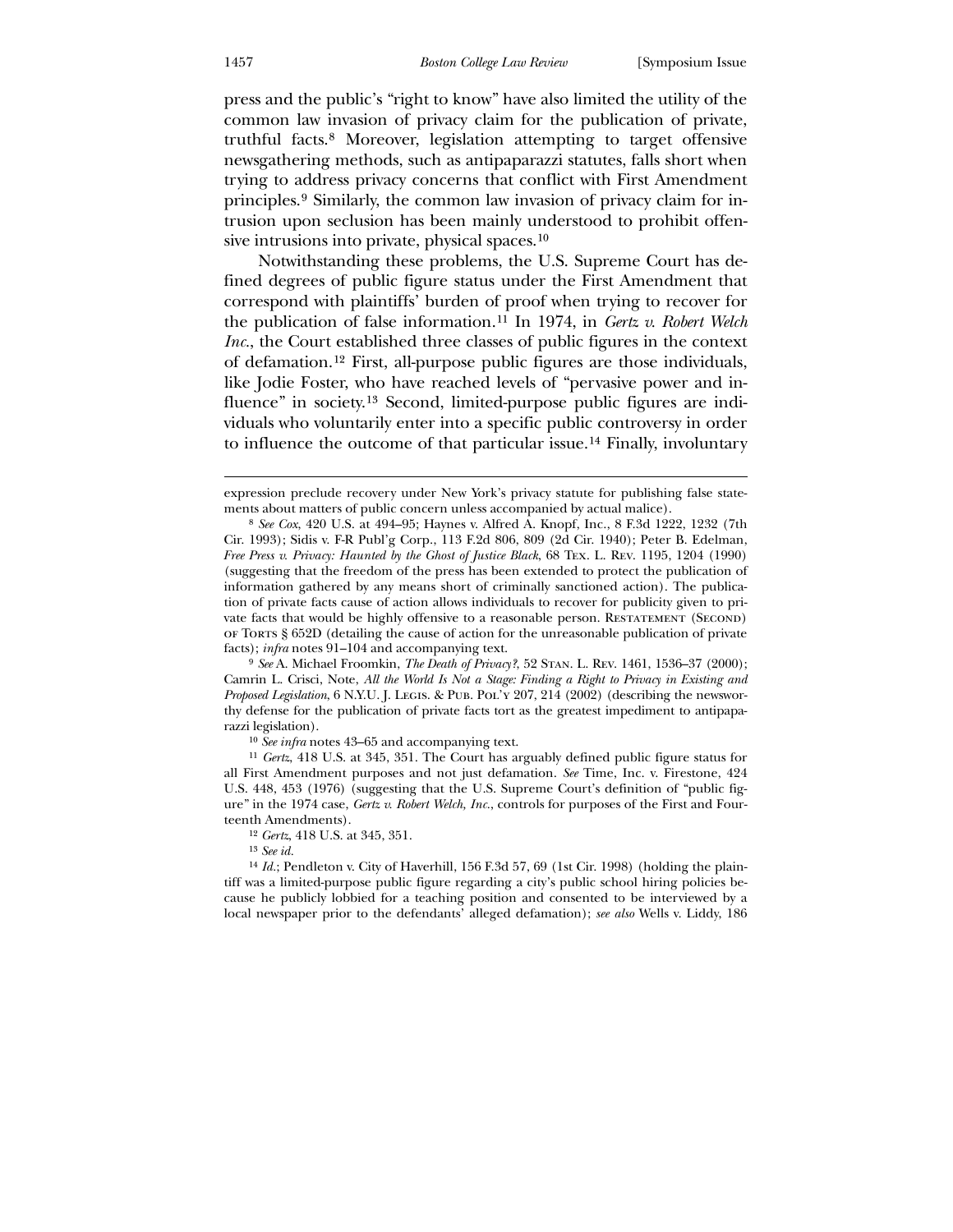public figures are individuals who are drawn into a public controversy through no intentional action of their own.[15](#page-4-0) Generally speaking, limited-purpose and involuntary public figures are required to present a clear and convincing showing of actual malice—knowledge of falsity or the reckless disregard of the truth—for establishing defamation only if the defamatory material relates to the matters that make them public figures.[16](#page-4-1) Conversely, all-purpose public figures must prove actual malice in all defamation cases.[17](#page-4-2)

 When it comes to the publication of truthful information, however, there is no common law distinction between the treatment of allpurpose, limited-purpose, and involuntary public figures.[18](#page-4-3) Courts have ruled that voluntary public figures (i.e., all-purpose and limitedpurpose individuals) waive their privacy rights by seeking prominence in the public forum.[19](#page-4-4) Instead of consenting to the loss of privacy, involuntary public figures are deemed to have simply lost their privacy rights due to the "newsworthiness" of their lives.[20](#page-4-5)

 More disconcerting is the treatment of *former* public figures— individuals who had once been involved in a particular public controversy but have since receded from the public sphere—because there is cur-

 $\overline{a}$ 

<span id="page-4-0"></span>19 *See, e.g.*, Carafano v. Metrosplash.com, Inc. 207 F. Supp. 2d 1055, 1070 (C.D. Cal. 2002) (noting that individuals who voluntarily create and seek public attention relinquish their privacy rights); Bilney v. Evening Star Newspaper Co., 406 A.2d 652, 660 (Md. Ct. Spec. App. 1979) (finding that the plaintiffs did not have a legitimate expectation of privacy in their academic records because they voluntarily accepted membership on an NCAA basketball team); RESTATEMENT (SECOND) OF TORTS § 652D cmt. e.

<span id="page-4-5"></span><span id="page-4-4"></span><span id="page-4-3"></span><span id="page-4-2"></span><span id="page-4-1"></span>20 *See, e.g.*, Kapellas v. Kofman, 459 P.2d 912, 922–23 (Cal. 1969) (en banc) (suggesting that individuals closely associated with voluntary public figures lose privacy rights through no choice of their own); Harris v. Horton, 341 S.W.3d 264, 273–74 (Tenn. Ct. App. 2009) (holding that the plaintiff lost privacy rights in the publication of his deceased son's photographs because his son became an involuntary public figure after his fatal automobile accident), *overruled on other grounds by* Rogers v. Louisville Land Co., 367 S.W.3d 196, 205 n.6 (Tenn. 2012); RESTATEMENT (SECOND) OF TORTS § 652D cmt. f.

F.3d 505, 534–37 (4th Cir. 1999) (applying a five-factor test to determine whether the plaintiff qualified as a limited-purpose public figure).

<sup>15</sup> *Gertz*, 418 U.S. at 345; *see also Wells*, 186 F.3d at 539–41 (developing a multifactor test to determine whether a plaintiff qualifies as an involuntary public figure).

<sup>16</sup> *See Gertz*, 418 U.S. at 346.

<sup>17</sup> *See id.*

<sup>&</sup>lt;sup>18</sup> *Compare* RESTATEMENT (SECOND) OF TORTS § 652D cmt. e (1977) ("[T]he legitimate interest of the public in[voluntary public figures] may extend beyond those matters which are themselves made public, and to some reasonable extent may include information as to matters that would otherwise be private."), *with id.* § 652D cmt. f ("As in the case of the voluntary public figure, the authorized publicity [of an involuntary public figure] is not limited to the event that itself arouses the public interest, and to some reasonable extent includes publicity given to facts about the individual that would otherwise be purely private.").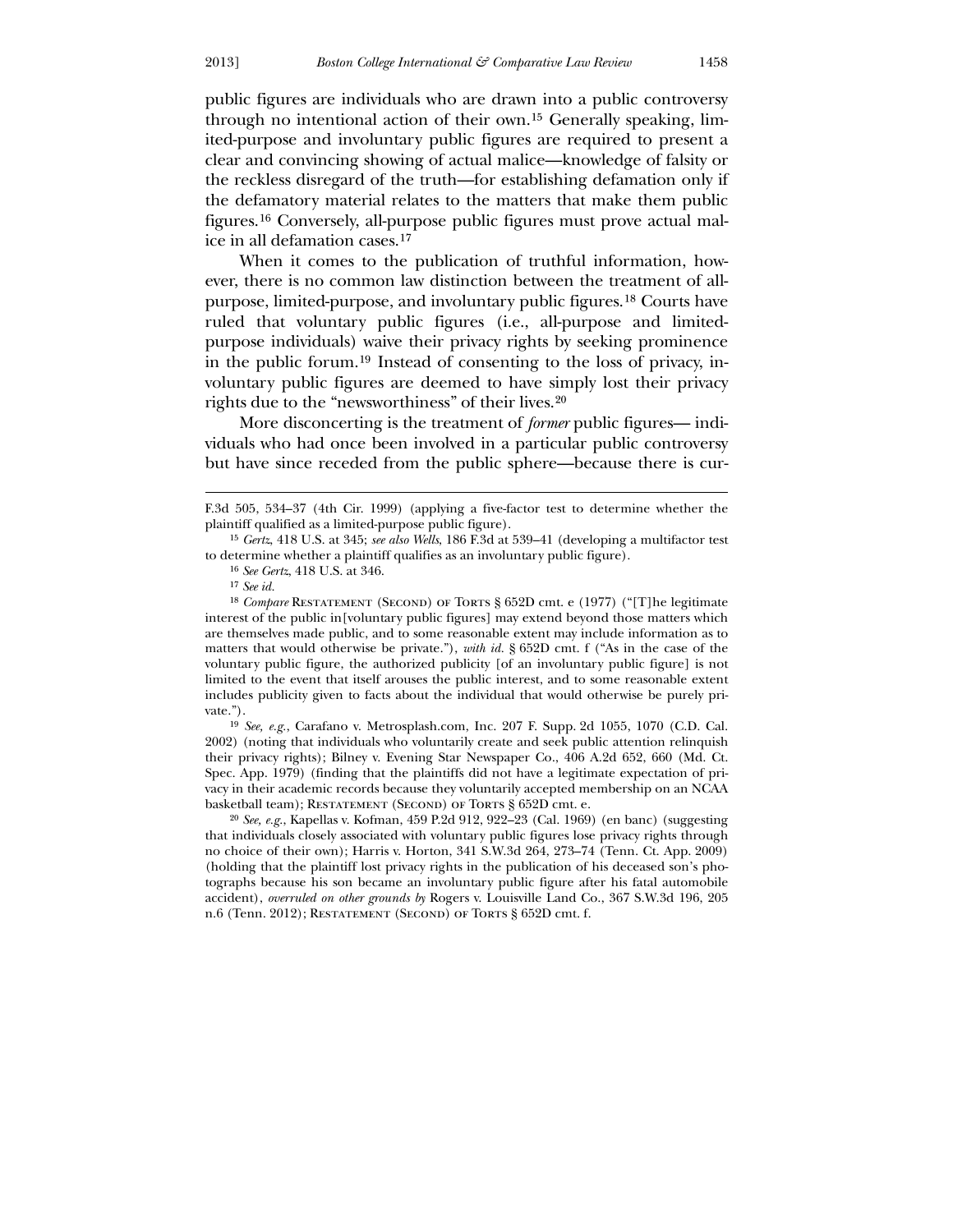#### 1459 *Boston College Law Review* [Symposium Issue

rently no way for them to regain the privacy rights they once had as private citizens.[21](#page-5-0) Someone like Jodie Foster will never become a former public figure due to her pervasive status in society and the public's continuing curiosity with her life and films.[22](#page-5-1) A person like Dolores Hart, however, presents a different situation.<sup>[23](#page-5-2)</sup> Hart, a young starlet who was the recipient of Elvis Presley's first on-screen kiss, famously left Hollywood in 1963 to become a cloistered nun, only to reappear in a 2012 documentary depicting her transformation into "Mother Dolores."[24](#page-5-3) If she had wanted to protect her privacy and stop the dissemination of her life story, she would have had extreme difficulty bringing a viable claim for publication of private facts.[25](#page-5-4) Similarly, private individuals who become public figures even for mere minutes—whether they are YouTube sensations, bloggers, or other social-media participants—may never be able to regain the privacy rights they once had.<sup>[26](#page-5-5)</sup>

<span id="page-5-0"></span>22 *See Sidis*, 113 F.2d at 809 (holding that the public's curiosity about the plaintiff was a matter of public concern, and therefore denying recovery for invasion of privacy); Scott J. Shackelford, *Fragile Merchandise: A Comparative Analysis of the Privacy Rights for Public Figures*, 49 Am. Bus. L.J. 125, 145 (2012) ("Entertainers, professional sports figures, and corporate executives all fall into the voluntary public figure category and hold almost as limited a claim to a right of privacy as do public officials.").

23 *See* Wendy Carlson, *A Nun Returns to the Red Carpet*, N.Y. Times (Feb. 26, 2012), http:// www.nytimes.com/2012/02/26/nyregion/a-preview-of-god-is-the-bigger-elvis-starring-doloreshart.html?pagewanted=all&r=0.

24 *See id.*

25 *See, e.g.*, *Sidis*, 113 F.2d at 809; *Uranga*, 67 P.3d at 35; *Roshto*, 439 So. 2d at 431–32.

<span id="page-5-5"></span><span id="page-5-4"></span><span id="page-5-3"></span><span id="page-5-2"></span><span id="page-5-1"></span>26 *See* Linton Weeks, *Privacy 2.0, We Are All Celebrities Now*, NPR (Apr. 26, 2011, 11:27AM), http://www.npr.org/2011/04/27/135538176/privacy-inc-we-are-all-celebrities-now.

<sup>21</sup> *See, e.g.*, Street v. Nat'l Broad. Co., 645 F.2d 1227, 1229, 1236 (6th Cir. 1981) (ruling that the plaintiff, who had been a public figure in rape trials forty years prior to defamation and false light claims for historical reproduction of trials, was still a public figure); *Sidis*, 113 F.2d at 809–10 (denying recovery for the publication of a truthful news story about a child prodigy thirty years after he became a public figure); Uranga v. Federated Publ'ns, Inc., 67 P.3d 29, 35 (Idaho 2003) (holding that a newspaper that published a story recounting a forty-year-old sex scandal could not be held liable for invasion of privacy when using the plaintiff's name in a photographic representation of a public court document); Roshto v. Hebert, 439 So. 2d 428, 429, 431 (La. 1983) (ruling that a plaintiff who had been convicted of a crime twenty-five years prior to his invasion of privacy claim based on a reprinted news article about his trial was still a public figure); *see also* Jasmine E. McNealy, *The Emerging Conflict Between Newsworthiness and the Right to Be Forgotten*, 39 N. Ky. L. Rev. 119, 128 (2012) (recognizing that a right to be forgotten is most at odds with the notion in American privacy law that the public's interest in particular news stories and individuals does not diminish over time). *But see* Melvin v. Reid, 297 P. 91, 93–94 (Cal. Ct. App. 1931) (granting a reformed prostitute privacy protection after a publication focused on incidents that were damaging to her character and social standing) Although courts have continued to call these individuals simply public figures, this Note refers to them as "former public figures." *See infra* notes 22–270 and accompanying text.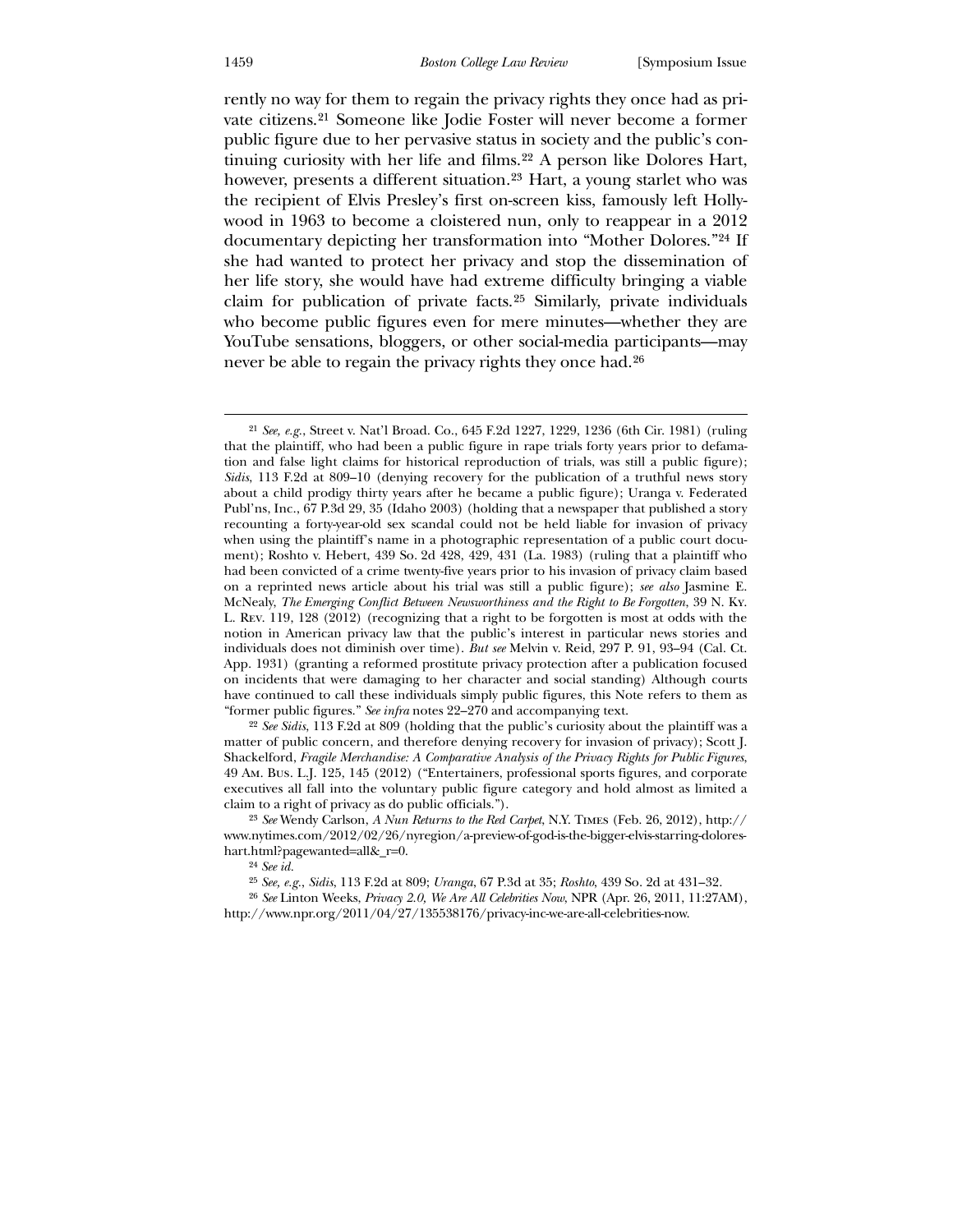This Note argues that the common law invasion of privacy tort for intrusion upon seclusion, rather than the publication of private facts tort, provides a workable solution for certain limited-purpose and in-

voluntary former public figures.[27](#page-6-0) Because expectations of privacy extend beyond physical spaces, these plaintiffs are entitled to a remedy when offensive public discourse intrudes upon their psychological seclusion.[28](#page-6-1)

 Part I introduces the invasion of privacy torts for intrusion upon seclusion and publication of private facts, including a discussion of the policy and limitations surrounding psychological seclusion.[29](#page-6-2) It also addresses the constitutional treatment of both types of invasion of privacy claims.[30](#page-6-3) Part II then explains what happens when public figures bring invasion of privacy claims for intrusion upon seclusion and publication of private facts.[31](#page-6-4) In addition, Part II describes the treatment of former public figures when bringing a publication of private facts cause of action, and discusses courts' tendency to overlook the amount of time between the end of an individual's "public" life and the offensive publication.32

Finally, Part III argues that former public figures can assert claims for intrusion upon psychological seclusion when an individual offensively disseminates information that reveals intimate personal information, including private sexual affairs.[33](#page-6-5) Despite the challenging legal hurdles that would confront psychological seclusion claims, the number of public figures arising through social-media participation may provide the necessary policy justification for embracing this underutilized theory of recovery.[34](#page-6-6)

<sup>27</sup> *See infra* notes 35–270 and accompanying text.

<sup>28</sup> *See infra* notes 198–270 and accompanying text.

<sup>29</sup> *See infra* notes 35–129 and accompanying text.

<sup>30</sup> *See infra* notes 105–129 and accompanying text.

<sup>31</sup> *See infra* notes 130–196 and accompanying text.

<sup>32</sup> *See infra* notes 169–196 and accompanying text.

<sup>33</sup> *See infra* notes 198–270 and accompanying text. This Note does not consider the question of whether an all-purpose public figure could use this cause of action because, realistically, these individuals would have no means of recovering for emotional injuries caused by the publication of truthful information. *Cf. Hustler*, 485 U.S. at 56–57 & n.5 (holding that Jerry Falwell, a nationally syndicated television host and a founder of the Moral Majority, could not recover for intentional infliction of emotional distress because the publication did not contain a false statement of fact made with actual malice).

<span id="page-6-6"></span><span id="page-6-5"></span><span id="page-6-4"></span><span id="page-6-3"></span><span id="page-6-2"></span><span id="page-6-1"></span><span id="page-6-0"></span><sup>34</sup> *See infra* notes 225–270 and accompanying text.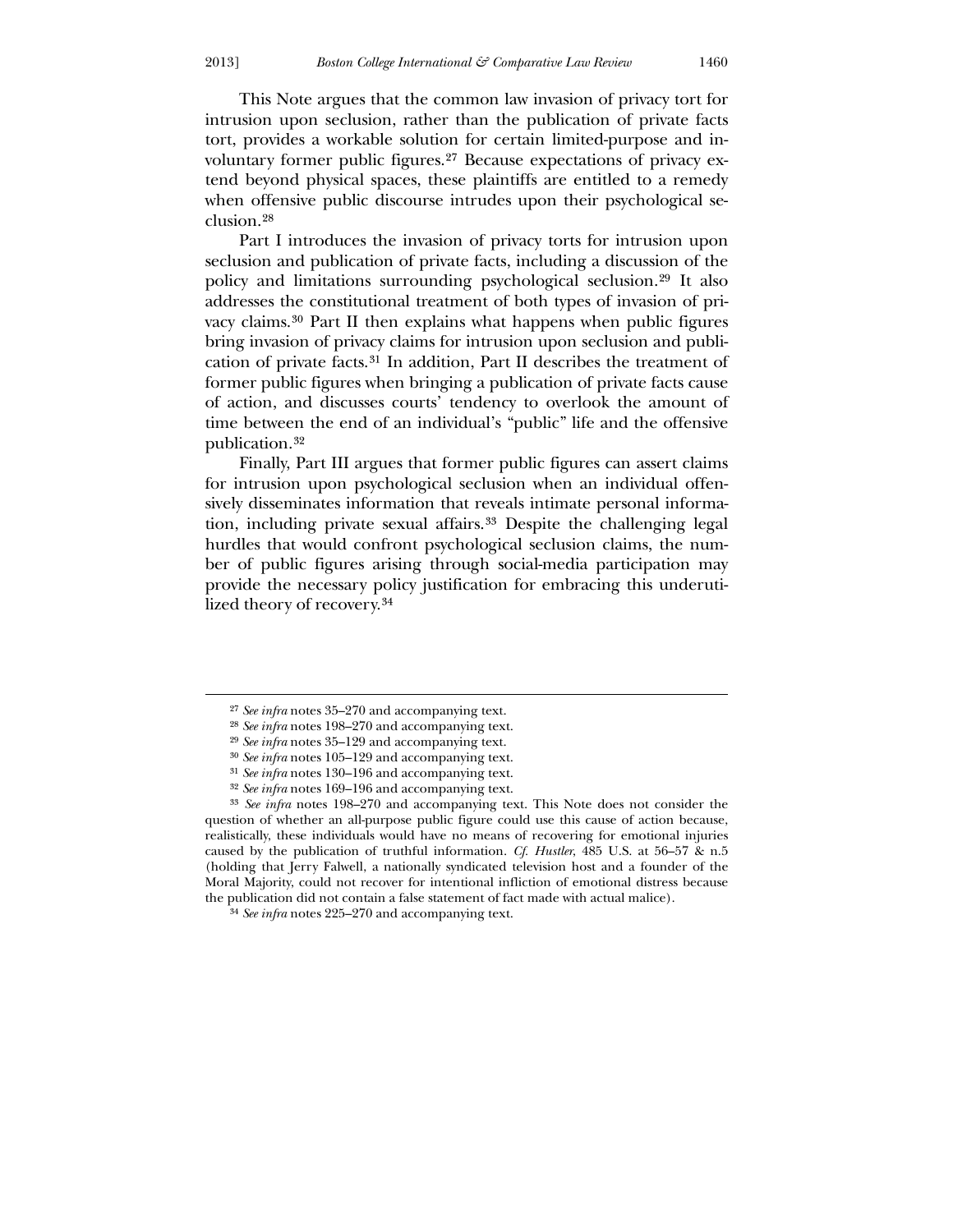## I. Invasion of Privacy Torts: The Elements and Their CONSTITUTIONAL LIMITATIONS

 The modern day invasion of privacy torts stem primarily from Professor William Prosser's 1960 article *Privacy.*[35](#page-7-0) Recognizing the distinct privacy interests encompassed in a generalized right to privacy, Professor Prosser articulated four separate causes of action that would align with those specific interests.<sup>[36](#page-7-1)</sup> For example, unreasonable intrusion upon seclusion was intended to protect a *mental* interest, whereas the tort for publication of private facts was meant primarily to protect an individual's *reputational* interest in truthful information.[37](#page-7-2) All of the privacy torts, however, share the underlying interest of protecting an individual's "right to be let alone."38

 This Part provides a thorough explanation of the common law invasion of privacy torts typically used by former public figures to recover for the acquisition and dissemination of truthful information—namely, intrusion upon seclusion and publication of private facts.[39](#page-7-3) Section A provides the elements of the intrusion upon seclusion tort and introduces the concept of psychological seclusion—an intrusion into a men-

37 Prosser, *supra* note 35, at 392, 398; *see also* Laura A. Heymann, *The Law of Reputation and the Interest of the Audience*, 52 B.C. L. Rev. 1341, 1412 (2011) (explaining that the publication of private facts and false light torts primarily aim to prevent the disclosure of true or misleading information that a plaintiff fears will harm his or her reputation).

<span id="page-7-0"></span>38 *See* Prosser, *supra* note 35, at 389; Samuel D. Warren & Louis D. Brandeis, *The Right to Privacy*, 4 Harv. L. Rev. 193, 193 (1890).

<sup>35</sup> *See* William L. Prosser, *Privacy*, 48 Calif. L. Rev. 383, 389 (1960); *see also* Neil M. Richards & Daniel J. Solove, *Prosser's Privacy Law: A Mixed Legacy*, 98 Calif. L. Rev. 1887, 1888 (2010) ("It is impossible to talk about privacy in American tort law without considering William Prosser.").

<sup>36</sup> *See* Prosser, *supra* note 35, at 389. Serving as chief reporter for the *Restatement (Second) of Torts*, Professor Prosser incorporated his own formulation of tort privacy into the *Restatement*'s language. Richards & Solove, *supra* note 35, at 1890. The four torts are now referred to as: (1) unreasonable intrusion upon the seclusion of another; (2) appropriation of another's name or likeness; (3) unreasonable publicity given to another's private life; and (4) publicity that unreasonably places another in a false light before the public. RESTATEMENT (SECOND) OF TORTS § 652A (1977).

<span id="page-7-3"></span><span id="page-7-2"></span><span id="page-7-1"></span><sup>39</sup> *See infra* notes 43–129 and accompanying text. This Note does not consider the invasion of privacy tort for misappropriation of name or likeness. *See* Restatement (Second) of Torts § 652C. Because this Note seeks to put forth a theory of recovery for publicly reexamining the lives of former public figures, it is not concerned with these individuals' "right to publicity" or their proprietary interest in the use of their name and likeness. *See id.*; Prosser, *supra* note 35, at 406–07. Moreover, due to this Note's focus on the revelation of new, truthful information never before publicized, it does not consider false light invasion of privacy claims, either. *See* Restatement (Second) of Torts § 652E; *infra* notes 40– 270 and accompanying text.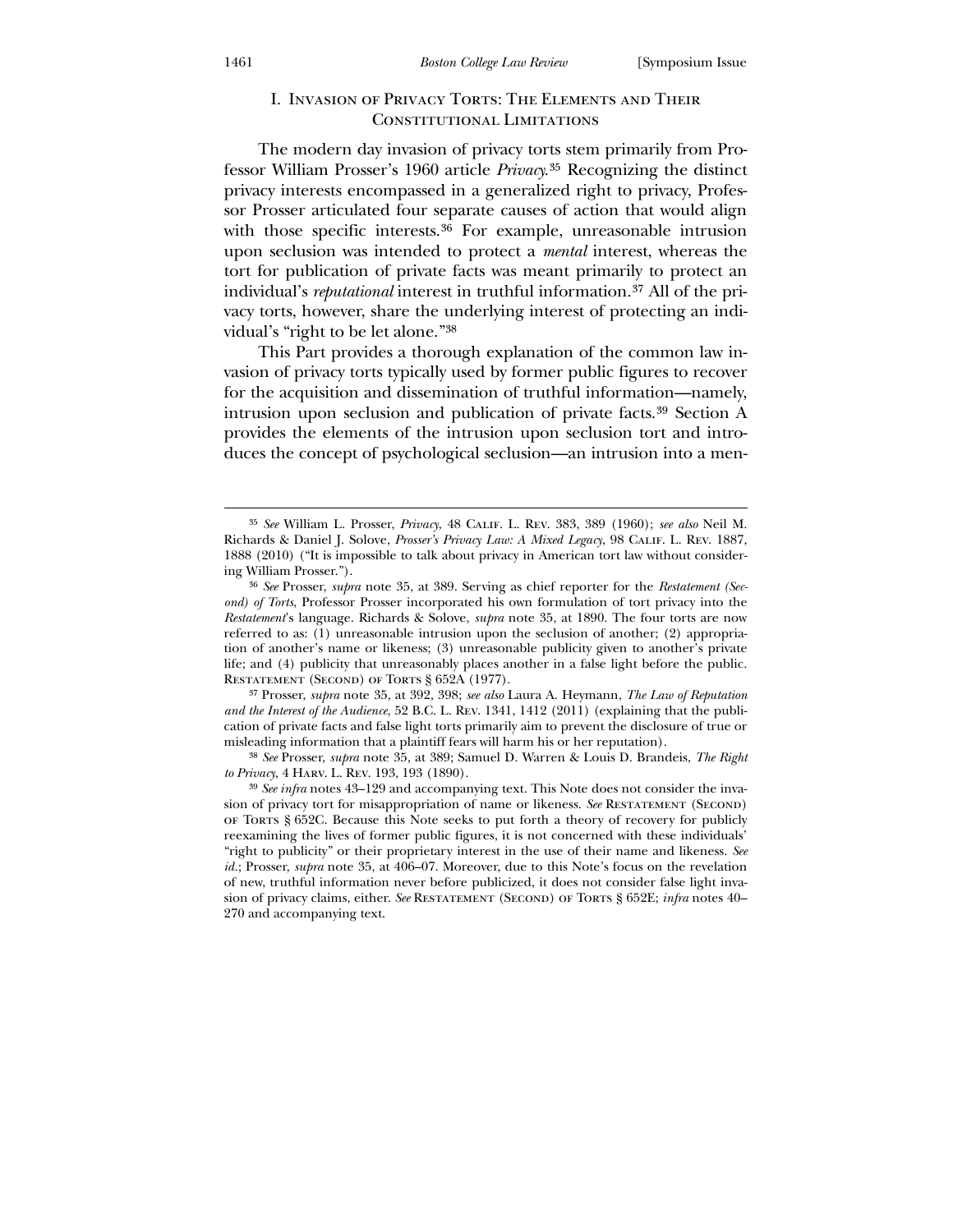$\overline{a}$ 

tal, rather than a spatial or locational, place.<sup>[40](#page-8-0)</sup> Section B then intro-duces the tort of publication of private facts.<sup>[41](#page-8-1)</sup> Finally, Section C considers the constitutional limitations regarding claims for intrusion upon seclusion and publication of private facts.<sup>[42](#page-8-2)</sup>

## A. *Intrusion upon Seclusion: Protecting Physical and Psychological Solitude*

## 1. The Elements of an Intrusion upon Seclusion Claim

 To establish a claim for intrusion upon seclusion, a plaintiff must show that the defendant intentionally interfered in his or her private affairs in a way that would be highly offensive to a reasonable person.[43](#page-8-3) The injury lies in the intrusive act itself, rather than in some subsequent act by the defendant.[44](#page-8-4) Accordingly, whether or not a defendant profits from invading the plaintiff's privacy is irrelevant.[45](#page-8-5) Instead, courts generally look to the nature and pattern of a defendant's alleged intrusion to see whether an invasion of privacy has occurred.[46](#page-8-6) Courts may also consider the circumstances surrounding the intrusion, the intruder's motives, the setting, and the plaintiff's own privacy expectations.[47](#page-8-7)

 Most jurisdictions recognize intrusions into a plaintiff's private affairs through physical, electronic, sensory, or other investigatory means.[48](#page-8-8) Intrusions may include hacking e-mail accounts, eavesdrop-

45 *See* Restatement (Second) of Torts § 652B cmts. a & b (1977).

46 *See* Fischer v. Mt. Olive Lutheran Church, 207 F. Supp. 2d 914, 927 (E.D. Wis. 2002); Jones v. U.S. Child Support Recovery, 961 F. Supp. 1518, 1521 (D. Utah 1997); Sanders v. Am. Broad. Cos., 978 P.2d 67, 77 (Cal. 1999).

47 *See* Wolfson v. Lewis, 924 F. Supp. 1413, 1421 (E.D. Pa. 1997); Hill v. NCAA, 865 P.2d 643, 648 (Cal. 1994).

<span id="page-8-6"></span><span id="page-8-5"></span><span id="page-8-4"></span><span id="page-8-3"></span><span id="page-8-2"></span><span id="page-8-1"></span><span id="page-8-0"></span>48 *See, e.g.*, Russ v. Causey, 732 F. Supp. 2d 589, 608 (E.D.N.C. 2010); *Wolfson*, 924 F. Supp. at 1419 (quoting Restatement (Second) of Torts § 652B cmt. b). Comment b of the *Restatement (Second) of Torts* explains:

<span id="page-8-8"></span><span id="page-8-7"></span>The invasion may be by physical intrusion into a place in which the plaintiff has secluded himself, as when the defendant forces his way into the plaintiff's room in a hotel or insists over the plaintiff's objection in entering his home. It may also be by the use of the defendant's senses, with or without mechanical aids, to oversee or overhear the plaintiff's private affairs, as by looking into

<sup>40</sup> *See infra* notes 43–90 and accompanying text.

<sup>41</sup> *See infra* notes 91–104 and accompanying text.

<sup>42</sup> *See infra* notes 105–129 and accompanying text.

<sup>43</sup> *See* Med. Lab. Mgmt. Consultants v. Am. Broad. Cos., 306 F.3d 806, 812 (9th Cir. 2002) (adopting the *Restatement*'s definition of intrusion upon seclusion).

<sup>44</sup> *See* Froelich v. Adair, 516 P.2d 993, 997 (Kan. 1977) (stating that liability rests on the defendant's conduct); Burger v. Blair Med. Assocs., Inc., 964 A.2d 374, 379 (Pa. 2009) (holding that the defendant could not be held liable for intrusion upon seclusion when he legitimately obtained information that was publicly disclosed).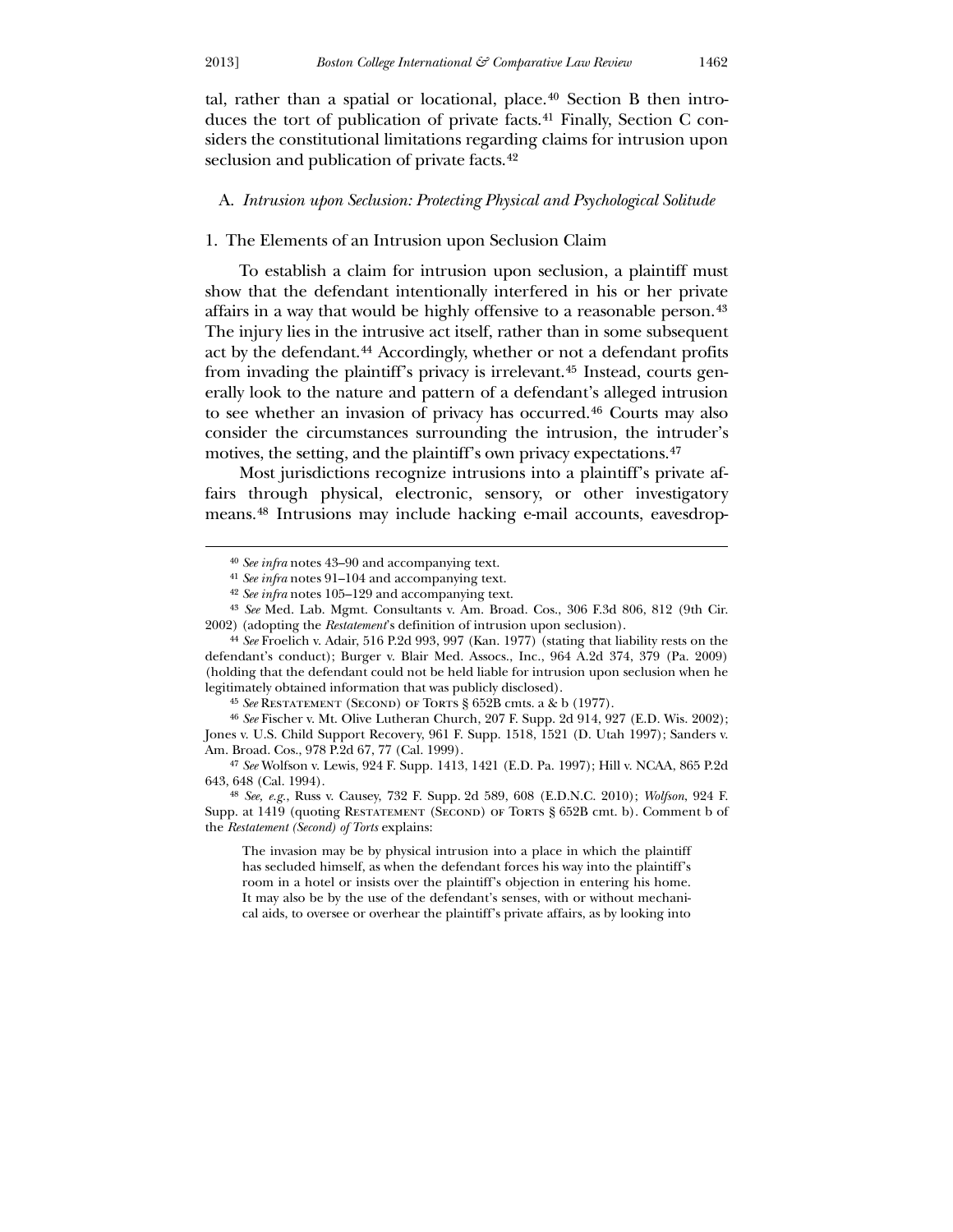ping on phone conversations,[49](#page-9-0) or using hidden cameras.[50](#page-9-1) Despite the evolving means of intruding into a person's privacy, the key legal question has remained constant: was the intrusion highly offensive to a reasonable person?[51](#page-9-2)

 Determining when an intrusion becomes highly offensive requires examining the type of seclusion that plaintiffs have established, and consequently, their basic expectations of privacy.[52](#page-9-3) Plaintiffs have little difficulty establishing their expectation of privacy when an individual has intruded upon their home, mail, or bathroom.[53](#page-9-4) Plaintiffs generally cannot, however, claim that an intrusion is highly offensive if the invasion occurred in view of the public, because in public, individuals have a very limited expectation of privacy.[54](#page-9-5) In a similar vein, acquiring public records or documents that are readily accessible does not rise to a sufficient level of offensiveness.<sup>[55](#page-9-6)</sup>

 Although the standard for seclusion is limited in many jurisdictions, some states like California have tried using a multifactored approach for identifying seclusion.<sup>[56](#page-9-7)</sup> For instance, in the 2009 case, *Hernandez v. Hillsides, Inc.*, the California Supreme Court confronted the issue of work-

RESTATEMENT (SECOND) OF TORTS § 652B cmt. b.

49 *See Fischer*, 207 F. Supp. 2d at 927–28 (finding that hacking an e-mail account and listening to a telephone conversation could constitute unreasonable intrusions).

50 *See Sanders*, 978 P.2d at 77 (holding that a journalist's covert videotaping of an employee in the workplace could constitute an unreasonable intrusion).

51 *See Med. Lab.*, 306 F.3d at 812 ("'There is likewise no liability unless the interference with the plaintiff's seclusion is a substantial one, of a kind that would be highly offensive " (quoting RESTATEMENT (SECOND) OF TORTS  $\S 652B$  cmt. d  $(1977))$ ).

52 *See* Fletcher v. Price Chopper Foods of Trumann, Inc., 220 F.3d 871, 877 (8th Cir. 2000) (referring to the legitimate expectation of privacy as "the touchstone" of the intrusion upon seclusion tort).

53 *See* Restatement (Second) of Torts § 652B cmt. b.

54 *See* King v. Metcalf 56 Homes Ass'n, 385 F. Supp. 2d 1137, 1146 (D. Kan. 2005) (dismissing an intrusion upon seclusion claim because the plaintiff's actions were readily viewable in public).

<span id="page-9-0"></span>55 *See, e.g.*, Trundle v. Homeside Lending, Inc., 162 F. Supp. 2d 396, 401 (D. Md. 2001) (acquiring public credit reports cannot form the basis of an intrusion upon seclusion claim); *Uranga*, 67 P.3d at 32 (acquiring public court documents cannot form the basis of an intrusion upon seclusion claim).

<span id="page-9-7"></span><span id="page-9-6"></span><span id="page-9-5"></span><span id="page-9-4"></span><span id="page-9-3"></span><span id="page-9-2"></span><span id="page-9-1"></span>56 Hernandez v. Hillsides, Inc., 211 P.3d 1063, 1078–82 (Cal. 2009); *see also* Andrew Jay McClurg, *Bringing Privacy Law out of the Closet: A Tort Theory of Liability for Intrusions in Public Places*, 73 N.C. L. Rev. 989, 1055 (1995) (discussing the lack of clarity and imprecise standards for seclusion under section 652B of the *Restatement (Second) of Torts*).

his upstairs windows with binoculars or tapping his telephone wires. It may be by some other form of investigation or examination into his private concerns, as by opening his private and personal mail, searching his safe or his wallet, examining his private bank account, or compelling him by a forged court order to permit an inspection of his personal documents.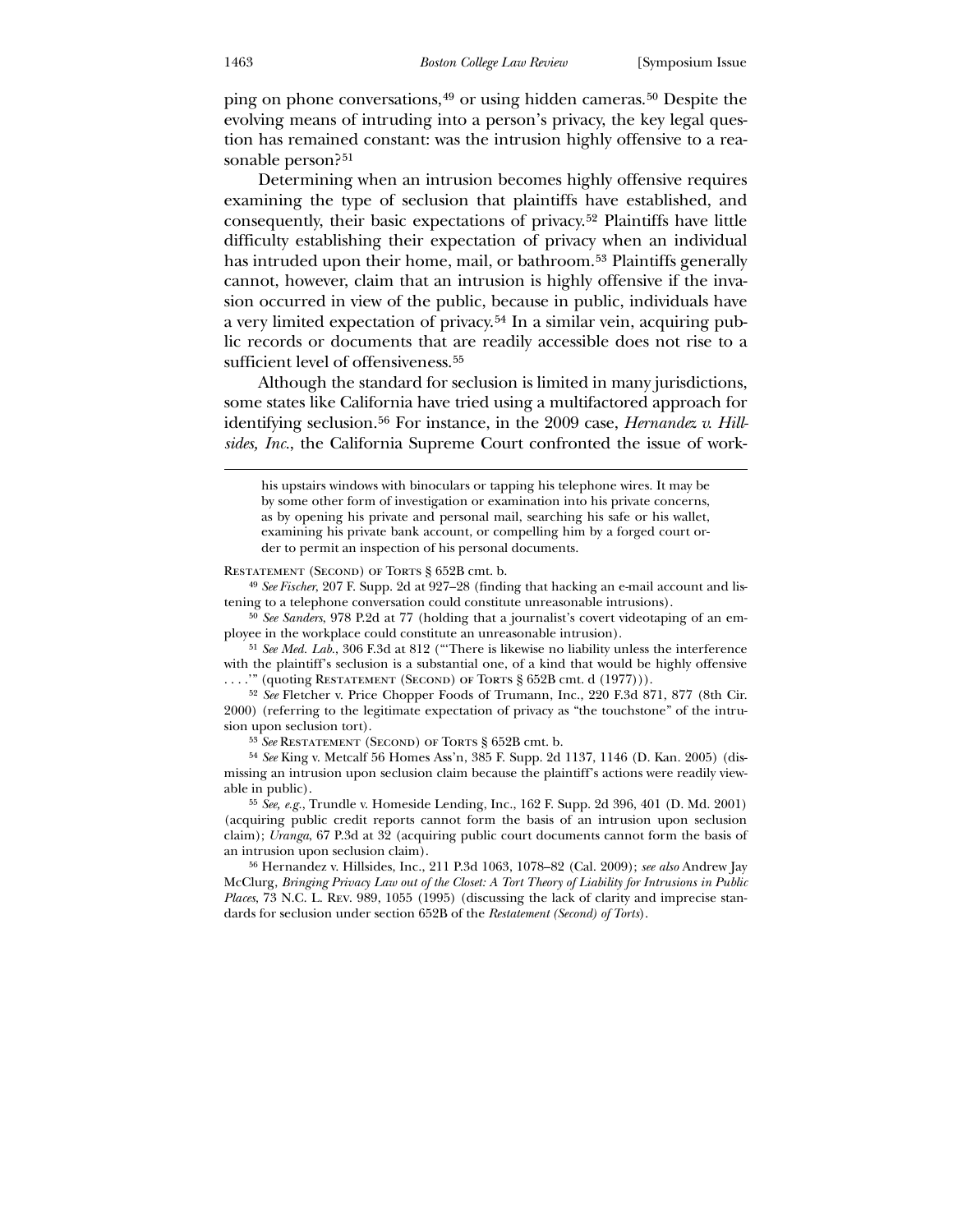place surveillance within the context of an intrusion upon seclusion claim.[57](#page-10-0) The *Hernandez* court framed its analysis of an intrusion upon seclusion claim according to the underlying aim of the cause of action: to recognize a measure of control over an individual's personal serenity and life choices.[58](#page-10-1) This overarching concern helped link the concept of seclusion to circumstances and factors that impacted the plaintiff's level of autonomy when facing a situation implicating privacy concerns.[59](#page-10-2) These factors for evaluating the expectation of privacy prong of an intrusion claim included: (1) the identity of the intruder; (2) the level of access to the place and the degree to which an individual could see and hear the plaintiff; and  $(3)$  the means of intrusion.<sup>[60](#page-10-3)</sup> Taken in isolation or in conjunction, these factors can be used to determine when someone has an objectively reasonable expectation of privacy.[61](#page-10-4)

 In addition to factors addressing privacy expectations, California courts have also emphasized the objective context of any intrusion upon seclusion inquiry.[62](#page-10-5) As such, when addressing the "offensiveness" prong of the cause of action, a court will examine all of the circum-stances surrounding the intrusion.<sup>[63](#page-10-6)</sup> These considerations include the degree and setting of the intrusion, as well as the intruder's conduct, motives, and objectives.<sup>[64](#page-10-7)</sup> Combined with the factors that evaluate an individual's reasonable privacy expectations, this totality approach recognizes the fact-specific nature of any seclusion inquiry.[65](#page-10-8)

## 2. Psychological Seclusion: Protecting a Person's Emotional Sanctum

 Not only does intrusion upon seclusion protect individuals from intrusions into private, physical spaces, but it also protects a plaintiff from intrusions into psychological spaces.[66](#page-10-9) The *Restatement (Second) of Torts* provides that liability exists when a defendant invades a private place, or when a plaintiff "otherwise has invaded a private seclusion

<sup>57</sup> *See* 211 P.3d at 1072.

<sup>58</sup> *See id.*

<sup>59</sup> *See id.* at 1072–73.

<sup>60</sup> *Id.* at 1073.

<sup>61</sup> *Id.* at 1074.

<sup>62</sup> *See id.* at 1072–73; *Hill*, 865 P.2d at 648; Miller v. Nat'l Broad. Co., 232 Cal. Rptr. 668, 679 (Ct. App. 1987).

<sup>63</sup> *See Hill*, 865 P.2d at 648; *Miller*, 232 Cal. Rptr. at 679.

<sup>64</sup> *Hernandez*, 211 P.3d at 1073; *Miller*, 232 Cal. Rptr. at 679.

<sup>65</sup> *See Hernandez*, 211 P.3d at 1073; *Miller*, 232 Cal. Rptr. at 679.

<span id="page-10-9"></span><span id="page-10-8"></span><span id="page-10-7"></span><span id="page-10-6"></span><span id="page-10-5"></span><span id="page-10-4"></span><span id="page-10-3"></span><span id="page-10-2"></span><span id="page-10-1"></span><span id="page-10-0"></span><sup>66</sup> *See* McSurely v. McClennan, 753 F.2d 88, 112 (D.C. Cir. 1985) (quoting Restatement (Second) of Torts § 652B cmt. c (1977)); Phillips v. Smalley Maint. Servs., Inc. (*Phillips I*), 711 F.2d 1524, 1536 (11th Cir. 1983) (same).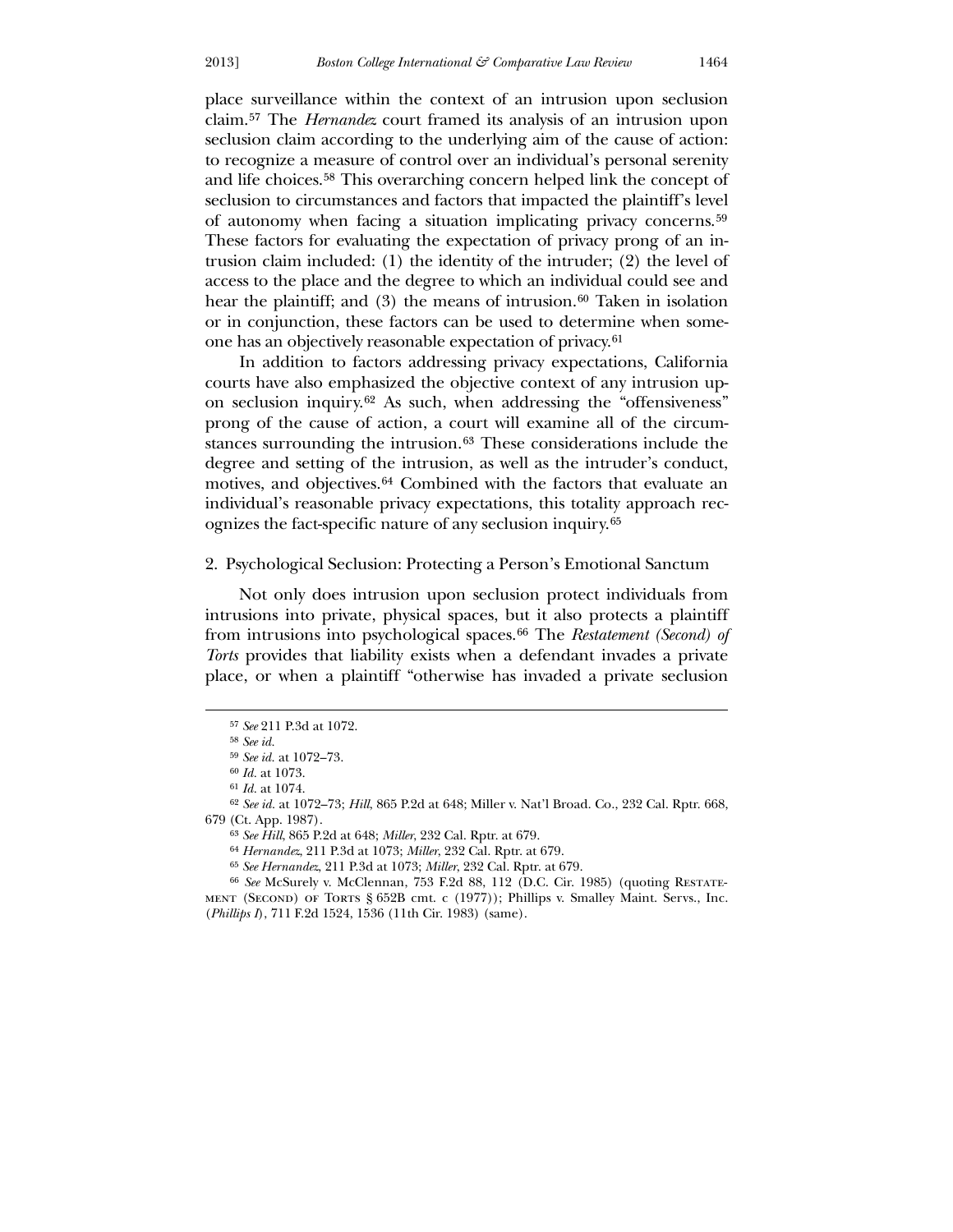that [the] plaintiff has thrown about his [or her] person or affairs."[67](#page-11-0) This language has given courts the necessary flexibility when evaluating a defendant who has engaged in highly intrusive behavior that does not fit neatly into any of the other invasion of privacy torts.[68](#page-11-1) Some cases, however, demonstrate that psychological seclusion cannot protect against behavior that is otherwise offensive or harassing when defendants claim that the behavior was in public view.[69](#page-11-2)

 Psychological seclusion exists in those situations in which the investigation and examination of a person's private affairs breaches that person's deepest emotional spaces.[70](#page-11-3) The clearest recognition of intrusion upon psychological seclusion occurred in the 1983 case, *Phillips v. Smalley Maintenance Services, Inc.*, when the U.S. Court of Appeals for the Eleventh Circuit sent certified questions on state privacy law to the Alabama Supreme Court.[71](#page-11-4) In *Phillips*, the plaintiff, Brenda Phillips, had just begun working for the defendant, but within days of starting her job, she faced weekly closed-door questioning from her boss about her personal life and sexual proclivities.[72](#page-11-5) Eventually, the defendant termi-

<sup>67</sup> Restatement (Second) of Torts § 652B cmt. c.

<sup>68</sup> *E.g.*, *McSurely*, 753 F.2d at 112–13 (implying that the defendant intruded upon the plaintiff's psychological seclusion when he stood next to the plaintiff and pressured him to read aloud every page of his wife's private documents that disclosed her premarital relationship with her former boss); Galella v. Onassis, 487 F.2d 986, 995 (2d Cir. 1973) (holding that a defendant who shadowed and monitored the plaintiff was liable for intrusion upon seclusion); Van Jelgerhuis v. Mercury Fin. Co., 940 F. Supp. 1344, 1368 (S.D. Ind. 1996) (finding intrusion upon psychological seclusion based on the defendant's questioning and commenting about the plaintiff's appearance in a public work environment).

<sup>69</sup> *See, e.g.*, Swerdlick v. Koch, 721 A.2d 849, 858 (R.I. 1998); *Harris*, 341 S.W.3d at 271– 72.

<sup>70</sup> *See Van Jelgerhuis*, 940 F. Supp. at 1368; Phillips v. Smalley Maint. Servs., Inc. (*Phillips II* ), 435 So. 2d 705, 710–11 (Ala. 1983); Bennett v. Norban, 151 A.2d 476, 479 (Penn. 1959).

<span id="page-11-1"></span><span id="page-11-0"></span><sup>71</sup> *Phillips I*, 711 F.2d at 1532, 1536–37; *Phillips II*, 435 So. 2d at 706, 710–11. The plaintiff had originally filed her claim under Title VII of the 1964 Civil Rights Act in the U.S. District Court for the Northern District of Alabama. *Phillips I*, 711 F.2d at 1526; *see* 42 U.S.C. § 2000e-2(a) (2006). The invasion of privacy claims under Alabama tort law were pendent state law claims attached to this federal question. *Phillips I*, 711 F.2d at 1526; *see* 28 U.S.C. § 1367(a) (2006). Given the lack of precedent concerning the state law intrusion upon seclusion claim, the Eleventh Circuit certified the intrusion upon seclusion questions to the Alabama Supreme Court prior to ruling on the appeal. *Phillips II*, 435 So. 2d at 706; *see* 28 U.S.C. § 1367(c) (giving federal courts discretion to sever novel state law claims that stem from the same nucleus of operative fact).

<span id="page-11-5"></span><span id="page-11-4"></span><span id="page-11-3"></span><span id="page-11-2"></span><sup>72</sup> *Phillips II*, 435 So. 2d at 707. The interrogations escalated into weekly questions about her sexual preferences, as well as solicitations for sexual favors. *Id.* During one closed-door conversation, the plaintiff's boss demanded that she give him oral sex three times a week. *Id.* When the plaintiff forced her way out of the office, her boss hit her across the bottom with the back of his hand. *Id.*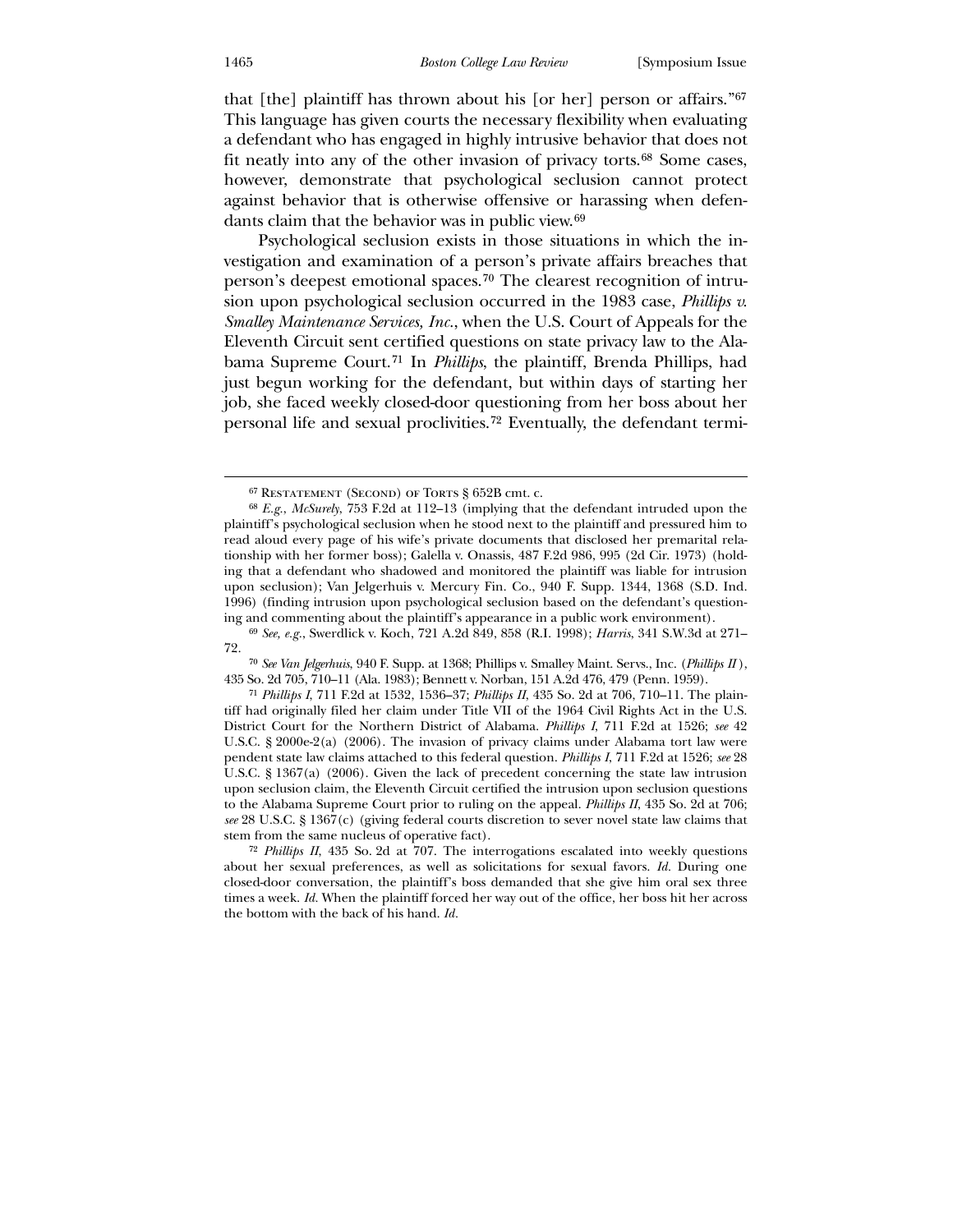nated Phillips's position.[73](#page-12-0) At trial, Phillips's family practitioner provided expert testimony that the events surrounding her employment and subsequent firing caused chronic anxiety for months afterward.[74](#page-12-1) Adopting the concept of psychological seclusion, the court ultimately held that the defendant's consistent interrogations into Phillips's sexual proclivities were actionable under Alabama privacy law.[75](#page-12-2)

 In recognizing the interest in a person's emotional stability, the *Phillips* court refused to narrow the concept of seclusion to physical spaces.[76](#page-12-3) The defendant had argued that because solitude requires the absence of other people, the concept of seclusion assumes the presence of a physical place.[77](#page-12-4) Consequently, the defendant reasoned that people cannot seclude themselves from others without removing themselves to a separate, isolated space.[78](#page-12-5) In rejecting this argument, the Alabama Supreme Court declared that "[o]ne's emotional sanctum is certainly due the same expectations of privacy as one's physical environment."[79](#page-12-6) Examinations or investigations into private affairs, the court reasoned, can constitute overly intrusive behavior.80

 Rather than focusing on the setting of the intrusion, a breach into a plaintiff's psychological seclusion ultimately focuses on the specific emotional sanctuary the plaintiff needs to maintain psychological stability.[81](#page-12-7) For example, in 1986, in *Russell v. Salve Regina College*, the U.S. District Court for the District of Rhode Island determined that the de-

<sup>73</sup> *Id.*

<sup>74</sup> *Id.* at 708.

<sup>75</sup> *See id.* at 711. In the 1996 case, *Van Jelgerhuis v. Mercury Finance Co.*, which also concerned workplace harassment, the U.S. District Court for the Southern District of Indiana denied the defendant's motion to dismiss an invasion of privacy claim based on psychological seclusion. *See* 940 F. Supp. at 1368. Acknowledging the tort's "undefined parameters," the court found that the defendant's questioning of the plaintiff's appearance, coupled with him telling her about his sexual dreams and fantasies, crossed the threshold of highly offensive examination. *See id.* at 1351, 1368; *see also* Miller v. Edwards Jones & Co., 355 F. Supp. 2d 629, 645 (D. Conn. 2005) (finding that sexual questions in the workplace may be grounds for a claim of intrusion upon psychological seclusion).

<sup>76</sup> *See Phillips II*, 435 So. 2d at 711.

<sup>77</sup> *Id.* at 710.

<sup>78</sup> *Id.*

<sup>79</sup> *Id.* at 711.

<span id="page-12-2"></span><span id="page-12-1"></span><span id="page-12-0"></span><sup>80</sup> *See id.* For this discussion, the court relied heavily on key language within the comments of section 652B of the *Restatement (Second) of Torts*. *See id.* at 710–11. This analysis included emphasizing "other form" and "examination" in section 652B, comment (b), as well as "otherwise" and "affairs" in section 652B, comment (c). *See id.* at 710–11 (quoting RESTATEMENT (SECOND) OF TORTS § 652B cmts. b & c (1977)).

<span id="page-12-7"></span><span id="page-12-6"></span><span id="page-12-5"></span><span id="page-12-4"></span><span id="page-12-3"></span><sup>81</sup> *See* Russell v. Salve Regina Coll. (*Russell I* ), 649 F. Supp. 391, 404 (D.R.I. 1986); *Phillips II*, 435 So. 2d at 711; DAVID A. ELDER, THE LAW OF PRIVACY 42-43 (1991) (describing the privacy interest in seclusion as "psychic integrity").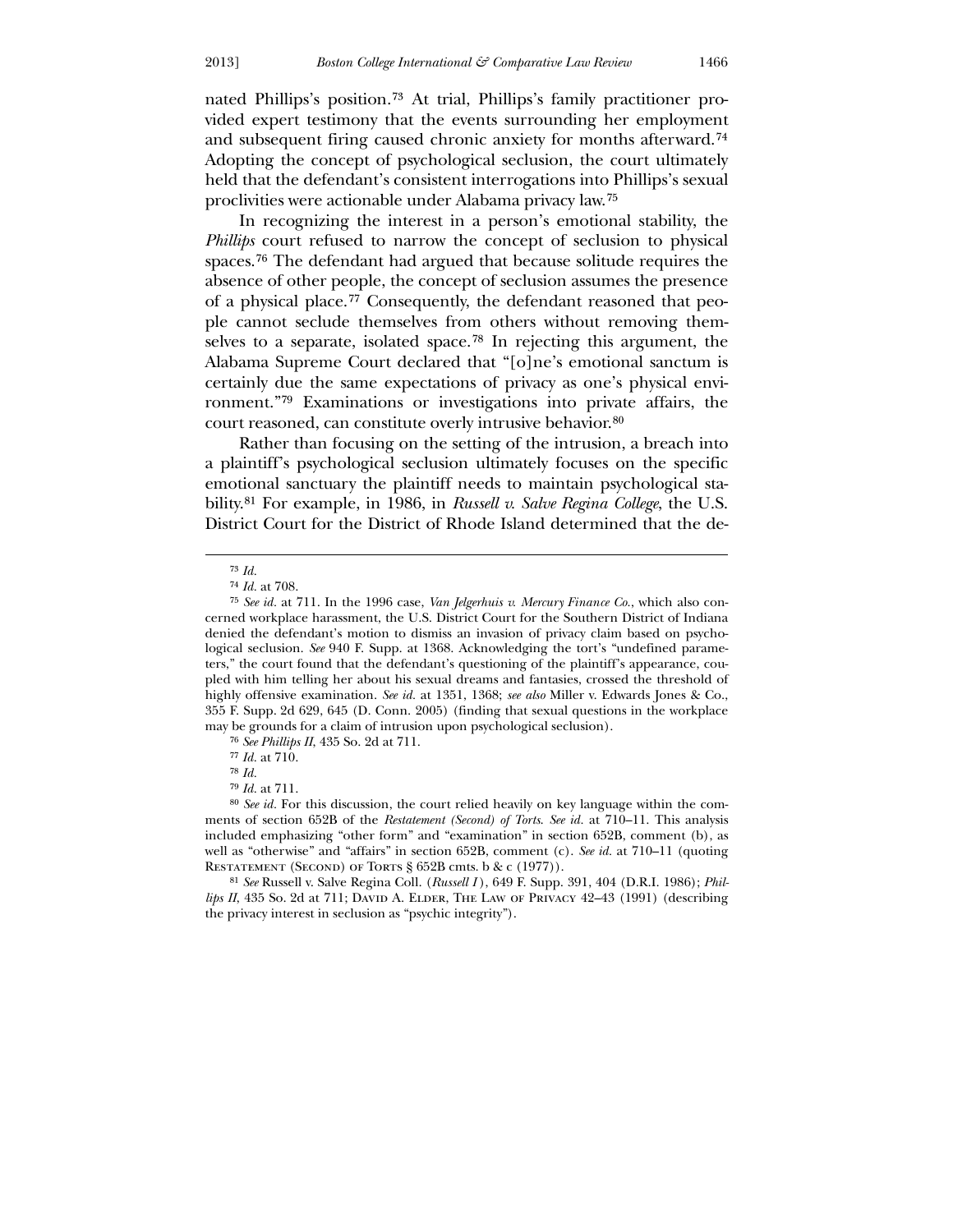fendant's examination of the plaintiff's weight problems was sufficient to establish an action for invasion of privacy for intrusion upon seclusion.[82](#page-13-0) The plaintiff was a severely overweight nursing student who experienced, in her words, "torment" from her college as a result of her weight problem.[83](#page-13-1) Viewing the tort as protecting intimate, personal matters, the court reasoned that, in the plaintiff's eyes, her weight issue was presumably one of the most private and intimate concerns of her life.[84](#page-13-2) Accordingly, the court held that a reasonable jury could find the nursing faculty's preoccupation with the plaintiff's weight loss regimen and the continuous inquiries into her dietary habits constitute an unreasonable intrusion upon seclusion.[85](#page-13-3)

 Both *Russell* and *Phillips* also establish that claims for intrusion upon psychological seclusion do not require surreptitious behavior.[86](#page-13-4) Because the tort is not necessarily limited to physical spaces, a plaintiff can experience intrusions into emotional spaces even when those actions are conducted in view of the public.[87](#page-13-5)

<span id="page-13-0"></span>After the plaintiff won on summary judgment, the court later ruled in the defendant's favor on a directed verdict. Russell v. Salve Regina Coll. (*Russell II* ), 890 F.2d 484, 485 (1st Cir. 1989), *rev'd on other grounds*, 499 U.S. 225 (1991). On appeal, the U.S. Court of Appeals for the First Circuit upheld the verdict based on the statute's language of protecting only *physical* solitude. *Id.* at 488 ("The only area 'invaded' was Russell's psyche. We cannot lightly predict that the Rhode Island Supreme Court would interpret the statute contrary to its literal language . . . .").

<u>.</u>

<sup>82</sup> *See Russell I*, 649 F. Supp. at 404. The Rhode Island legislature has codified the four invasion of privacy torts. R.I. Gen. Laws § 9-1-28.1(a) (2012). To recover for the right to be secure from unreasonable intrusion upon one's physical solitude or seclusion, a plaintiff must establish an invasion of something entitled to be private, and must show that the invasion was offensive or objectionable to a reasonable person. *Id.* § 9-1-28.1(a)(1)(i)(A)–(B).

<sup>83</sup> *Russell I*, 649 F. Supp. at 394–95.

<sup>84</sup> *See id.* at 404 ("[F]ew things are more personal or private to a young, single person than weight and one's efforts to control it.").

<sup>85</sup> *See id.* The court acknowledged that the plaintiff's obesity was not a private concern itself due to the fact that it was exposed to the public. *Id.* ("To be sure, there was nothing private or confidential about Russell's corpulence (it was there to be seen at the most casual glance), so drawing attention to her girth would not, in and of itself, be actionable as an invasion of privacy under Rhode Island law.").

<span id="page-13-3"></span><span id="page-13-2"></span><span id="page-13-1"></span><sup>86</sup> *See Russell I*, 649 F. Supp. at 404; *Phillips II*, 435 So. 2d at 709. For this question, the *Phillips II* court relied on the Supreme Court of Pennsylvania's decision in the 1959 case, *Bennett v. Norban*. *See Phillps II*, 435 So. 2d at 710 (discussing *Bennett*, 151 A.2d at 477, 479). In *Bennett*, the defendant had publicly blocked the plaintiff's walking path, ordered her to take off her coat, reached into her dress pockets, and examined her purse. *Bennett*, 151 A.2d at 477. The court held that although these actions were done openly, they substantially interfered with the plaintiff's desire for anonymity and constituted an intrusion beyond the limits of decency. *Id.* at 479.

<span id="page-13-5"></span><span id="page-13-4"></span><sup>87</sup> *See Russell*, 649 F. Supp. at 404; *Phillips II*, 435 So. 2d at 709–10; *Bennett*, 151 A.2d at 479; McClurg, *supra* note 56, at 1055 (arguing that the *Restatement (Second) of Torts*' defini-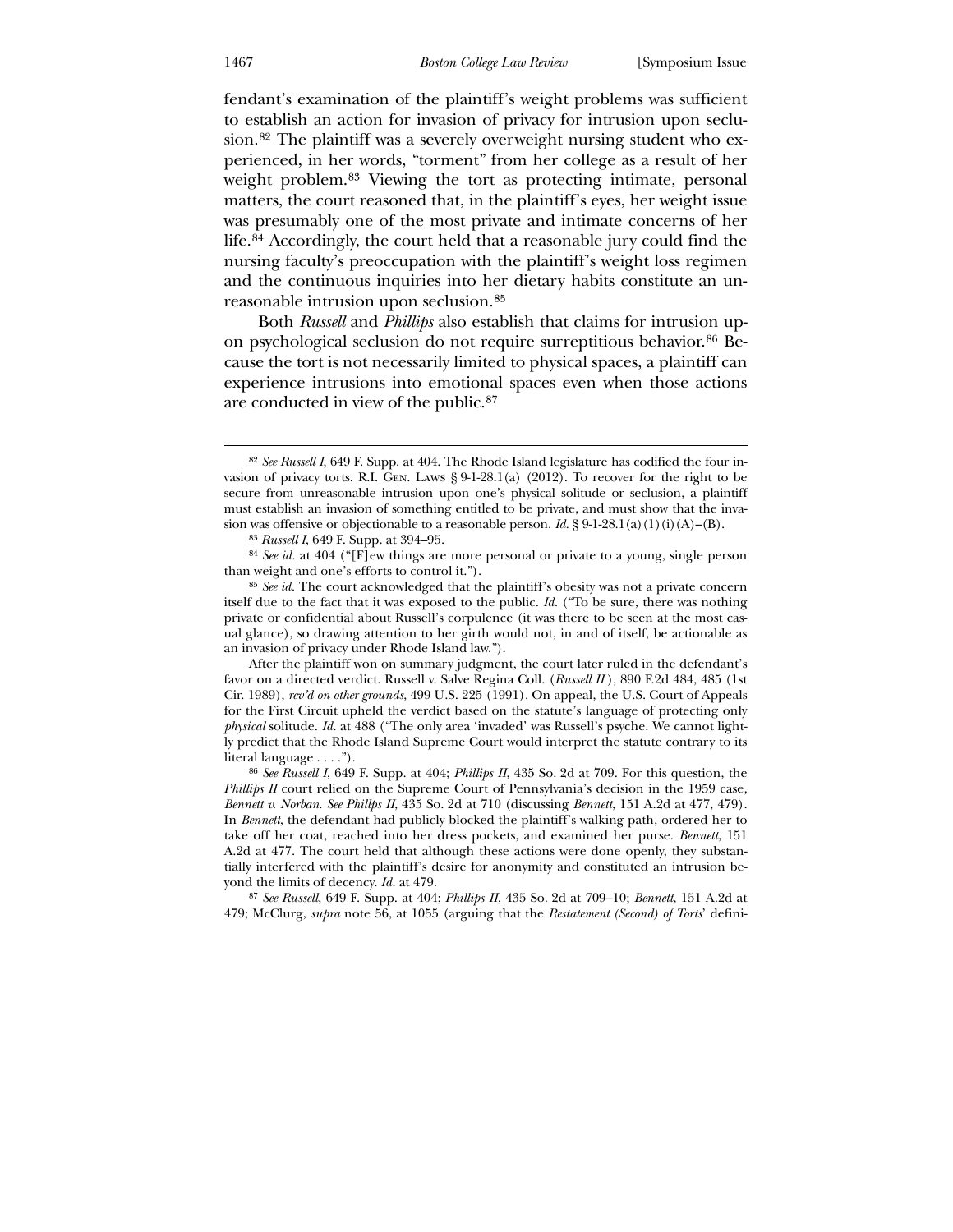Some courts, however, have not recognized the concept of psychological seclusion, especially when the factual setting somehow relates to the public sphere.[88](#page-14-0) If intrusive, even offensive, behavior occurs in public view, plaintiffs cannot maintain a personal sphere of privacy when confronted with that behavior.[89](#page-14-1) As a result, these courts have relied on objective elements, like the setting and nature of the intrusion, to deny claims for intrusions on psychological seclusion.[90](#page-14-2)

## B. *Invasion of Privacy Based on the Publication of Private Facts*

 Like an invasion of privacy claim for intrusion upon seclusion, a cause of action for the publication of private facts also requires behav-ior that is highly offensive to a reasonable person.<sup>[91](#page-14-3)</sup> Liability within this tort, however, rests on the offensiveness of the publication.[92](#page-14-4) Thus, the context of the publication and its actual content are important considerations when evaluating whether the facts are sufficiently embarrassing to allow recovery.[93](#page-14-5)

89 *See Pospicil*, 71 F. Supp. 2d at 1361; *Harris*, 341 S.W.3d at 271–72. For example, in the 1998 case, *Swerdlick v. Koch*, the Rhode Island Supreme Court declined to expand the concept of seclusion under its statutory intrusion upon seclusion cause of action. 721 A.2d at 858. *Swerdlick* involved a neighbor who had been photographing the outside of the plaintiff's private residence and logging the business activities taking place there over the course of a year to document violations of local zoning by-laws. *Id.* at 853–54. Despite the emotional distress and physical ailments that the plaintiffs experienced from being under constant surveillance, the court held that the defendant's actions did not disturb the plaintiff's mental sanctity. *Id.* at 858. In light of the statute's emphasis on protecting physical seclusion, the court would not expand the statute's meaning to also cover observations of behavior that occur in plain public view. *Id.* Not only was there no physical intrusion, but the court also indicated that the defendant had not personally harassed the plaintiffs when they appeared outside of their home. *Id.* Nevertheless, the court did acknowledge that the behavior, though outside the scope of the privacy statute, may have been offensive. *Id.*

<span id="page-14-1"></span><span id="page-14-0"></span>90 *See Pospicil*, 71 F. Supp. 2d at 1361; *Swerdlick*, 721 A.2d at 858; *Harris*, 341 S.W.3d at 271–72.

- 91 *Haynes*, 8 F.3d at 1232; Restatement (Second) of Torts § 652D(a) (1977).
- <sup>92</sup> Haynes, 8 F.3d at 1232; RESTATEMENT (SECOND) OF TORTS § 652D(a).

<span id="page-14-5"></span><span id="page-14-4"></span><span id="page-14-3"></span><span id="page-14-2"></span>93 *See* Huskey v. Nat'l Broad. Co., 632 F. Supp. 1282, 1289 (N.D. Ill. 1986) (contrasting publicizing a photo of a couple kissing in public with a photo of a couple kissing in a hotel room); RESTATEMENT (SECOND) OF TORTS § 652D cmt. c ("The protection afforded to the plaintiff's interest in his privacy must be relative to the customs of the time and place, to the occupation of the plaintiff and to the habits of his neighbors and fellow citizens.").

tion of the intrusion upon seclusion tort is broad enough to include intrusions in public places).

<sup>88</sup> *See* Pospicil v. Buying Office, Inc., 71 F. Supp. 2d 1346, 1361 (N.D. Ga. 1999) (refusing to recognize psychological seclusion in this case because the defendant's language, jokes, and conduct occurred in a public workplace); *Harris*, 341 S.W.3d at 271–72 (rejecting the plaintiff's theory that she "threw a blanket of seclusion" around photographs of her deceased son's body since the pictures were taken in a public place).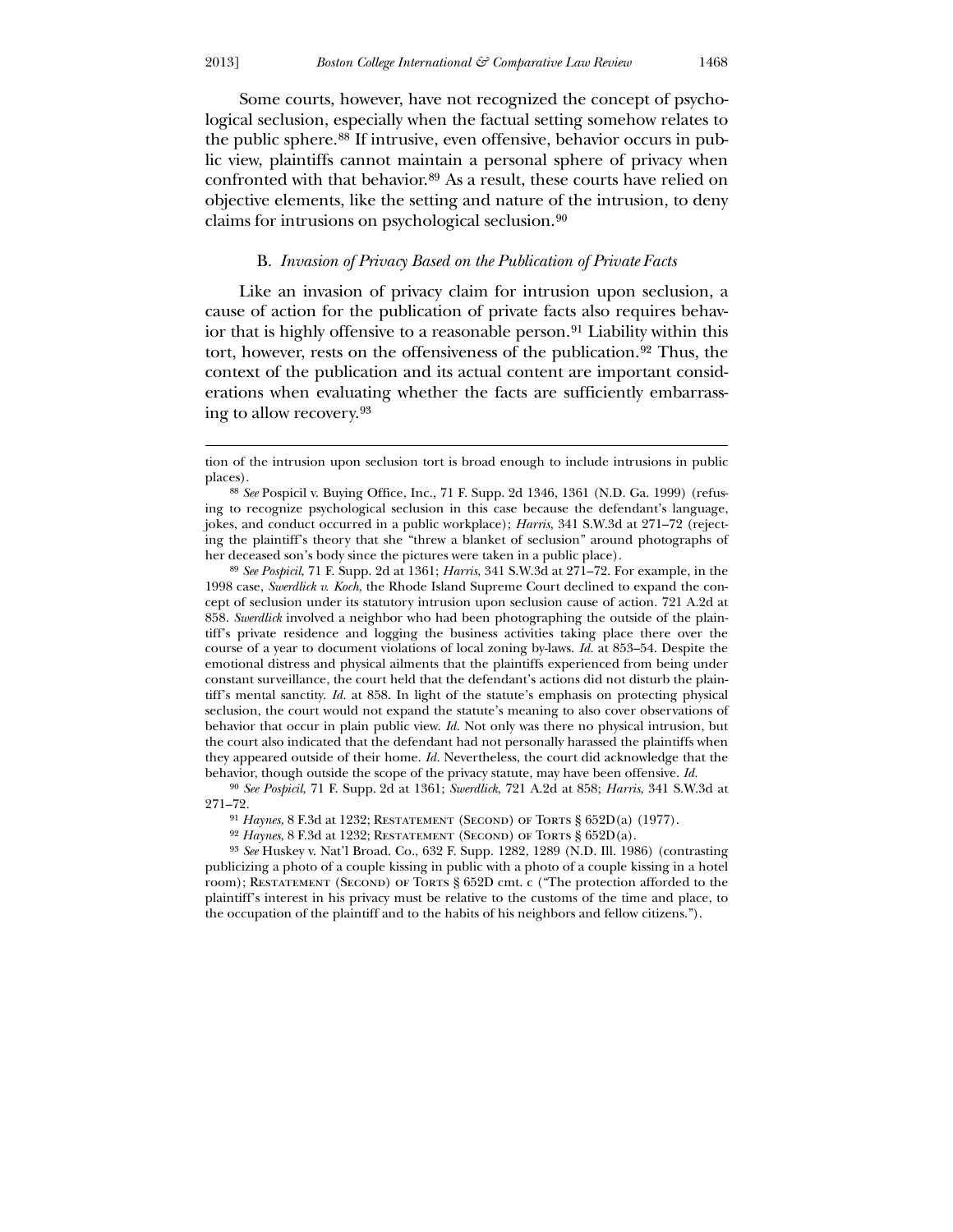It must also be substantially certain that the embarrassing facts will become public knowledge.[94](#page-15-0) This publicity requirement, therefore, is not satisfied when the facts are simply repeated to a person other than the plaintiff, or even to a threshold number of third parties.[95](#page-15-1) Instead, the disclosure must be a sufficiently public communication given the facts and circumstances of each case.[96](#page-15-2)

 Even if the facts are deemed private and have been publicized, the facts cannot be "newsworthy" or a matter of legitimate public concern.[97](#page-15-3) Accordingly, this element of the publication of private facts tort requires courts to determine whether the facts are "newsworthy" enough to preclude recovery for plaintiffs asserting this type of invasion of privacy claim.[98](#page-15-4) For example, in 1998, in *Shulman v. Group W Productions, Inc.*, the California Supreme Court articulated several factors that should be assessed when courts make a determination of newsworthiness.[99](#page-15-5) First, a court necessarily has to assess the social value of the facts published because the public interest in a certain matter must be legitimate.[100](#page-15-6) Second, coupled with this assessment, a newsworthiness test also compares the publication's level of intrusion into a plaintiff's private affairs with the plaintiff's position in society.[101](#page-15-7)

 Third, courts also give substantial deference to the media to determine the newsworthiness of truthful publications.[102](#page-15-8) As a result, matters of legitimate public interest are not just limited to "news," but may also extend to educational, historical, or entertaining publications that

-

<sup>94</sup> Harris by Harris v. Easton Publ'g Co., 483 A.2d 1377, 1384 (Pa. Super. Ct. 1984); Restatement (Second) of Torts § 652D cmt. a (describing publicity as a required element of the publication of private facts tort).

<sup>95</sup> *E.g.*, Robert C. Ozer, P.C. v. Borquez, 940 P.2d 371, 377–78 (Colo. 1997) (en banc) (holding that publicity, rather than publication, is a requirement of the publication of private facts tort).

<sup>96</sup> *Id.*, 940 P.2d at 377–78; *Harris by Harris*, 483 A.2d at 1384.

<sup>&</sup>lt;sup>97</sup> RESTATEMENT (SECOND) OF TORTS § 652D(b).

<sup>98</sup> *E.g.*, *Haynes*, 8 F.3d at 1232; Shulman v. Group W Prods., Inc., 955 P.2d 469, 484–85 (Cal. 1998); *Uranga*, 67 P.3d at 35; *see also* Diane L. Zimmerman, *Requiem for a Heavyweight: A Farewell to Warren and Brandeis's Privacy Tort*, 68 CORNELL L. REV. 291, 351-61 (1983) (articulating various tests used by courts for determining the newsworthiness defense to publication of private facts).

<sup>99</sup> 955 P.2d at 483–85.

<sup>100</sup> *Id.* at 483.

<span id="page-15-0"></span><sup>101</sup> *Id.* at 484. Part II of this Note discusses further the attention on the plaintiff's status in society—i.e., public figure status. *See infra* notes 130–196 and accompanying text.

<span id="page-15-8"></span><span id="page-15-7"></span><span id="page-15-6"></span><span id="page-15-5"></span><span id="page-15-4"></span><span id="page-15-3"></span><span id="page-15-2"></span><span id="page-15-1"></span><sup>102</sup> *E.g.*, *Sidis*, 113 F.2d at 809; *Shulman*, 955 P.2d at 485; *Uranga*, 67 P.3d at 35; *see* Zimmerman, *supra* note 98, at 353.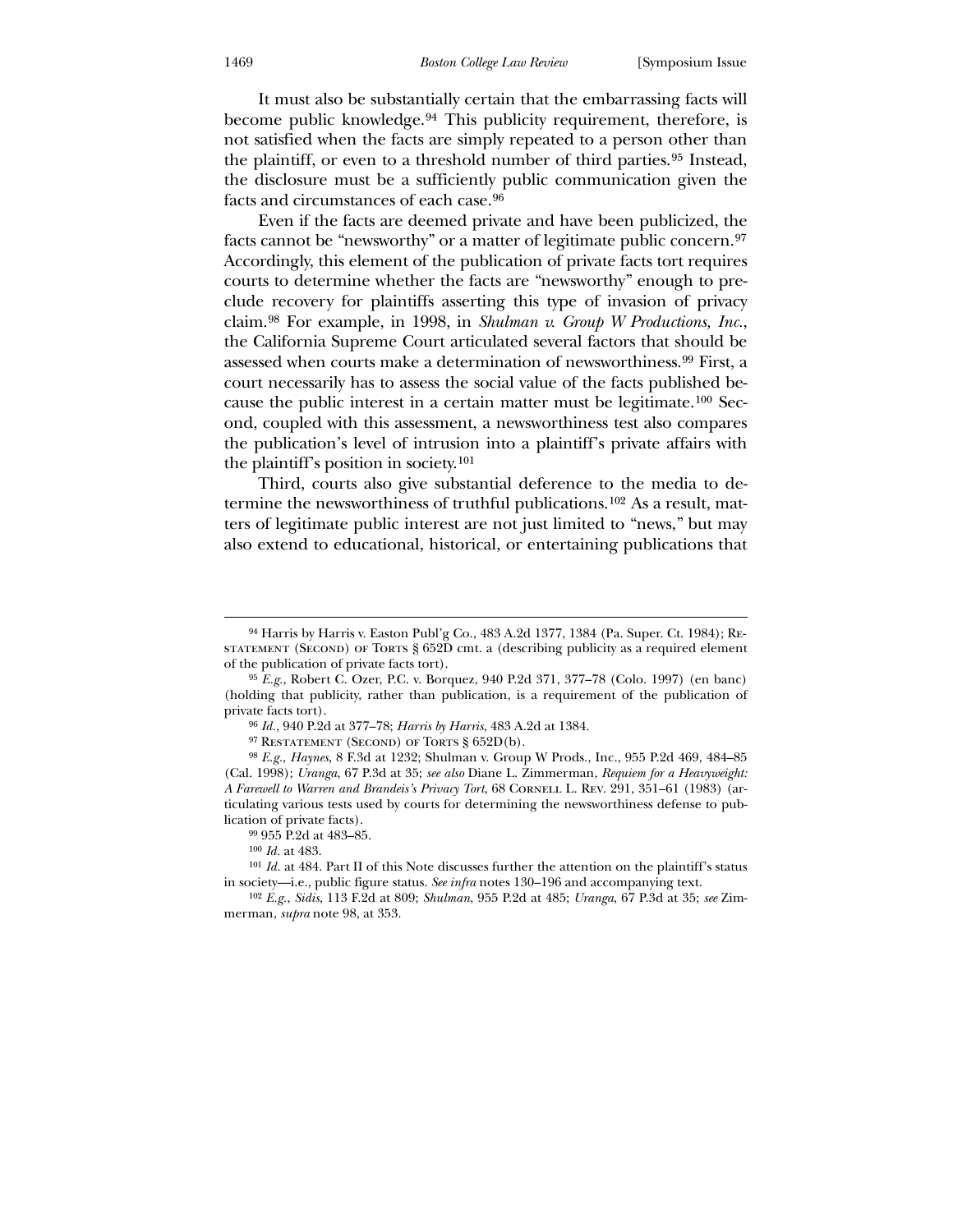$\overline{a}$ 

a news entity thinks would be appealing to its viewers.[103](#page-16-0) Because the tort inherently targets the actions of publishers rather than private citizens, the discretion given to determinations of newsworthiness also acts as a countervailing interest to the media.[104](#page-16-1)

## C. *The Constitutional Dimension of Common Law Invasion of Privacy*

 The First Amendment of the U.S. Constitution promotes the free flow of ideas and information by guaranteeing an "uninhibited, robust, and wide-open" debate on public issues.[105](#page-16-2) Concerns about infringing on an individual's notions of privacy either through the dissemination of information or through offensive speech directly clash with the freedoms of speech and the press secured by the First Amendment.[106](#page-16-3) Accordingly, the First Amendment provides a defense for state tort law suits, including invasion of privacy claims.<sup>[107](#page-16-4)</sup>

<span id="page-16-2"></span><span id="page-16-1"></span><span id="page-16-0"></span>106 *See Cox*, 420 U.S. at 489 (detailing the fundamental "face-off" between privacy rights and constitutional freedoms of speech and expression); *Hill*, 385 U.S. at 388 ("Exposure of the self to others in varying degrees is a concomitant of life in a civilized community. The risk of this exposure is an essential incident of life in a society which places a primary value on freedom of speech and of press."); Scott Shackelford, *supra* note 22, at 145–47 (identifying the newsworthiness of information and the public's "right to know" as limitations to privacy rights of public figures). *See generally* Samantha Barbas, *Saving Privacy from History*, 61 DePaul L. Rev. 973 (2012) (tracing the historical development of privacy doctrines and their interplay with public figures, the rise of the media, and culture).

<span id="page-16-4"></span><span id="page-16-3"></span>107 *See, e.g.*, *Snyder*, 131 S. Ct. at 1215; *Hustler*, 485 U.S. at 56; *Cox*, 420 U.S. at 496.

<sup>103</sup> *See Shulman*, 955 P.2d at 485 ("'[Newsworthiness] extends also to the use of names, likenesses or facts in giving information to the public for purposes of education, amusement or enlightenment, when the public may reasonably be expected to have a legitimate interest in what is published.'" (quoting RESTATEMENT (SECOND) OF TORTS § 652D cmt. j (1977))); *see also* Zimmerman, *supra* note 98, at 354 (noting that the economics of journalism makes the media arguably the best measure of what the public wants to know).

<sup>104</sup> *See Harris by Harris*, 483 A.2d at 1384; Restatement (Second) of Torts § 652D cmt. a ("On the other hand, any publication in a newspaper or a magazine, even of small circulation . . . is sufficient to give publicity within the meaning of the term as it is used  $\ldots$ .").

<sup>105</sup> *N.Y. Times*, 376 U.S. at 270; *see* Snyder v. Phelps, 131 S. Ct. 1207, 1220 (2011) (concluding that "[a]s a Nation we have chosen . . . to protect even hurtful speech on public issues to ensure that we do not stifle public debate"); *Hustler*, 485 U.S. at 51 (recognizing the Court's role to be "vigilant to ensure that individual expressions of ideas remain free from governmentally imposed sanctions"); Bose Corp. v. Consumers Union of U.S., Inc., 466 U.S. 485, 503–04 (1984) ("The First Amendment presupposes that the freedom to speak one's mind is not only an aspect of individual liberty—and thus a good unto itself but also is essential to the common quest for truth and the vitality of society as a whole.").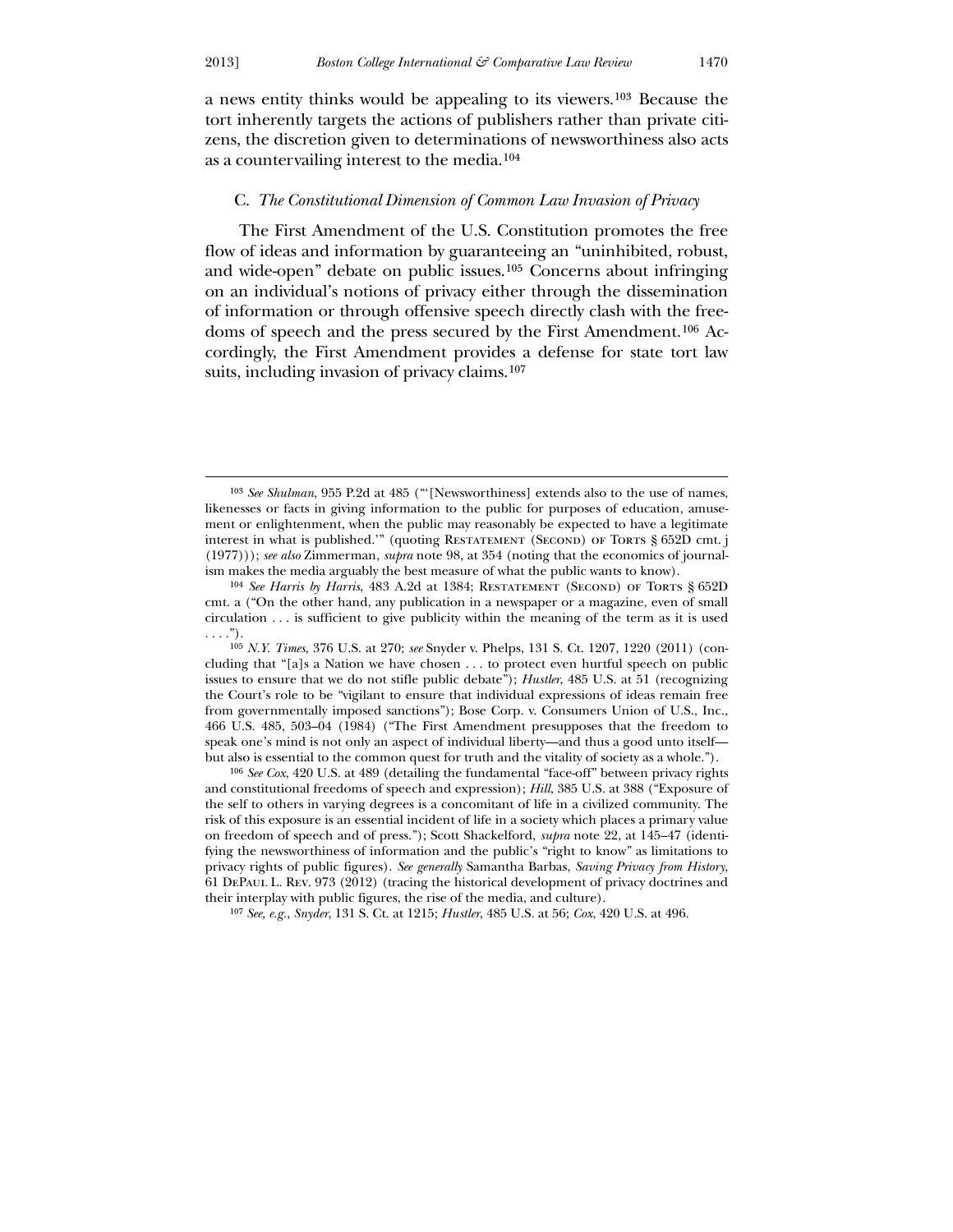#### 1. *Cox Broadcasting Corp. v. Cohn* and Publication of Private Facts

 Beginning in 1975, in *Cox Broadcasting Corp. v. Cohn*, the U.S. Supreme Court has consistently ruled in favor of the press and against the privacy interests of individuals and states aiming to protect their citizens.[108](#page-17-0) In *Cox*, the family of a deceased murder victim sued a broadcast station for airing the victim's name, which the defendants had obtained from a public courtroom record.[109](#page-17-1) The Court ruled, however, that the defendants could not be held liable under state privacy law when they publicized facts gathered from public records.[110](#page-17-2) Notably, the Court avoided the larger question of whether a state has the power to protect the privacy of individuals from unwanted publicity concerning true facts *not* obtained from public records.[111](#page-17-3)

 Although the Court has continued to limit the utility of the publication of private facts tort since *Cox*, it has never gone so far as to rule the tort unconstitutional.[112](#page-17-4) Instead, the Court has tailored its rulings to be as fact specific and narrow as possible so that no decision unreasonably intrudes on the competing constitutional interests of expression and privacy.[113](#page-17-5) For example, in 1989, in *The Florida Star v. B.J.F.*, the Supreme Court refused to impose liability on a newspaper for violating a Florida statute that prohibited the publication of a rape victim's name through an "instrument of mass communication." [114](#page-17-6) In so doing, the Court recognized that if a state wants to impose civil liability on the publication of truthful information, the statute imposing liability must be narrowly tai-

<u>.</u>

<sup>108</sup> *See* Fla. Star v. B.J.F., 491 U.S. 524, 540–41 (1989) (holding that a Florida statute prohibiting the publication of a rape victim's name was unconstitutional); Smith v. Daily Mail Publ'g Co., 443 U.S. 97, 104, 105–06 (1979) (holding that a West Virginia statute forbidding newspapers from publishing names of individuals charged as juvenile offenders was unconstitutional); Okla. Publ'g Co. v. Dist. Court, 430 U.S. 308, 311–12 (1977) (per curiam) (overturning an Oklahoma court's trial order forbidding a newspaper from publishing a photo of a juvenile in a judicial proceeding); *Cox*, 420 U.S. at 496–97 (overturning a civil damages award in Georgia for publicizing a murder victim's name gathered from a public indictment); *see* Edelman, *supra* note 8, at 1197–98; Zimmerman, *supra* note 98, at 305–06.

<sup>109</sup> *Cox*, 420 U.S. at 472–74.

<sup>110</sup> *Id.* at 496–97.

<sup>111</sup> *See id.* at 491, 496–97.

<sup>112</sup> Edelman, *supra* note 8, at 1197–98.

<span id="page-17-0"></span><sup>113</sup> *See, e.g.*, *Fla. Star*, 491 U.S. at 533, 541; *Smith*, 443 U.S. at 106 (Rehnquist, J., concurring) ("While we have shown a special solicitude for freedom of speech and of the press, we have eschewed absolutes in favor of a more delicate calculus that carefully weighs the conflicting interests to determine which demands the greater protection under the particular circumstances presented.").

<span id="page-17-6"></span><span id="page-17-5"></span><span id="page-17-4"></span><span id="page-17-3"></span><span id="page-17-2"></span><span id="page-17-1"></span><sup>114</sup> 491 U.S. at 526, 541.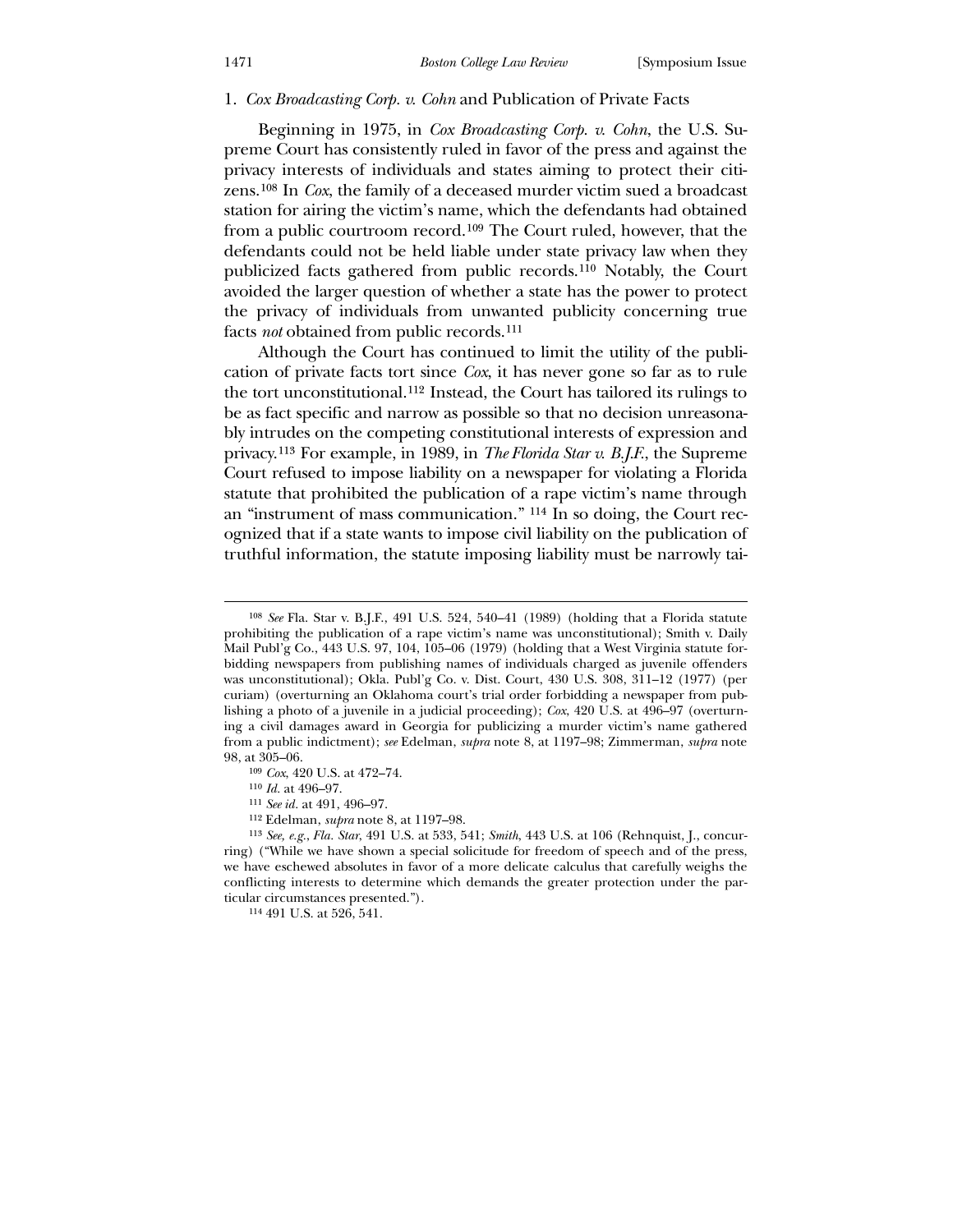lored to a state interest of "the highest order."[115](#page-18-0) The court determined that the Florida statute—which was enacted to protect the privacy interests of sexual assault victims—was not narrowly tailored because it applied to mass media communications but not those of other sources (such as private individuals).[116](#page-18-1) In addition, the Court reasoned that the newspaper's lawful obtainment of the rape victim's name in a government news release, as well as the statute's negligence *per se* standard, did not comport with the guarantees of the First Amendment.<sup>[117](#page-18-2)</sup>

#### 2. *Snyder v. Phelps*, Captive Audience, and Intrusion upon Seclusion

 If the choice is between the government censoring offensive speech and the listener avoiding the speech, the First Amendment usually puts the burden on the listener to simply turn away.[118](#page-18-3) There is, however, an exception to this general premise: from time to time, the Supreme Court has used the captive audience doctrine to shield unwilling listeners from otherwise protected speech.[119](#page-18-4) A plaintiff must show that a defendant's offensive speech invades a substantial privacy interest in an "intolerable" manner.[120](#page-18-5) Given the state interest in protecting the sanctity of the home and the refuge it provides from society, courts have used the doctrine primarily to restrict speech directed at an individual's residence.[121](#page-18-6)

 In 2011, in *Snyder v. Phelps*, the Supreme Court declined to expand the captive audience doctrine to allow recovery for an intrusion upon seclusion claim that had occurred in the public eye.<sup>[122](#page-18-7)</sup> Underlying the

 $\overline{a}$ 

120 *See Snyder*, 131 S. Ct. at 1220.

<span id="page-18-2"></span><span id="page-18-1"></span><span id="page-18-0"></span>121 *See Frisby*, 487 U.S. at 484–85; *Rowan*, 397 U.S. at 736–38; Strauss, *supra* note 119, at 91, 95.

<span id="page-18-7"></span><span id="page-18-6"></span><span id="page-18-5"></span><span id="page-18-4"></span><span id="page-18-3"></span>122 131 S. Ct. at 1220. In *Snyder*, the defendant was the founder of the Westboro Baptist Church, a congregation known for its intolerance of homosexuality in the United States

<sup>115</sup> *Id.* at 541.

<sup>116</sup> *See id.* at 540–41.

<sup>117</sup> *See id.* at 538–40.

<sup>118</sup> *See* Erznoznik v. City of Jacksonville, 422 U.S. 205, 210–11 (1975).

<sup>119</sup> *See* Frisby v. Schultz, 487 U.S. 474, 487 (1988) (applying the captive audience doctrine when upholding a city ordinance that prohibited picketing near the plaintiff's home); Rowan v. U.S. Post Office Dep't, 397 U.S. 728, 736, 738 (1970) (applying the captive audience doctrine when upholding a statute that allowed homeowners to limit deliveries of offensive mail). The captive audience doctrine involves situations in which speech intrudes on privacy because, as a practical matter, the offensive speech is unavoidable. *See generally* Franklyn S. Haiman, *Speech v. Privacy: Is There a Right Not to Be Spoken To?*, 67 Nw. U. L. Rev. 153 (1972) (commenting on the theory of a captive audience in First Amendment jurisprudence); Marcy Strauss, *Redefining the Captive Audience Doctrine*, 19 Hastings Const. L.Q. 85 (1991) (defining the captive audience doctrine and its confusing understanding of substantial privacy interests under First Amendment jurisprudence).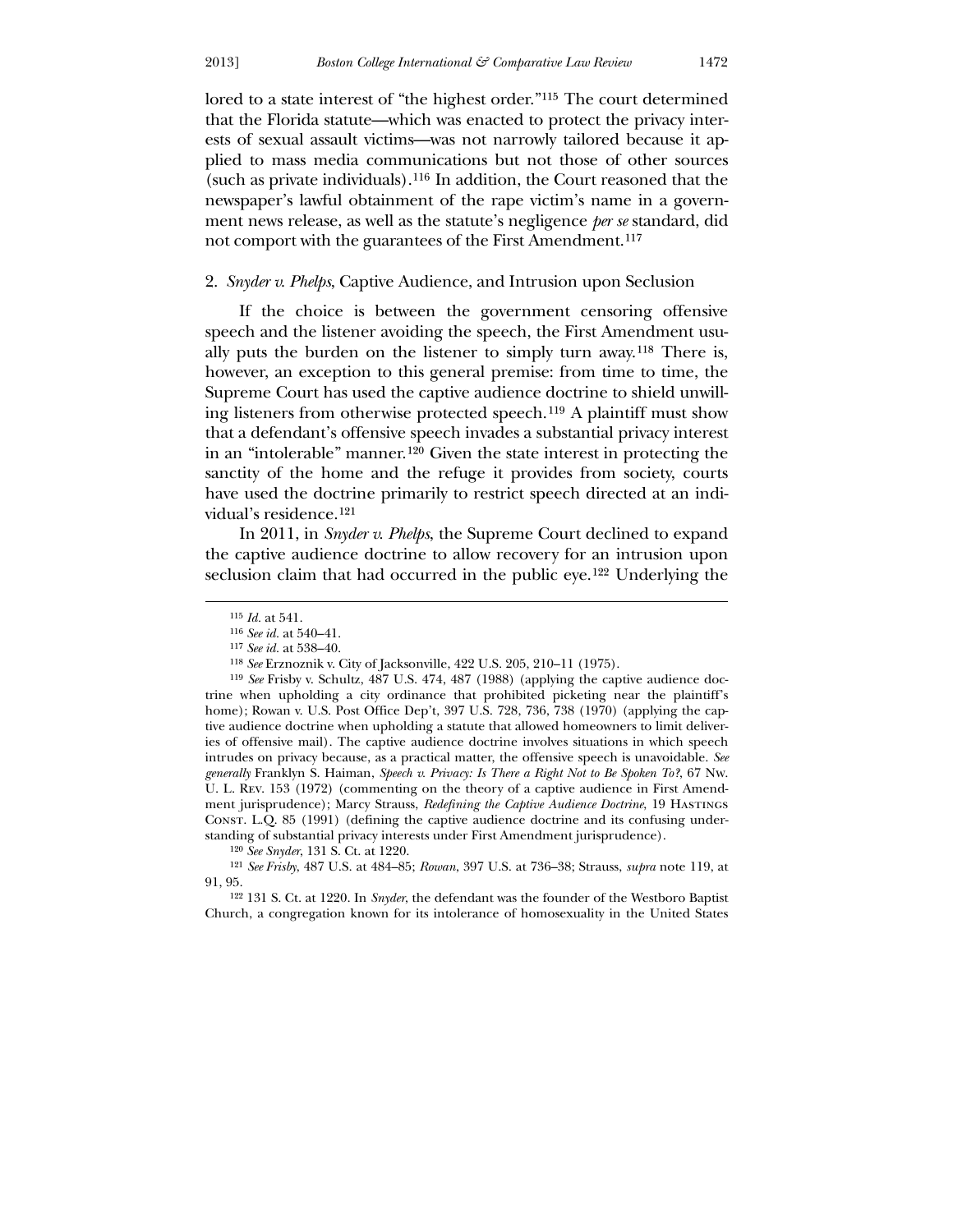Court's reasoning for not expanding the captive audience doctrine in *Snyder* was the distinction between speech of public concern and speech of private concern.[123](#page-19-0) Taking into account the content, context, and form of the speech, the Court determined that the defendants' signs, although offensive, invited comment on public matters, and therefore were constitutionally protected forms of expression.[124](#page-19-1) In contrast, private speech, which addresses no public concerns, warrants far less constitutional protection.[125](#page-19-2) Even though government evaluations regarding private speech are still policed for First Amendment violations, the risk of stifling public debate diminishes as the speech moves toward individual privacy interests.[126](#page-19-3)

 Thus, compared to the burden placed on plaintiffs bringing a publication of private facts tort, the burden on individuals bringing a claim for intrusion upon seclusion based on intrusive speech—though still substantial—is arguably less.[127](#page-19-4) This is particularly true if a plaintiff can demonstrate that the speech is of private concern rather than public concern.[128](#page-19-5) As a result, former public figures may be able to take advantage of this lesser burden of proof by asserting a claim for intrusion

-

military. *Id.* at 1213. To demonstrate this vitriol, the defendant and other church members set up a picketing site several hundred feet from the funeral procession of a marine killed in Iraq. *Id.* The plaintiff, who was the father of the fallen marine, claimed that he was a captive audience at the funeral, and therefore, that he could not avoid the intrusive nature of the picketing. *Id.* at 1219–20. The Court disagreed, stating that the plaintiff could not see the actual words on the signs and that the protestors stayed far away from the actual memorial service. *Id.* at 1220.

<sup>123</sup> *See id.* at 1215–16 (citing Dun & Bradstreet, Inc. v. Greenmoss Builders, Inc., 472 U.S. 749, 762 (1985)); Dan Kahan, *Foreword: Neutral Principles, Motivated Cognition, and Some Problems for Constitutional Law*, 125 Harv. L. Rev. 1, 43–44 (2011) (characterizing the decision in *Snyder* as straightforward because the speech had a "communicative impact" on the public (citing Elena Kagan, *Private Speech, Public Purpose: The Role of Governmental Motive in First Amendment Doctrine*, 63 U. CHI. L. REV. 413, 487 (1996))).

<sup>124</sup> *See Snyder*, 131 S. Ct. at 1216–17.

<sup>125</sup> *See id.* at 1215–16; *Dun & Bradstreet*, 472 U.S. at 760.

<sup>126</sup> *See Snyder*, 131 S. Ct. at 1216 ("As in other First Amendment cases, the court is obligated to make an independent examination of the whole record in order to make sure that the judgment does not constitute a forbidden intrusion on the field of free expression." (internal quotation marks omitted)); *Dun & Bradstreet*, 472 U.S. at 759–60 (determining that regulating speech of purely private concern does not raise significant constitutional concerns because such speech does not interfere with meaningful discussion of public issues).

<span id="page-19-2"></span><span id="page-19-1"></span><span id="page-19-0"></span><sup>127</sup> *Compare Snyder*, 131 S. Ct. at 1220 (suggesting that an intrusion upon seclusion claim based on offensive speech must invade a "*substantial privacy interest*") (emphasis added), *with Fla. Star*, 491 U.S. at 541 (finding that publication of lawfully obtained truthful information trumps individual's right to privacy unless doing so infringes on a state interest "*of the highest order*" (emphasis added)).

<span id="page-19-5"></span><span id="page-19-4"></span><span id="page-19-3"></span><sup>128</sup> *See Snyder*, 131 S. Ct. at 1216; *Dun & Bradstreet*, 472 U.S. at 760.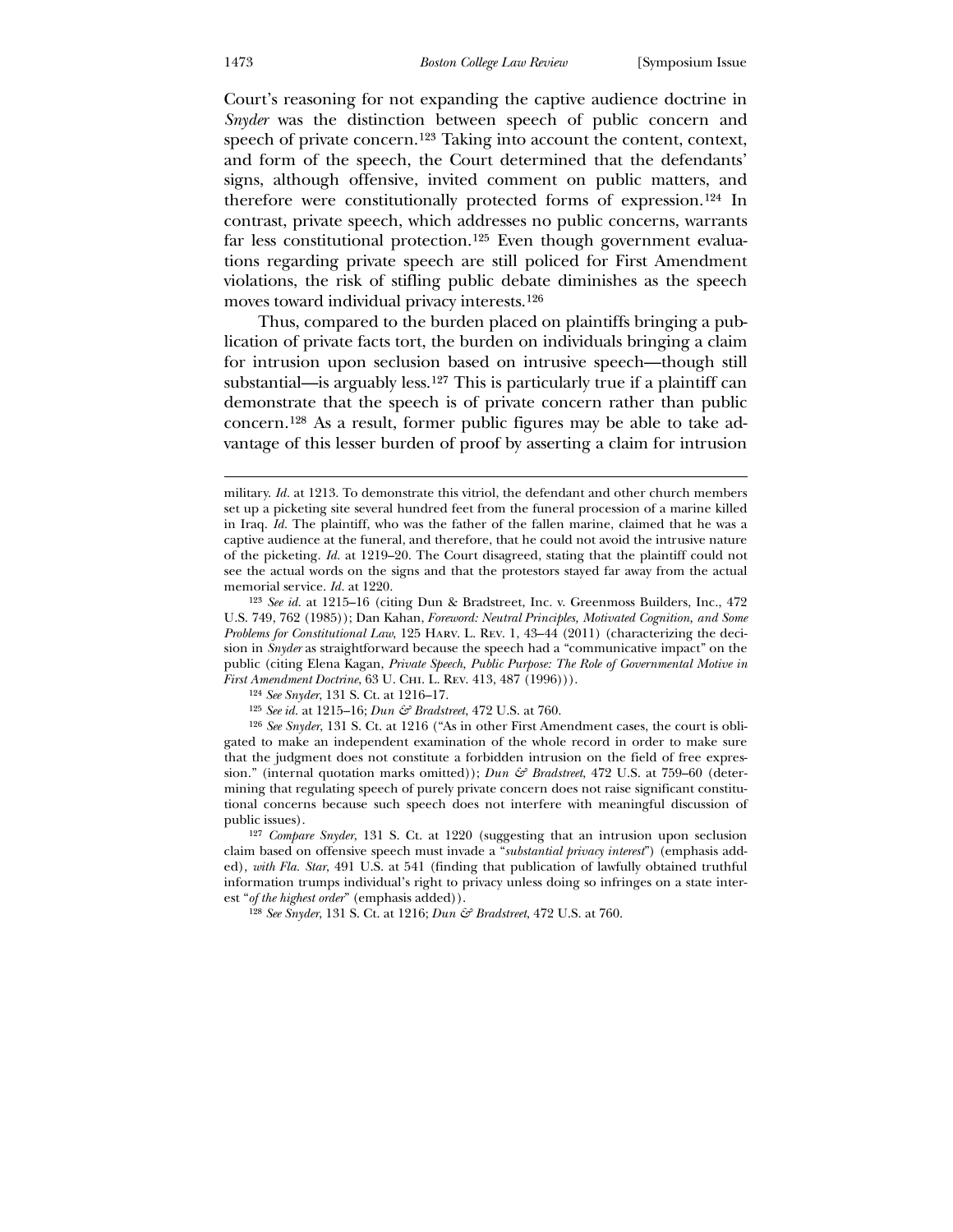$\overline{a}$ 

upon psychological seclusion rather than a claim for publication of private facts.[129](#page-20-0)

## II. Former Public Figures and Privacy: Trying to Avoid the Perpetual Spotlight

 As hard as it is for private individuals to bring claims for invasion of privacy, public figures fare much worse.[130](#page-20-1) Diminished privacy rights are appropriate for all-purpose public figures because they cannot expect to keep details about their lives free from public scrutiny when they choose to make their actions and opinions matters of public concern.[131](#page-20-2) This rationale also applies to some limited-purpose public figures due to the legitimate public concern in the particular public controversy they are resolving.[132](#page-20-3) The public's interest in some limitedpurpose public figures and involuntary public figures, however, may involve public controversies that do not address significant political or societal issues, or perhaps last for only a brief moment of time.[133](#page-20-4) Additionally, these individuals may live private lives for years before experiencing invasions of personal privacy.[134](#page-20-5) With these factors in play, courts have had difficulty determining when, and if, the privacy rights

131 *See* Cox Broad. Corp. v. Cohn, 420 U.S. 469, 495 (1975); Time, Inc. v. Hill, 385 U.S. 374, 387–88 (1967).

<sup>129</sup> *See Snyder*, 131 S. Ct. at 1220; *Fla. Star*, 491 U.S. at 541.

<sup>130</sup> *See, e.g.*, Street v. Nat'l Broad. Co., 645 F.2d 1227, 1229, 1236 (6th Cir. 1981) (ruling that the plaintiff, a public figure in rape trials that took place forty years prior to her defamation and false light claims for the historical reproduction of those trials, was still a public figure); Sidis v. F-R Publ'g Corp., 113 F.2d 806, 809 (2d Cir. 1940) (denying recovery for the publication of truthful news story about a child prodigy thirty years after he became a public figure); Uranga v. Federated Publ'ns, Inc., 67 P.3d 29, 35 (Idaho 2003) (ruling that the plaintiff, who was featured in a news story forty years earlier, could not recover for invasion of privacy because his name was taken from a public court record); Roshto v. Hebert, 439 So. 2d 428, 429, 431 (La. 1983) (ruling that the plaintiff, who was convicted of a crime twenty-five years prior to an invasion of privacy claim based on a newspaper's reprinting of an article about the trial, was still a matter of public concern).

<sup>132</sup> *See* Gertz v. Robert Welch, Inc., 418 U.S. 323, 345–46 (1974).

<span id="page-20-1"></span><span id="page-20-0"></span><sup>133</sup> *See* Wolston v. Reader's Digest Ass'n, 443 U.S. 157, 166 n.7 (1979) (declining to decide when an individual loses status as a public figure due to the passage of time in the context of defamation); Time, Inc. v. Firestone, 424 U.S. 448, 454 (1976) (holding that the dissolution of a marriage through judicial proceedings involving wealthy individuals is not the type of "public controversy" that the First Amendment protects through its public figure doctrine).

<span id="page-20-5"></span><span id="page-20-4"></span><span id="page-20-3"></span><span id="page-20-2"></span><sup>134</sup> *See supra* note 21 (providing examples of public figures who have retreated into private life).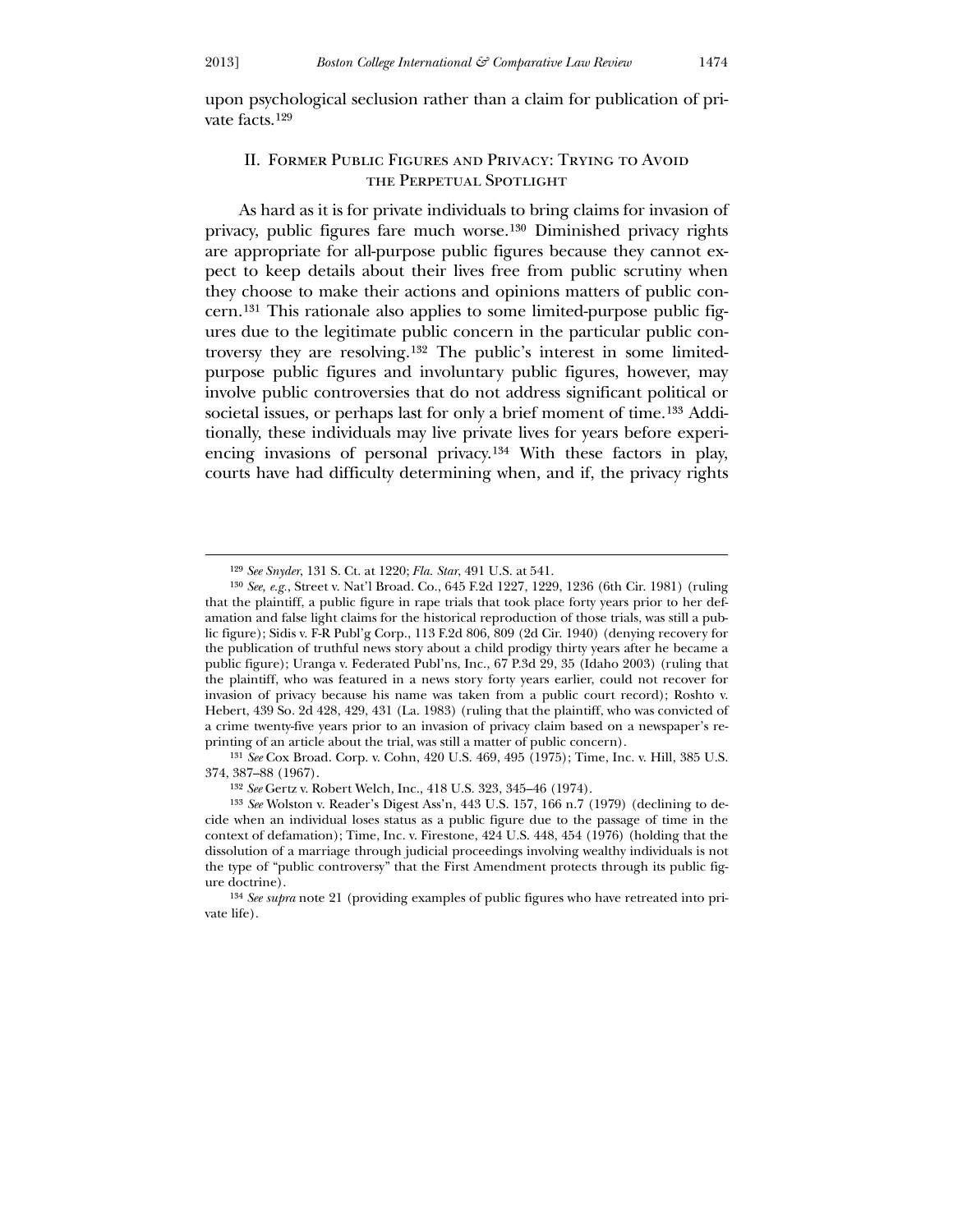of *former* limited-purpose and involuntary public figures return, and to what degree.<sup>135</sup>

This Part examines how courts have treated public figures when asserting common law invasion of privacy claims for both intrusion upon seclusion and the publication of private facts.[136](#page-21-0) Section A explains how courts rely on a plaintiff's public figure status when considering an invasion of privacy claim for the publication of private facts, but do not factor it into an intrusion upon seclusion analysis.[137](#page-21-1) Section B then details how courts have treated former public figures who have brought invasion of privacy claims.[138](#page-21-2)

## A. *Public Figures and Invasion of Privacy Claims*

#### 1. Public Figure Status Irrelevant to Intrusion upon Seclusion

 Public figures will often assert multiple invasion of privacy claims in one lawsuit in the hopes of recovering under at least one claim.[139](#page-21-3) When evaluating a claim for intrusion upon seclusion, a court will not typically consider a plaintiff's status as a public figure.[140](#page-21-4) Even if the

<span id="page-21-4"></span><span id="page-21-3"></span><span id="page-21-2"></span><span id="page-21-1"></span><span id="page-21-0"></span>140 *See Huskey*, 632 F. Supp. at 1288; *Bilney*, 406 A.2d at 657; *see also* Zimmerman, *supra* note 98, at 344–47 (explaining that a plaintiff's status can be a gauge for whether facts are sufficiently private in a publication of private facts claim). *But see* McClurg, *supra* note 56,

<sup>135</sup> *Compare Sidis*, 113 F.2d at 809–10 (denying recovery to a former child prodigy for the publication of a truthful news story written about the plaintiff thirty years after he became a public figure), *with* Melvin v. Reid, 297 P. 91, 93–94 (Cal. Ct. App. 1931) (granting privacy protection to a reformed prostitute after a publication focused on her life story damaged her character and social standing). *See generally* Jones v. New Haven Register, Inc. 763 A.2d 1097 (Conn. Super. Ct. 2000) (discussing public figure status and the legacies of the 1940 U.S. Court of Appeals for the Second Circuit case, *Sidis v. F-R Publishing Corp.* and the 1931 California Court of Appeals case, *Melvin v. Reid*); Stephen Bates, *The Prostitute, the Prodigy, and the Private Past*, 17 Comm. L. & Pol'y 175 (2012) (arguing that highly relevant facts in both *Sidis* and *Melvin*, if examined, may have caused the cases to turn out differently).

<sup>136</sup> *See infra* notes 137–196 and accompanying text.

<sup>137</sup> *See infra* notes 139–168 and accompanying text.

<sup>138</sup> *See infra* notes 169–196 and accompanying text.

<sup>139</sup> *See, e.g.*, Wolf v. Regardie, 553 A.2d 1213, 1217 (D.C. 1989) (denying claims for intrusion upon seclusion and publication of private facts against a magazine that published articles about a prominent businessman); Huskey v. Nat'l Broad. Co., 632 F. Supp. 1282, 1286, 1291–92 (N.D. Ill. 1986) (upholding claims for intrusion upon seclusion and publication of private facts against a news organization that had argued that the plaintiff, a prisoner, was a public figure); *Uranga*, 67 P.3d at 32, 35 (denying claims for intrusion upon seclusion, false light, and publication of private facts against a newspaper's publication of the plaintiff's name in a story recounting a forty-year-old sex scandal); Bilney v. Evening Star Newspaper Co., 406 A.2d 652, 654, 656, 659–60 (Md. Ct. Spec. App. 1979) (denying claims for intrusion upon seclusion and publication of private facts against a newspaper for acquiring and publishing grades of college basketball players).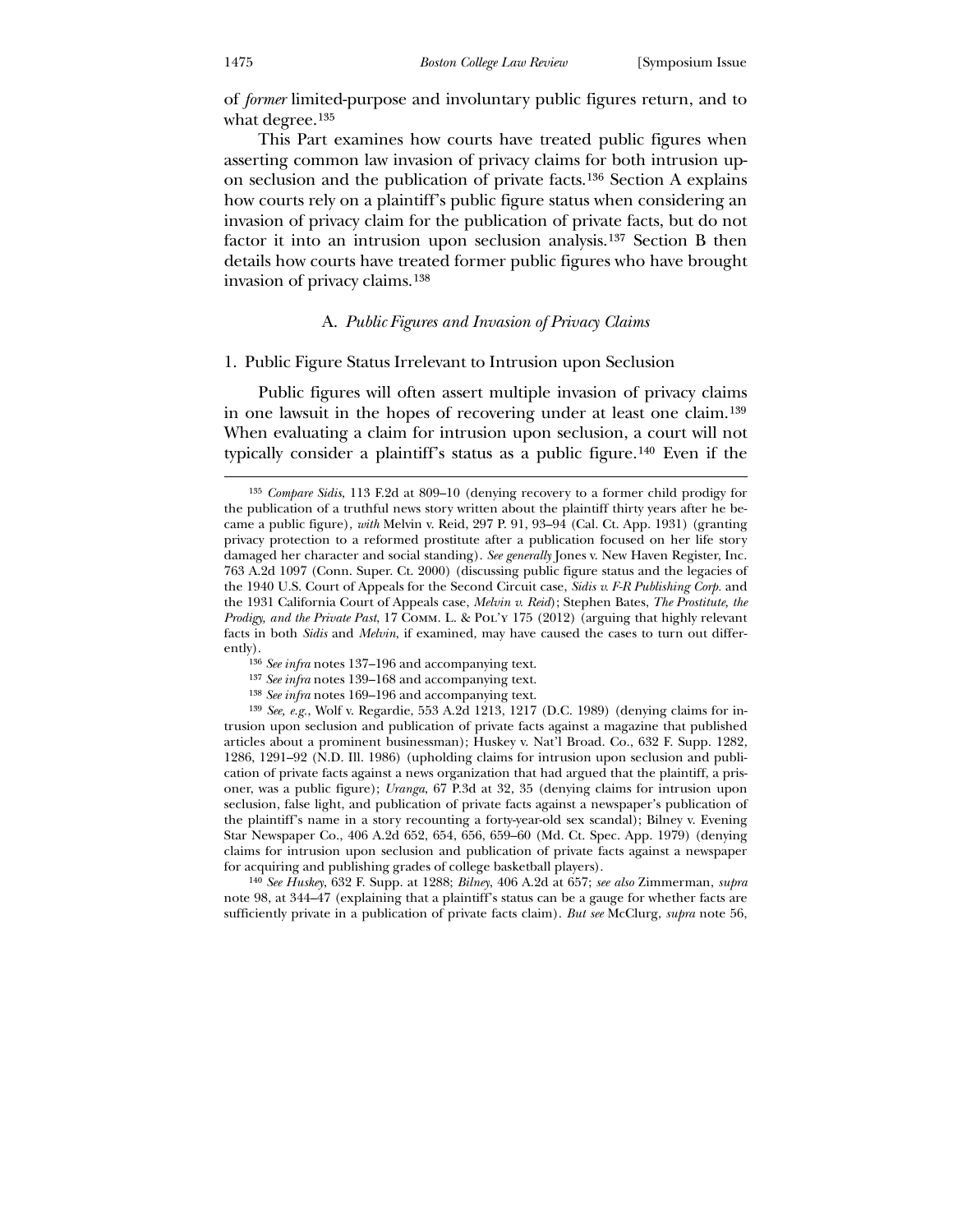$\overline{a}$ 

plaintiff is deemed a public figure, there is no First Amendment protection for defendants who conduct highly intrusive behavior in the course of newsgathering.[141](#page-22-0) For example, in the 1986 case, *Huskey v. National Broadcasting Co.*, the U.S. District Court for the Northern District of Illinois upheld a prisoner's claims for invasion of privacy based on intrusion upon seclusion and publication of private facts.[142](#page-22-1) In *Huskey*, an NBC News crew gathered film about prison conditions featuring the plaintiff, Arnold Huskey, and subsequently aired that footage nationally on the *Today Show*.[143](#page-22-2) The defendant, NBC, contended that Huskey's status as a prisoner made him a limited-purpose public figure, and as such, a person with a very narrow expectation of privacy.[144](#page-22-3)

 The *Huskey* court recognized that raising a public figure defense "muddies the waters" between the intrusion upon seclusion and publication of private facts causes of action.[145](#page-22-4) Relying on this defense, NBC argued that an intrusion cannot be unlawful unless the publication amounts to an extraordinary revelation of a person's private life.[146](#page-22-5) The court rejected this argument, stating that the plaintiff's alleged public figure status was irrelevant to an intrusion upon seclusion claim.[147](#page-22-6) Turning instead to the nature of Huskey's seclusion, the court held that a person can still expect privacy in an area where he or she can be seen

142 632 F. Supp. at 1291–92.

144 *See id.* at 1289–90. The defendant relied on comment f of section 652D of the *Restatement (Second) of Torts* regarding publicity of prisoners, which states:

Those who commit crime or are accused of it may not only not seek publicity but may make every possible effort to avoid it, but they are nevertheless persons of public interest, concerning whom the public is entitled to be informed. . . . As in the case of the voluntary public figure, the authorized publicity is not limited to the event that itself arouses the public interest, and to some reasonable extent includes publicity given to facts about the individual that would otherwise be purely private.

<span id="page-22-2"></span><span id="page-22-1"></span><span id="page-22-0"></span>RESTATEMENT (SECOND) OF TORTS § 652D cmt. f (1977).

<span id="page-22-3"></span>145 632 F. Supp. at 1288; *see also* Richards & Solove, *supra* note 35, at 1920 (explaining that courts tend to interpret the intrusion upon seclusion and publication of private facts torts narrowly and avoid nuanced interpretations).

146 *See Huskey*, 632 F. Supp. at 1286–87.

<span id="page-22-6"></span><span id="page-22-5"></span><span id="page-22-4"></span>147 *Id.* at 1288.

at 1078–79 (arguing that although a plaintiff's status is technically not a factor in an intrusion tort, it still enters the analysis of whether an intrusion is highly offensive).

<sup>141</sup> *See, e.g.*, Galella v. Onassis, 487 F.2d 986, 995 (2d Cir. 1973); Dietemann v. Time, Inc., 449 F.2d 245, 249 (9th Cir. 1971); *Huskey*, 632 F. Supp. at 1288.

<sup>143</sup> *Id.* at 1285. The footage captured Huskey sitting alone and shirtless for several minutes in a small prison exercise room. *Id.* He had not given consent to be taped, nor had he expected any persons besides prison personnel and inmates to be able to see him during his incarceration. *Id.*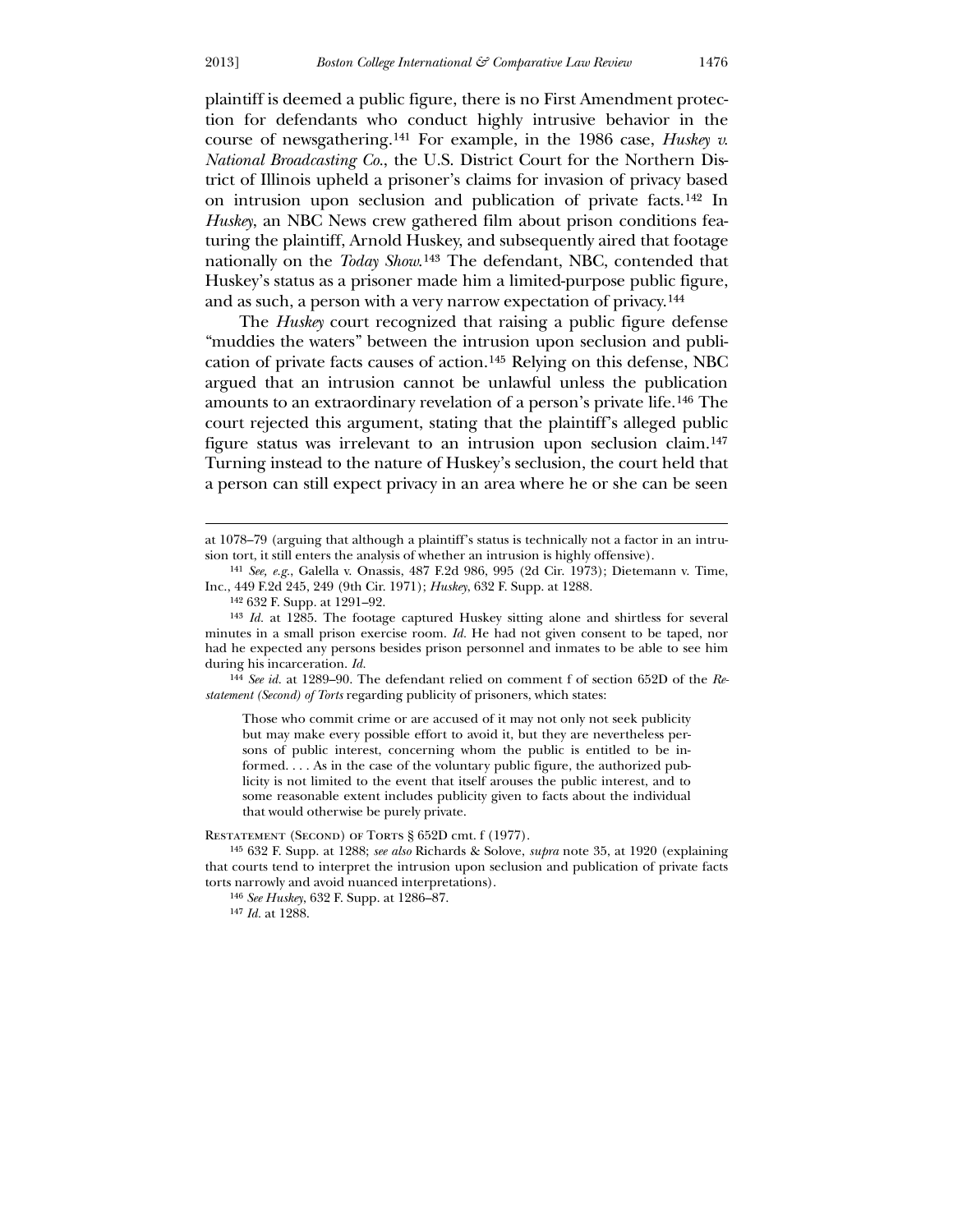by others, especially if that person, like a prisoner, is normally secluded from the outside world.[148](#page-23-0) Furthermore, the court reasoned that filming a prisoner without consent does not come within the purview of a prisoner's crime and subsequent trial—those controversies that could make a prisoner a limited-purpose public figure.<sup>[149](#page-23-1)</sup>

 Even when plaintiffs would be considered public figures and assert both an intrusion upon seclusion claim and a publication of private facts claim, their public figure status still does not factor into the intrusion upon seclusion analysis.[150](#page-23-2) If a defendant acquired and further publicized facts already in the public sphere, then plaintiffs—regardless of whether they are deemed public figures—cannot claim that their privacy has been invaded.[151](#page-23-3) For instance, in the 2009 case, *Harris v. Horton*, the Court of Appeals of Tennessee dismissed the plaintiffs' claims for intrusion upon seclusion brought on behalf of their deceased family member who, because of his recent death in a car crash, was deemed an involuntary public figure.[152](#page-23-4) The plaintiffs based their claim on the defendant's use of photographs, which depicted the deceased victim at the accident scene, in a driver's education class.[153](#page-23-5) By having a closed casket funeral, the plaintiffs argued, they had "thrown a blanket of seclusion" on the photographs and the topic of the decedent's body, thereby creating a sufficient expectation of privacy.[154](#page-23-6) Moreover, they argued that the photographs were private because the scene of the accident was closed to the public.<sup>[155](#page-23-7)</sup> The court disagreed, however, stating that displaying photographs taken in a public place could not intrude on the plaintiffs' seclusion.[156](#page-23-8) In so doing, the court

<sup>148</sup> *Id.* at 1288–89.

<sup>149</sup> *See id.* at 1290.

<sup>150</sup> *See Wolf*, 553 A.2d at 1218; Harris v. Horton, 341 S.W.3d 264, 271–72 (Tenn. Ct. App. 2009), *overruled on other grounds by* Rogers v. Louisville Land Co., 367 S.W.3d 196, 205 n.6 (Tenn. 2012); McClurg, *supra* note 56, at 1031, 1033–34.

<sup>151</sup> *See Wolf*, 553 A.2d at 1218; *Harris*, 341 S.W.3d at 271–72; McClurg, *supra* note 56, at 1031, 1033–34 (noting that the level of privacy that the plaintiffs are entitled to can depend on factors such as the information already known about them and the level of obscurity they have from the public).

<sup>152</sup> *See* 341 S.W.3d at 271–72. Although Tennessee recognizes privacy as a personal right, the plaintiffs were able to bring a privacy claim based on the family's protected rights to a decedent's remains. *Id.* at 271 (citations omitted).

<sup>153</sup> *Id.* at 266–67, 271.

<sup>154</sup> *Id.* at 271.

<sup>155</sup> *Id.*

<span id="page-23-8"></span><span id="page-23-7"></span><span id="page-23-6"></span><span id="page-23-5"></span><span id="page-23-4"></span><span id="page-23-3"></span><span id="page-23-2"></span><span id="page-23-1"></span><span id="page-23-0"></span><sup>156</sup> *See id.* at 271–72. The court also found that the plaintiffs could not establish that the defendant had the requisite intent to intrude on their seclusion by displaying the photographs. *Id.* at 272.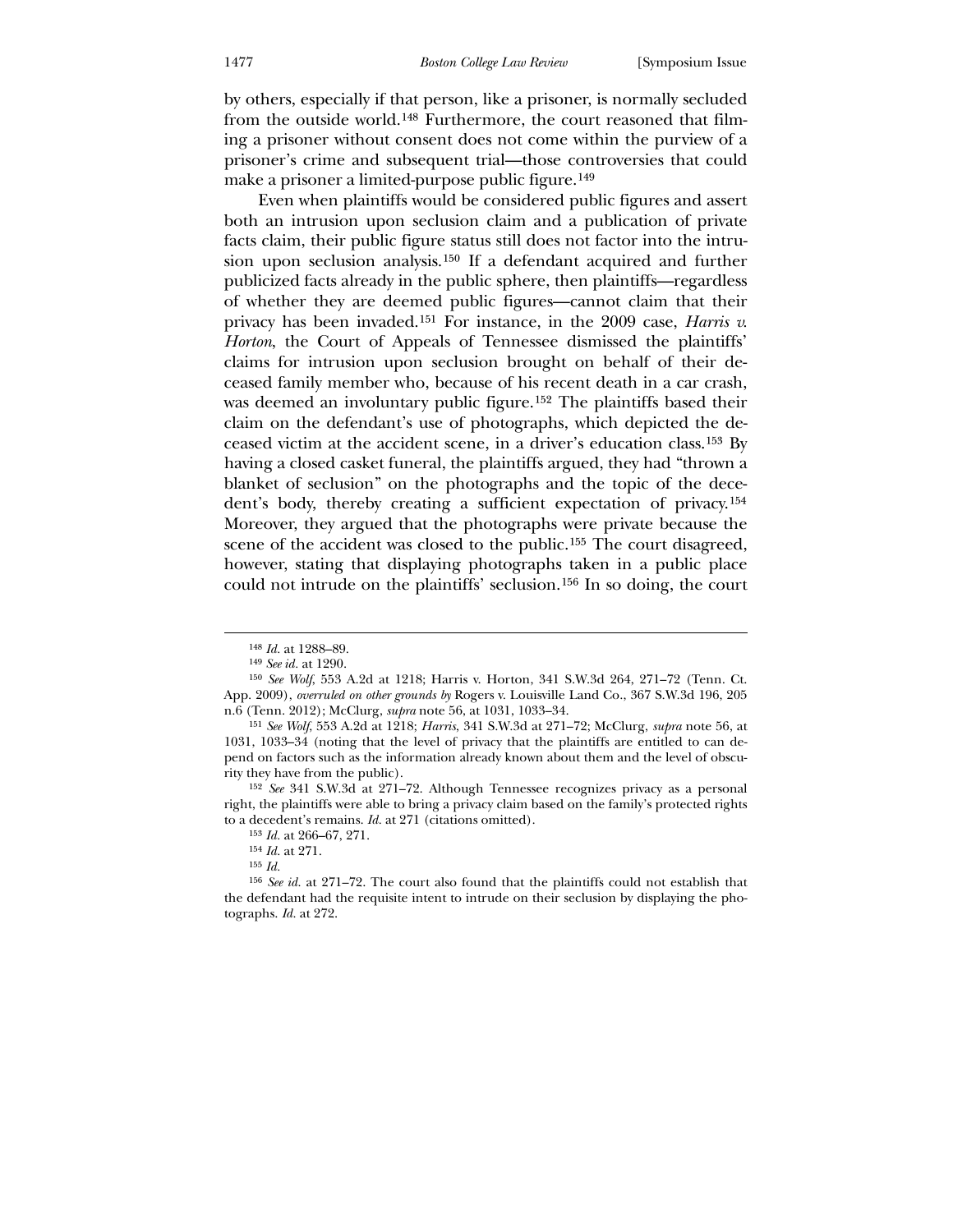$\overline{a}$ 

## 2. Public Figure Status Relevant to Publication of Private Facts

 A plaintiff's status as a public figure often precludes recovery for invasion of privacy based on the publication of private facts because the issues that make a plaintiff a public figure are inherently matters of public concern.[158](#page-24-1) The importance society places on "newsworthy" information trumps an individual's privacy interest in keeping those matters secret.[159](#page-24-2) Even for involuntary public figures, like the plaintiff's son in *Harris*, the public interest in the free flow of information will typically outweigh an individual's right to privacy.[160](#page-24-3) Thus, if the private facts publicize matters of public concern, plaintiffs cannot claim that their privacy was improperly invaded.[161](#page-24-4)

 To preclude public figures, both voluntary and involuntary, from recovering for publication of private facts, there must be a logical nexus between the disclosed facts and the facts that brought the individual into the public eye.[162](#page-24-5) Applying this principle, in 1979, in *Bilney v. Evening Star Newspaper Co.*, the Court of Special Appeals of Maryland held that six members of the University of Maryland (College Park) basketball team could not recover for invasion of privacy based on a newspaper's publication of information regarding their academic standing.[163](#page-24-6)

<sup>157</sup> *See id.* at 271–74. Similarly, in 1989, in *Wolf v. Regardie*, the District of Columbia Court of Appeals concluded that the plaintiff could not maintain a claim for intrusion upon seclusion based on a news magazine's acquisition of information about the plaintiff gathered from third parties and public records. 553 A.2d at 1220. Although the court described the plaintiff, a real estate mogul in Washington, D.C., as "newsworthy," it did not factor his status into its intrusion upon seclusion analysis. *See id.* at 1218–20, 1221.

<sup>158</sup> *E.g.*, *Hill*, 385 U.S. at 386–88; Kapellas v. Kofman, 459 P.2d 912, 922–23 (Cal. 1969) (en banc) (denying recovery based on the publication of private facts tort due to the plaintiff's status as a candidate for city council); *see* Danielle Keats Citron, *Mainstreaming Privacy Torts*, 98 Calif. L. Rev. 1805, 1828 (2010). A study conducted from 1974 to 1984 concluded that plaintiffs, regardless of their public figure status, succeeded in only 2.8% of publication of private facts claims against media defendants, and in only 12% of claims against non-media defendants. Citron, *supra*, at 1828 (citation omitted).

<sup>159</sup> *See Kapellas*, 450 P.2d at 922; Citron, *supra* note 158, at 1829.

<span id="page-24-0"></span><sup>160</sup> *See, e.g.*, Fla. Star v. B.J.F., 491 U.S. 524, 540–41 (1989); *Cox*, 420 U.S. at 494–95; *Harris*, 341 S.W.3d at 273–74.

<sup>&</sup>lt;sup>161</sup> RESTATEMENT (SECOND) OF TORTS § 652D (b) (1977).

<span id="page-24-1"></span><sup>162</sup> *E.g.*, Campbell v. Seabury Press, 614 F.2d 395, 397 (5th Cir. 1980) (per curiam); Shulman v. Group W Prods., Inc., 955 P.2d 469, 485 (Cal. 1998); *Bilney*, 406 A.2d at 660; *see* McNealy, *supra* note 21, at 128 (noting that the logical nexus test may sweep too broadly because most people are involved in activities of public concern).

<span id="page-24-6"></span><span id="page-24-5"></span><span id="page-24-4"></span><span id="page-24-3"></span><span id="page-24-2"></span><sup>163</sup> 406 A.2d at 660.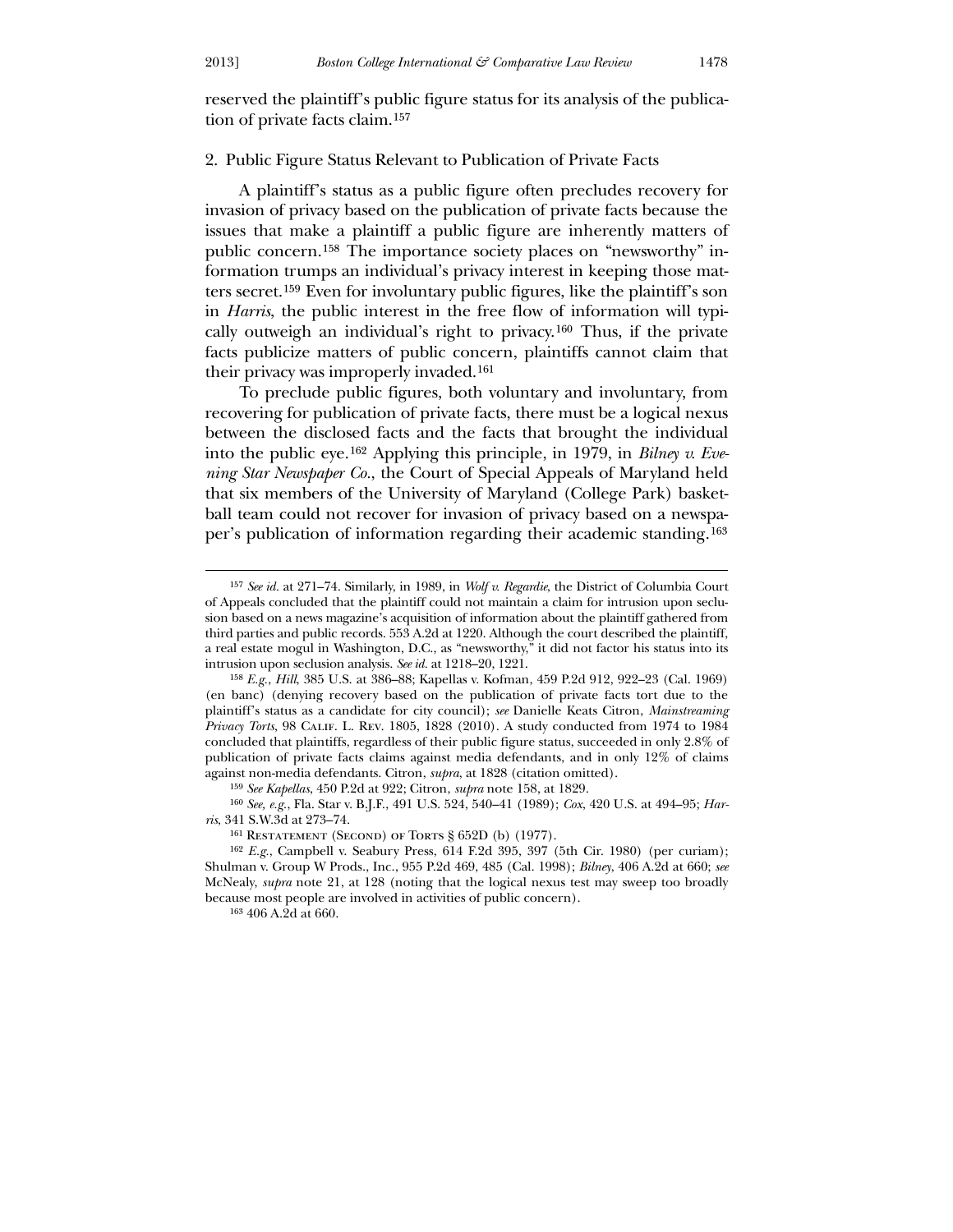Although the plaintiffs conceded that they were public figures due to their status as members of a prominent college basketball team that drew regional and national attention, they argued that their grades were purely private.[164](#page-25-0) The *Bilney* court determined, however, that the players' academic standing formed a logical nexus with their membership on the basketball team because the players' academic performance could constitute grounds for exclusion from the team.[165](#page-25-1)

 What news entities, publishers, and individuals cannot do, however, is publicize private facts for the sole purpose of intruding on an individual's private life and thereby disseminating information that has no social value in any decent community.[166](#page-25-2) *Bilney* is a good illustration of this community mores test for public figures: even though the publication of academic standing would likely infringe on a *private* student's right to privacy, no reasonable community would be offended by the publication of such information regarding a student whose academic standing is crucial to his membership on a major college basketball team.[167](#page-25-3) Once this initial nexus threshold is satisfied, the press has every right to report on a story, whether it is for news, entertainment, education, or simple amusement.168

## B. *Former Public Figures: Once Public, Always Public?*

 Individuals who achieve public figure status lose some privacy rights due to the newsworthiness of their public activities.[169](#page-25-4) Yet a person's public status may diminish significantly over time.[170](#page-25-5) With the newsworthiness of their past activities, and, more broadly, the constitu-

 $\overline{a}$ 

169 *E.g.*, *Hill*, 385 U.S. at 386–88; *Kapellas*, 459 P.2d at 922–23; *Bilney*, 406 A.2d at 660.

<sup>164</sup> *Id.* at 659.

<sup>165</sup> *See id.* at 660.

<sup>166</sup> *See Sidis*, 113 F.2d at 809 ("Revelations may be so intimate and so unwarranted in view of the victim's position as to outrage the community's notions of decency."); *Shulman*, 955 P.2d at 485 (stating that some reasonable members of the community must have legitimate interest in a news story beyond voyeuristic motivations for its dissemination to be protected); Robert C. Post, *The Social Foundations of Privacy: Community and Self in the Common Law Tort*, 77 CALIF. L. REV. 957, 1007 (1989) (stating that the protection of individual dignity must be weighed against the protection of community identity through the rules of civility when considering matters of legitimate public concern).

<sup>167</sup> *See Bilney*, 406 A.2d at 660.

<sup>168</sup> *See Shulman*, 955 P.2d at 485–86; *Bilney*, 406 A.2d at 660.

<span id="page-25-5"></span><span id="page-25-4"></span><span id="page-25-3"></span><span id="page-25-2"></span><span id="page-25-1"></span><span id="page-25-0"></span><sup>170</sup> *See Street*, 645 F.2d at 1229 (describing a plaintiff who had been a public figure in a rape trials forty years prior to defamation and false light claims based on historical reproduction of trials); *Roshto*, 439 So. 2d at 429–30 (describing plaintiff who had been convicted of crime twenty-five years prior to invasion of privacy claim based on newspaper reprinting news article about trial).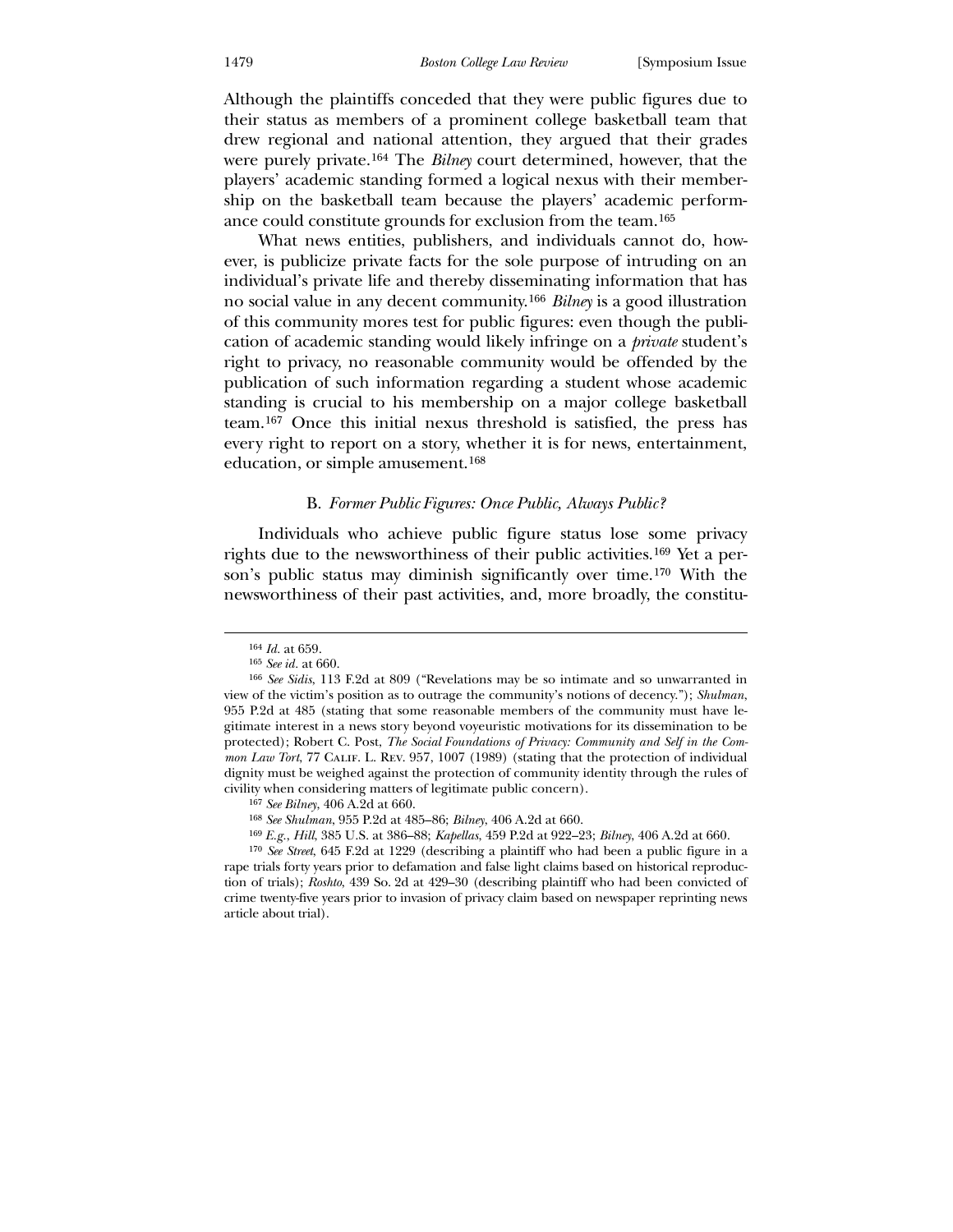$\overline{a}$ 

tional restraints on the tort of publication of private facts, however, former public figures have substantial difficulty trying to sustain an invasion of privacy claim even when years have passed since they last were in the public spotlight.[171](#page-26-0) According to Professor Prosser, "once a man has become a public figure, or news, he remains a matter of legitimate recall to the public mind to the end of his days."[172](#page-26-1) Nevertheless, courts have considered the passage of time between the events that made a person a public figure and the alleged invasion of privacy.[173](#page-26-2)

 Courts typically have been reluctant to fully restore someone's private status by protecting the publication of facts that were once in the public forum, even if a long period of time has passed.[174](#page-26-3) Even though an individual may no longer be involved in public affairs, there may be a legitimate public interest in educating and informing the community about past events involving that person.[175](#page-26-4) This principle stems from the seminal 1940 case, *Sidis v. F-R Publishing Corp.*, in which the U.S. Court of Appeals for the Second Circuit decided that a former child prodigy could not recover for common law invasion of privacy for a publication made decades after the events occurred that made him famous.[176](#page-26-5) After becoming famous for lecturing to prominent mathematicians at age eleven and graduating from Harvard at age sixteen, the plaintiff, William Sidis, attempted to live a quiet, obscure life away from the public eye.[177](#page-26-6) In 1937, nearly thirty years after his childhood accomplishments, the *New Yorker* published a short biography and photo

174 *See, e.g.*, *Haynes*, 8 F.3d at 1231, 1235; *Street*, 645 F.2d at 1236; *Sidis*, 113 F.2d at 809– 10; *Uranga*, 67 P.3d at 35 ("There is no indication that the First Amendment provides less protection to historians than to those reporting current events."); *Roshto*, 439 So. 2d at 431–32; *see also* McNealy, *supra* note 21, at 128 (explaining that, under American privacy law, the newsworthiness of information does not necessarily degrade over time).

<sup>171</sup> *See Fla. Star*, 491 U.S. at 540–41; *Cox*, 420 U.S. at 495; Haynes v. Alfred A. Knopf, Inc., 8 F.3d 1222, 1231–32 (7th Cir. 1993); *Sidis*, 113 F.2d at 809–10; Shackelford, *supra* note 22, at 146.

<sup>172</sup> Prosser, *supra* note 35, at 418.

<sup>173</sup> *See, e.g.*, *Sidis*, 113 F.2d at 809–10; *Melvin*, 297 P. at 93; *Uranga*, 67 P.3d at 35; *Roshto*, 439 So. 2d at 431–32; *see also* Restatement (Second) of Torts § 652D cmt. k (1977) ("Such a lapse of time is, however, a factor to be considered, with other facts, in determining whether the publicity goes to unreasonable lengths in revealing facts about one who has resumed the private, lawful and unexciting life led by the great bulk of the community.").

<span id="page-26-2"></span><span id="page-26-1"></span><span id="page-26-0"></span><sup>&</sup>lt;sup>175</sup> RESTATEMENT (SECOND) OF TORTS § 652D cmt. k ("Past events and activities may still be of legitimate interest to the public, and a narrative reviving recollection of what has happened even many years ago may be both interesting and valuable for purposes of information and education.").

<sup>176</sup> 113 F.2d at 809–10.

<span id="page-26-6"></span><span id="page-26-5"></span><span id="page-26-4"></span><span id="page-26-3"></span><sup>177</sup> *Id.* at 807.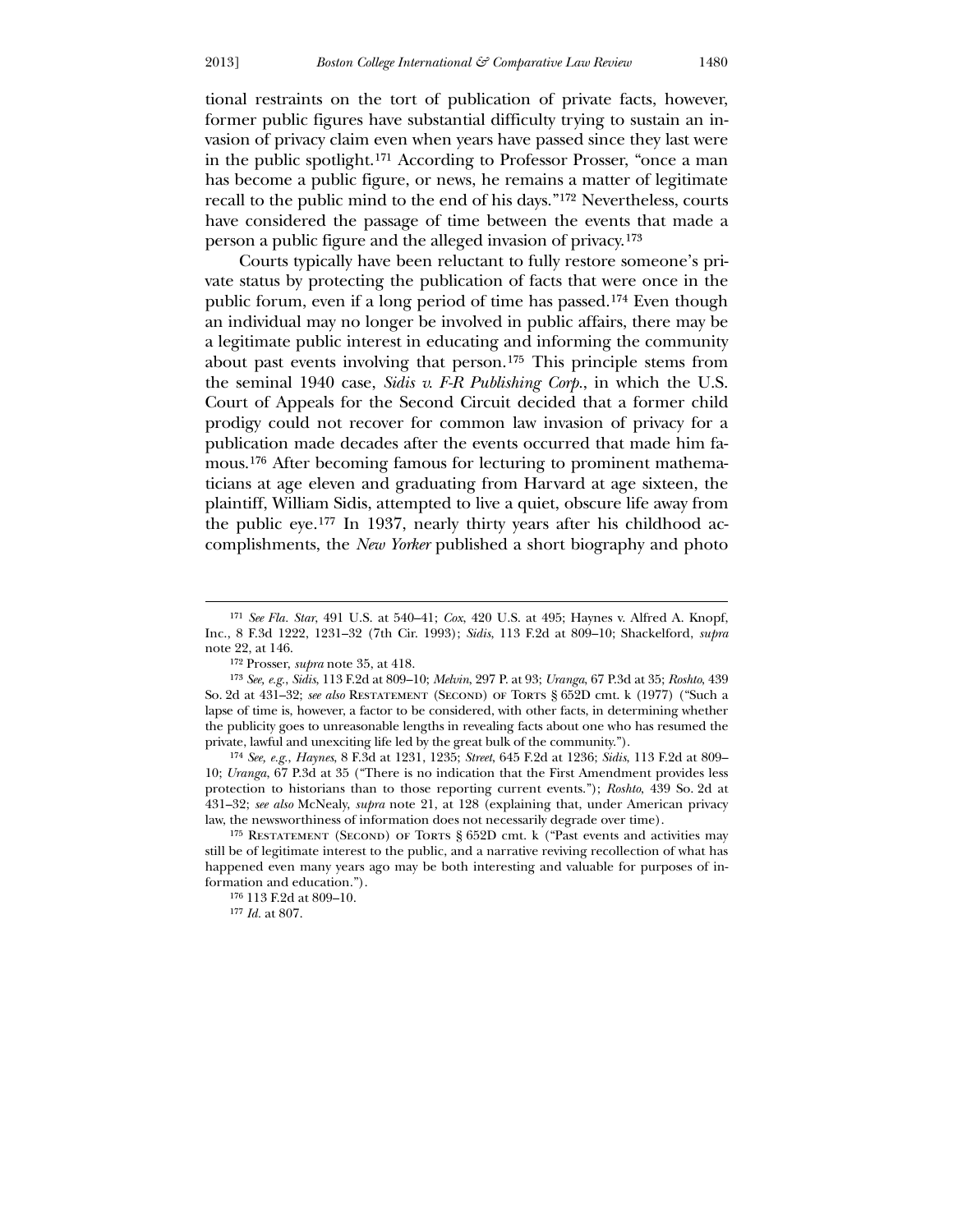of Sidis.[178](#page-27-0) The article explained Sidis's life since his famed childhood, detailing his quirky hobbies and private lifestyle.[179](#page-27-1)

*Sidis* is notorious for featuring one of the most sympathetic plaintiffs in all of privacy law.[180](#page-27-2) Indeed, the *Sidis* court recognized that the *New Yorker* article could be interpreted as a "ruthless exposure of a once public character, who has since sought and has now been deprived of the seclusion of private life."[181](#page-27-3) Even so, the court found that the public's interest in his past affairs, especially concerning his potential for a bright future, was substantial enough to be considered newsworthy.[182](#page-27-4) Therefore, the public's right to know precluded recovery for invasion of privacy.[183](#page-27-5)

 Like the issue of private facts falling outside the realm of affairs that make a person public, the lapse of time factor considers whether the publication is consistent with notions of decency in the community.[184](#page-27-6) In most situations, merely seeking amusement or quelling curiosity about a public figure who has since retreated to private life would not offend reasonable members of the community.[185](#page-27-7)

 To cross the threshold from purely educational news to a privacy invasion, a publication cannot be newsworthy or publicize any legitimate public matter.[186](#page-27-8) This was the case in the 1931 case, *Melvin v. Reid*, in which the District Court of Appeal for the Fourth District of California decided that the publication of a former prostitute's life story in a biopic several years after her murder acquittal constituted an invasion of privacy.[187](#page-27-9) The court acknowledged the plaintiff's efforts to rehabilitate her life during the eight years following the murder trial, as well as the defendant's sole purpose in producing the movie—to gain commercial profit.[188](#page-27-10)

<sup>178</sup> *Id.*

<sup>179</sup> *Id.* Among Sidis's interests were his passion for collecting streetcar transfers, his proficiency with adding machines, and his fascination with the Okamakammesset Indians. *Id.*

<sup>180</sup> Zimmerman, *supra* note 98, at 323.

<sup>181</sup> *Sidis*, 113 F.2d at 807–08.

<sup>182</sup> *See id.* at 809.

<sup>183</sup> *See id.* at 809–10.

<sup>184</sup> Restatement (Second) of Torts § 652D cmt. k (1977) ("Again the question is to be determined upon the basis of community standards and mores.").

<sup>185</sup> *See Sidis*, 113 F.2d at 809–10; *Shulman*, 955 P.2d at 485–86.

<sup>186</sup> *See Haynes*, 8 F.3d at 1232; *Shulman*, 955 P.2d at 485–86; *Melvin*, 297 P. at 93.

<sup>187</sup> *See Melvin*, 297 P. at 91, 93–94.

<span id="page-27-10"></span><span id="page-27-9"></span><span id="page-27-8"></span><span id="page-27-7"></span><span id="page-27-6"></span><span id="page-27-5"></span><span id="page-27-4"></span><span id="page-27-3"></span><span id="page-27-2"></span><span id="page-27-1"></span><span id="page-27-0"></span><sup>188</sup> *See id.*; *see also* Restatement (Second) Torts §652D cmt. k & illus. 26 (suggesting that reformed criminals who live private lives for a number of years may have an actionable invasion of privacy claim for the publication of crimes long forgotten in the community).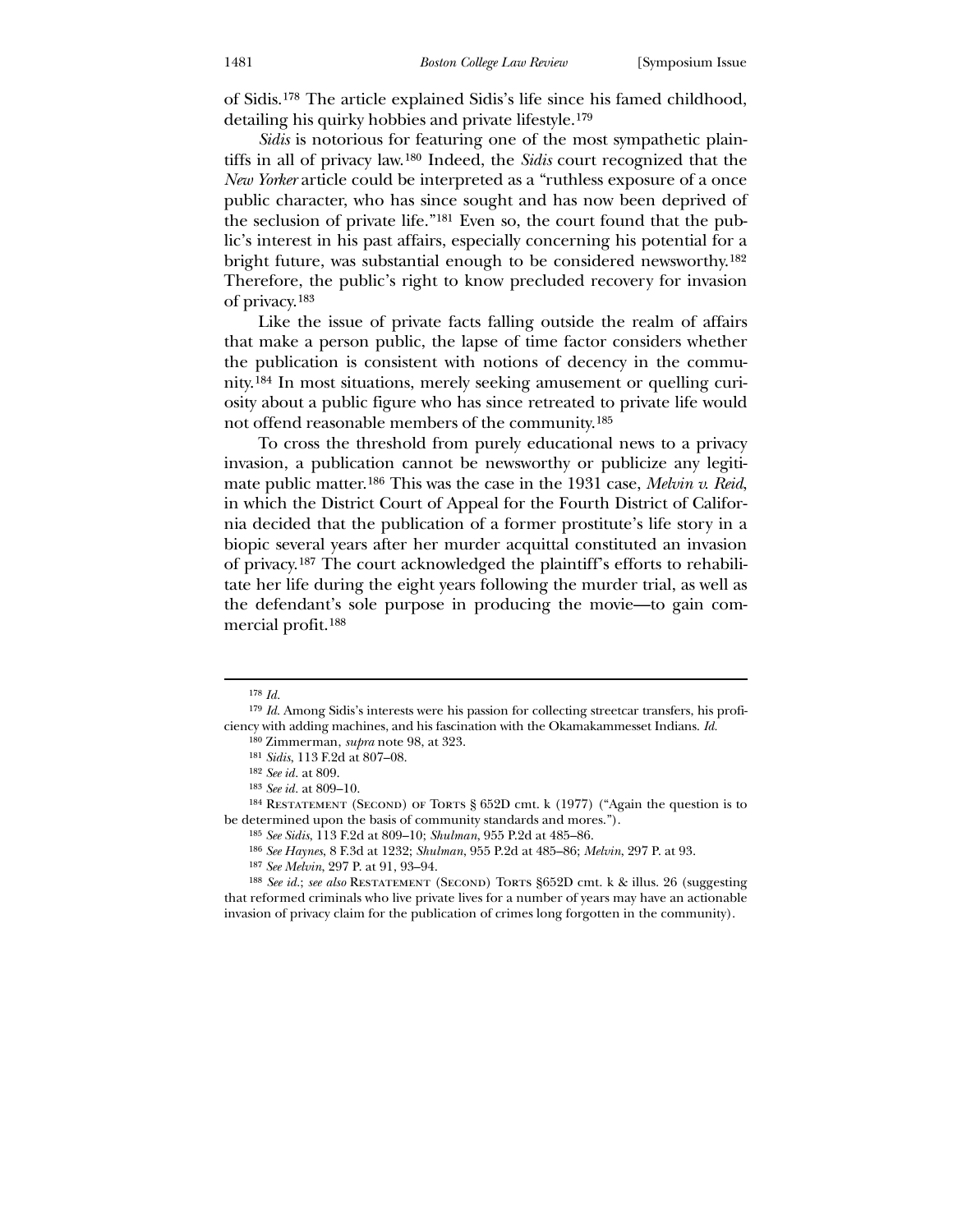Despite the decision in *Melvin*, modern courts have predominantly sided with the reasoning of the *Sidis* court.[189](#page-28-0) The main force behind this shift has been courts' interpretations of the U.S. Supreme Court's 1975 decision in *Cox Broadcasting Corp. v. Cohn*, and its 1991 decision in *The Florida Star v. B.J.F.*[190](#page-28-1) Read broadly, *Cox* and *Florida Star* stand for the proposition that once private facts become publicized, a defendant cannot be held criminally or civilly liable for the republication of those facts.[191](#page-28-2) This is true even for cases involving rehabilitated criminals like the plaintiff in *Melvin*, notwithstanding the *Restatement (Second) of Torts*' cautioning in this area.[192](#page-28-3) As an example, in 2004's *Gates v. Discovery Communications, Inc.*, the Supreme Court of California held that the publication of truthful facts regarding a former criminal obtained from public records did not constitute an invasion of privacy.[193](#page-28-4) The court's opinion, relying heavily on *Cox* and *Florida Star*, illustrates that any state interests in protecting the anonymity of former criminals must yield to the First Amendment, at least when anonymity depends on facts contained within public court records.[194](#page-28-5)

 Former public figures are thus left in a bind when it comes to limiting a public reexamination of their lives through the use of the publication of private facts tort.[195](#page-28-6) Accordingly, these individuals need an alternative common law solution for actions that invade personal privacy.[196](#page-28-7)

191 *See Fla. Star*, 491 U.S. at 540–41; *Cox*, 420 U.S. at 494–95; *Haynes*, 8 F.3d at 1232; Edelman, *supra* note 8, at 1202, 1204 (determining that *Florida Star* has established the "lawfully obtained" defense for the publication of private facts tort).

192 *See* Gates v. Discovery Commc'ns Inc., 101 P.3d 552, 562 (Cal. 2004); *Jones*, 763 A.2d at 1101. *But see Roshto*, 439 So. 2d at 431 (describing a hypothetical situation in which a rehabilitated criminal could recover for publication of private facts); *supra* note 190 and accompanying text (explaining that rehabilitated criminals may be able to recover for invasion of privacy when an individual publicizes their criminal past).

<sup>189</sup> *See Haynes*, 8 F.3d at 1231 (noting modern courts' movement toward the *Sidis* view of privacy and away from *Melvin*); *Jones*, 763 A.2d at 1101 (same).

<sup>190</sup> *See Fla. Star*, 491 U.S. at 540–41; *Cox*, 420 U.S. at 494–95; *Haynes*, 8 F.3d at 1232 (stating that the implications of the U.S. Supreme Court's holdings in *Cox* and *Florida Star* regarding the tort for publication of private facts are "profound"); Zimmerman, *supra* note 98, at 306 (arguing that a proper reading of *Cox* requires the constitutional protection of the publication of true statements).

<span id="page-28-2"></span><span id="page-28-1"></span><span id="page-28-0"></span><sup>193</sup> 101 P.3d at 555. The *Gates* court overruled the 1971 decision by the California Supreme Court in *Briscoe v. Reader's Digest Ass'n*, which barred the publication of truthful, but not newsworthy, facts regarding a rehabilitated criminal. Briscoe v. Reader's Digest Ass'n, 483 P.2d 34, 44 (Cal. 1971) (en banc), *overruled by Gates*, 101 P.3d at 555.

<sup>194</sup> *See Gates*, 101 P.3d at 556, 558–60, 562.

<sup>195</sup> *See supra* notes 158–194 and accompanying text.

<span id="page-28-7"></span><span id="page-28-6"></span><span id="page-28-5"></span><span id="page-28-4"></span><span id="page-28-3"></span><sup>196</sup> *See infra* notes 197–270 and accompanying text.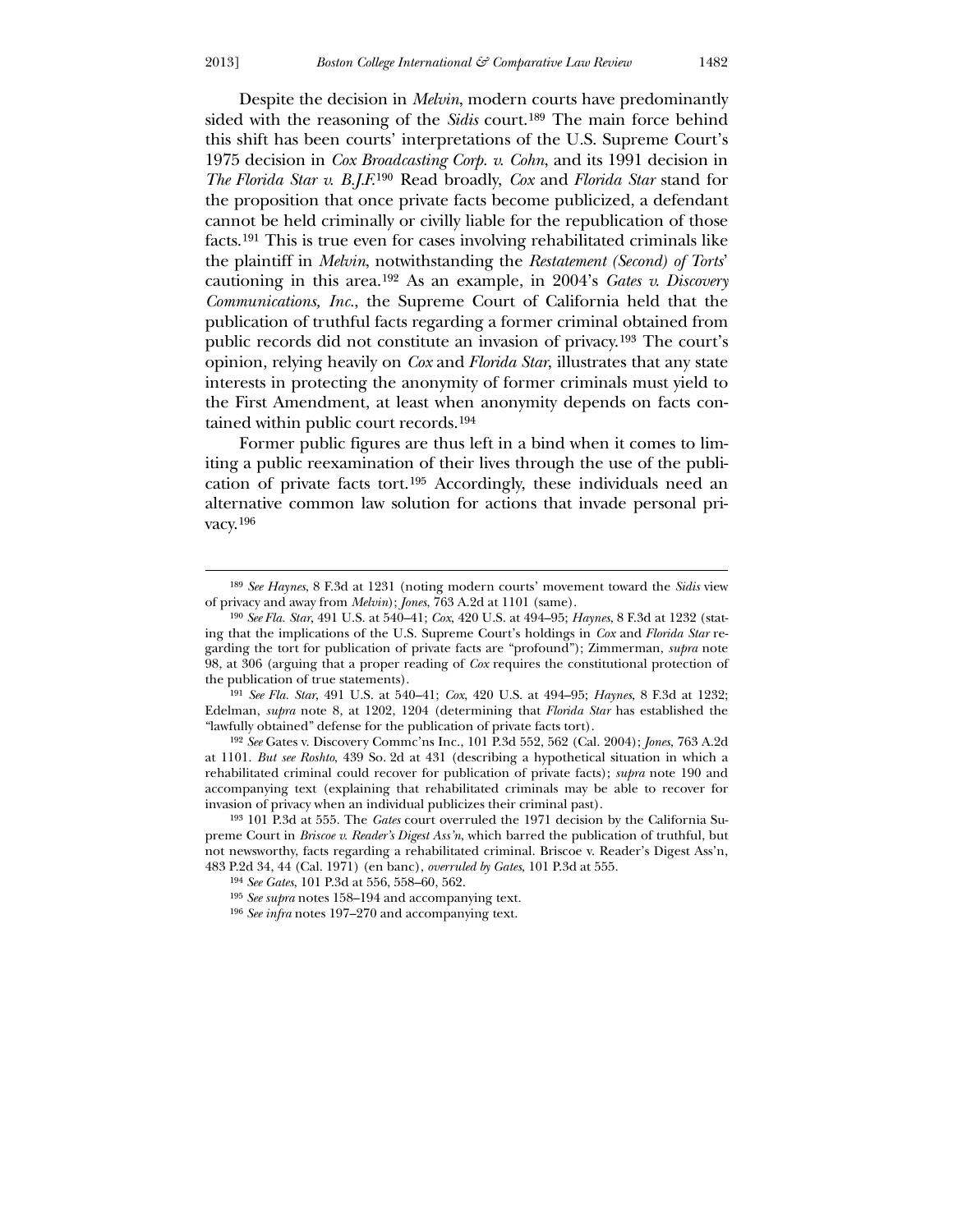## III. Fading into Privacy: Making the Case for Former Public Figures' Use of Intrusion upon Psychological Seclusion

 Psychological seclusion provides an underutilized common law option for former public figures whose private lives have been exposed to the public sphere.[197](#page-29-0) This Part argues for upholding claims for intrusions upon psychological seclusion brought by former public figures, whether limited purpose or involuntary, based on an offensive dissemination of information regarding their most private affairs.[198](#page-29-1) Section A puts forth a prima facie case for intrusion upon a former public figure's psychological seclusion.[199](#page-29-2) Section B then details the legal hurdles that would inevitably curtail a widespread use of this cause of action.[200](#page-29-3) Finally, Section C argues that, notwithstanding these limitations, the growing number of former public figures and the changing notions of personal privacy in today's social media-driven culture provide the necessary policy justifications for expanding psychological seclusion.[201](#page-29-4)

## A. *Establishing Psychological Seclusion in Former Public Figures' Emotional Affairs: The Prima Facie Case*

 Former public figures can establish a claim for intrusion upon psychological seclusion through the dissemination of information in the public sphere by demonstrating that disclosing the information was offensive and violated a reasonable expectation of privacy.[202](#page-29-5) Reasonable communities recognize private spaces in the public sphere, including emotional spaces.[203](#page-29-6) Moreover, because psychological seclusion protects the specific psychological well-being of each plaintiff, former public figures' fundamental yearning for privacy—in conjunction with

-

<sup>197</sup> *See, e.g.*, McSurely v. McClennan, 753 F.2d 88, 112–13 (D.C. Cir. 1985); Phillips v. Smalley Maint. Servs., Inc. (*Phillips I* ), 711 F.2d 1524, 1536–37 (11th Cir. 1983); Van Jelgerhuis v. Mercury Fin. Co., 940 F. Supp. 1344, 1368 (S.D. Ind. 1996); Russell v. Salve Regina Coll. (*Russell I* ), 649 F. Supp. 391, 404 (D.R.I. 1986).

<sup>198</sup> *See infra* notes 202–270 and accompanying text.

<sup>199</sup> *See infra* notes 202–224 and accompanying text.

<sup>200</sup> *See infra* notes 225–252 and accompanying text.

<sup>201</sup> *See infra* notes 253–270 and accompanying text.

<sup>202</sup> *See McSurely*, 753 F.2d at 112–13; *Phillips I*, 711 F.2d at 1536–37; *Russell I*, 649 F. Supp. at 404; Melvin v. Reid, 297 P. 91, 93–94 (Cal. Ct. App. 1931); Roshto v. Hebert, 439 So. 2d 428, 431 (La. 1983).

<span id="page-29-6"></span><span id="page-29-5"></span><span id="page-29-4"></span><span id="page-29-3"></span><span id="page-29-2"></span><span id="page-29-1"></span><span id="page-29-0"></span><sup>203</sup> *See* Huskey v. Nat'l Broad. Co., 632 F. Supp. 1282, 1288 (N.D. Ill. 1986) (implying that individuals can establish seclusion in spaces viewable to the public); Sanders v. Am. Broad. Cos., 978 P.2d 67, 77 (Cal. 1999) (finding that a journalist's covert videotaping of an employee in the workplace could constitute an unreasonable intrusion); Daniel J. Solove, *A Taxonomy of Privacy*, 154 U. Pa. L. Rev. 477, 556 (2006).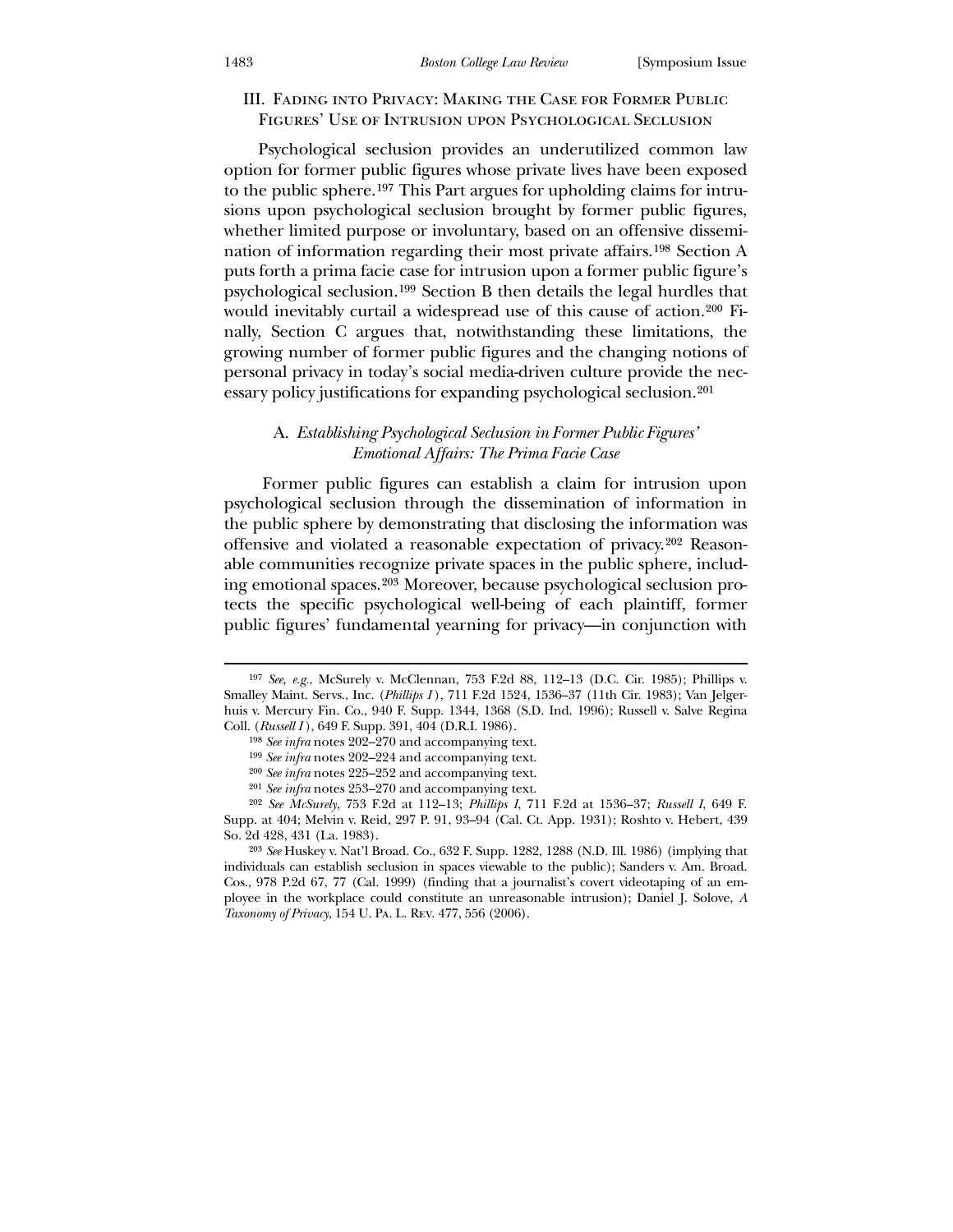the actions they have taken to protect their privacy—would bolster the expectation of privacy they have in their nonpublic affairs.[204](#page-30-0) Once they have established this seclusion, former public figures would then be able to show that intruding into these zones of privacy can occur through highly offensive disclosures because their privacy interest in seclusion trumps the social value in recalling their lives.<sup>[205](#page-30-1)</sup>

 Recognizing an expectation of privacy in a former public figure's seclusion is reasonable because intrusions into emotional spaces can occur in public spaces and public forums.[206](#page-30-2) These "territories of self," as one scholar has termed them, are defined and shaped by the community's customs and rules of social interaction.[207](#page-30-3) Even more fundamentally, a community's sense of privacy stems in part from the individual experiences of its collective members.[208](#page-30-4) Having seclusion in one's thoughts, emotions, and decisions not only promotes human dignity, but also self-autonomy.[209](#page-30-5) Giving former public figures the choice to seclude to a deep emotional sphere and keep it free from public examination demonstrates both the individuals' expression to be left alone and the community's respect for that choice.<sup>[210](#page-30-6)</sup>

 Moreover, psychological seclusion emphasizes the specific emotional needs of the plaintiff that help maintain psychic integrity.[211](#page-30-7) For those individuals especially troubled by their public past, like Sidis, the desire to retreat from the public eye is arguably their most important emotional need.[212](#page-30-8) As a result, a community could conclude that an

208 *See id.*

 $\overline{a}$ 

209 *See* Shulman v. Group W Prods., Inc., 955 P.2d 469, 498 (Cal. 1998) (Kennard, J., concurring) ("Preserving a sphere of private thought, speech, and action, and controlling who are to be let into that sphere and the conditions under which they may enter, is an essential part of human dignity and autonomy.").

<span id="page-30-0"></span>210 *See* Post, *supra* note 166, at 973–74; Amy Kristin Sanders & Natalie Christine Olsen, *Re-Defining Defamation: Psychological Sense of Community in the Age of the Internet*, 17 Comm. L. & Pol'y 355, 361 (2012) (noting that limiting individuals' ability to seek self-fulfillment through expression disrespects their dignity).

<sup>204</sup> *See Phillips I*, 711 F.2d at 1537; *Russell I*, 649 F. Supp. at 404; *Melvin*, 297 P. at 93–94. Bates, *supra* note 135, at 229–30 (arguing that it would be offensive to publish information knowing that the subject of the publication is hypersensitive to invasions of privacy).

<sup>205</sup> *See* Galella v. Onassis, 487 F.2d 986, 995–96 (2d Cir. 1973); Bates, *supra* note 135, at 229–30.

<sup>206</sup> *See Phillips I*, 711 F.2d at 1535–37; *Van Jelgerhuis*, 940 F. Supp. at 1368; *Russell I*, 649 F. Supp. at 404; *Melvin*, 297 P. at 93–94; Post, *supra* note 166, at 971–73.

<sup>207</sup> *See* Post, *supra* note 166, at 971–73 (discussing Erving Goffman, *The Territories of the Self*, *in* Relations in Public: Microstudies of the Public Order 28 (Transaction Publishers 2010) (1971)).

<sup>&</sup>lt;sup>211</sup> *See* ELDER, *supra* note 81, at 43.

<span id="page-30-8"></span><span id="page-30-7"></span><span id="page-30-6"></span><span id="page-30-5"></span><span id="page-30-4"></span><span id="page-30-3"></span><span id="page-30-2"></span><span id="page-30-1"></span><sup>212</sup> *See* Sidis v. F-R Publ'g Corp., 113 F.2d 806, 809 (2d Cir. 1940); Bates, *supra* note 135, at 216–17.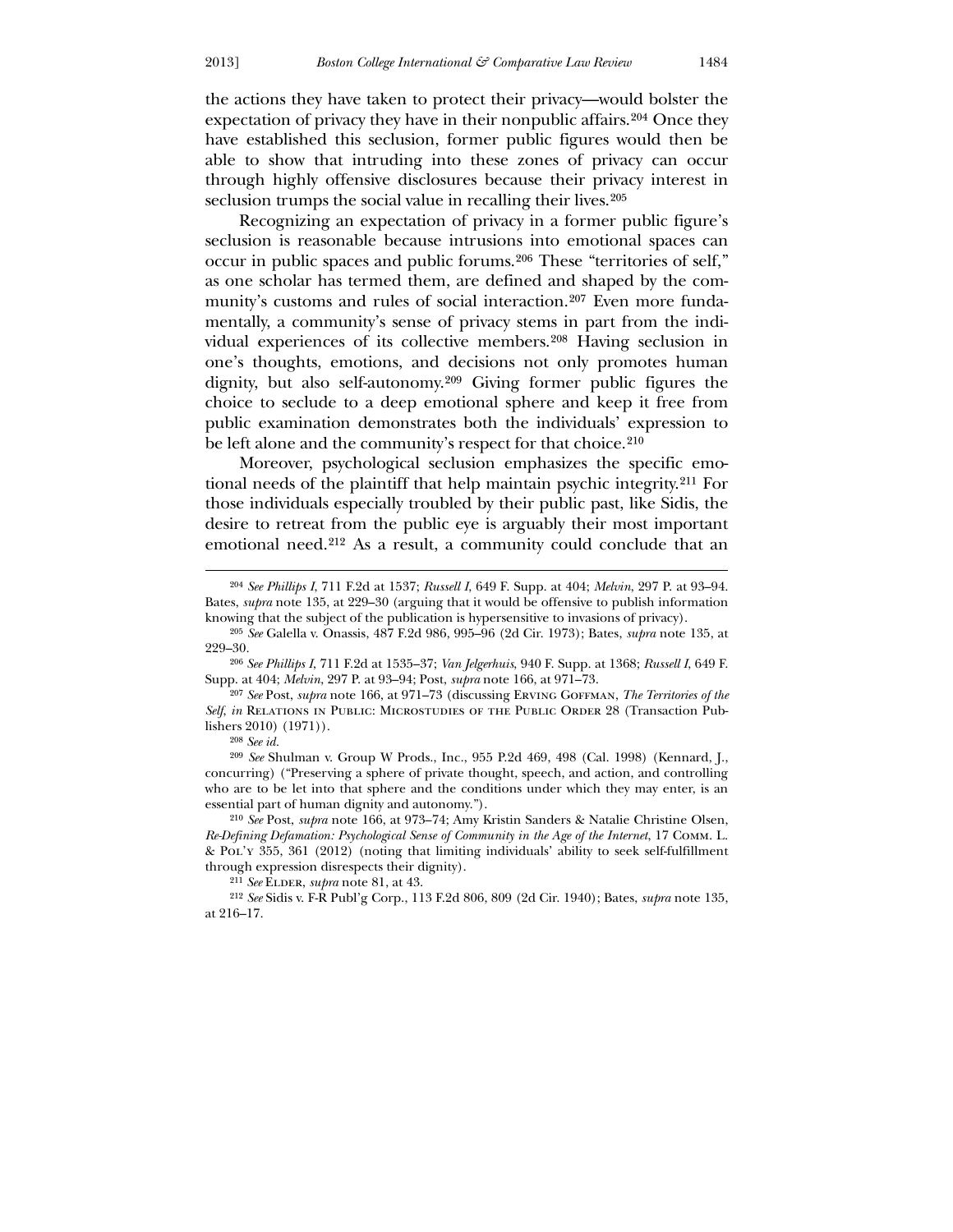expectation of privacy exists in a public reexamination of the individual because that action intrudes on a former public figure's emotional sanctum.[213](#page-31-0)

 Once establishing a former public figure's privacy entitlement in psychological seclusion, these individuals could show that prying into that seclusion through a public reexamination that reveals new, private information could satisfy the offensive element of the tort.[214](#page-31-1) Although piquing the public interest through the public examination of former public figures offers some educational and historical value, the offensive element in intrusion upon psychological seclusion has little to do with the community's need for public knowledge and more to do with reinforcing social barriers to human interaction.[215](#page-31-2) Those social barriers do not necessarily dissipate in the public sphere because intrusions do not have to be surreptitious.[216](#page-31-3) Courts will thus focus on all the circumstances surrounding the intrusion itself, including the degree of public examination and the context of the examination, to see whether it could be highly offensive to a reasonable person.[217](#page-31-4)

 Even still, it is unlikely that courts will avoid looking at the content of the intrusion when evaluating the degree of offensiveness in an alleged intrusion, thereby triggering a First Amendment analysis.[218](#page-31-5) Within that analysis, a court would need to determine that the public discourse constituting a claim for intrusion upon psychological seclusion violates a substantial privacy interest in an "intolerable" manner.<sup>[219](#page-31-6)</sup> Former public figures have a substantial privacy interest in preserving their regained anonymity and private lives in their communities.[220](#page-31-7) If these individuals affirmatively seek and retain an obscure lifestyle, then trampling on that regained emotional sanctum of seclusion through public discourse that hounds and pries into that space could be viewed

<sup>213</sup> *See Phillips I*, 711 F.2d at 1536–37; *Russell I*, 649 F. Supp. at 404; Post, *supra* note 166, at 973–74.

<sup>214</sup> *See Phillips I*, 711 F.2d at 1536–37; *Russell I*, 649 F. Supp. at 404.

<sup>215</sup> *See* Solove, *supra* note 203, at 554–56 (recognizing that solitude enhances social relationships and reinforces boundaries of social space and structure).

<sup>216</sup> *See Phillips I*, 711 F.2d at 1535; Bennett v. Norban. 151 A.2d 476, 477, 479 (Penn. 1959); McClurg, *supra* note 56, at 1055.

<sup>217</sup> *See* Hernandez v. Hillsides, Inc., 211 P.3d 1063, 1074 (Cal. 2009).

<sup>218</sup> *See* Snyder v. Phelps, 131 S. Ct. 1207, 1219–20 (2011); *see also* Hustler v. Falwell, 485 U.S. 46, 57 (1988) (rejecting a public figure's intentional infliction of emotional distress claim based on the publication of a caricature in a national magazine).

<sup>219</sup> *See Snyder*, 131 S. Ct. at 1220.

<span id="page-31-7"></span><span id="page-31-6"></span><span id="page-31-5"></span><span id="page-31-4"></span><span id="page-31-3"></span><span id="page-31-2"></span><span id="page-31-1"></span><span id="page-31-0"></span><sup>220</sup> *See* McNealy, *supra* note 21, at 121 (recognizing an individual's interest in regaining a "clean slate" in society); Solove, *supra* note 203, at 555 (noting that solitude enriches public life by allowing individuals to rest from experiencing societal pressures).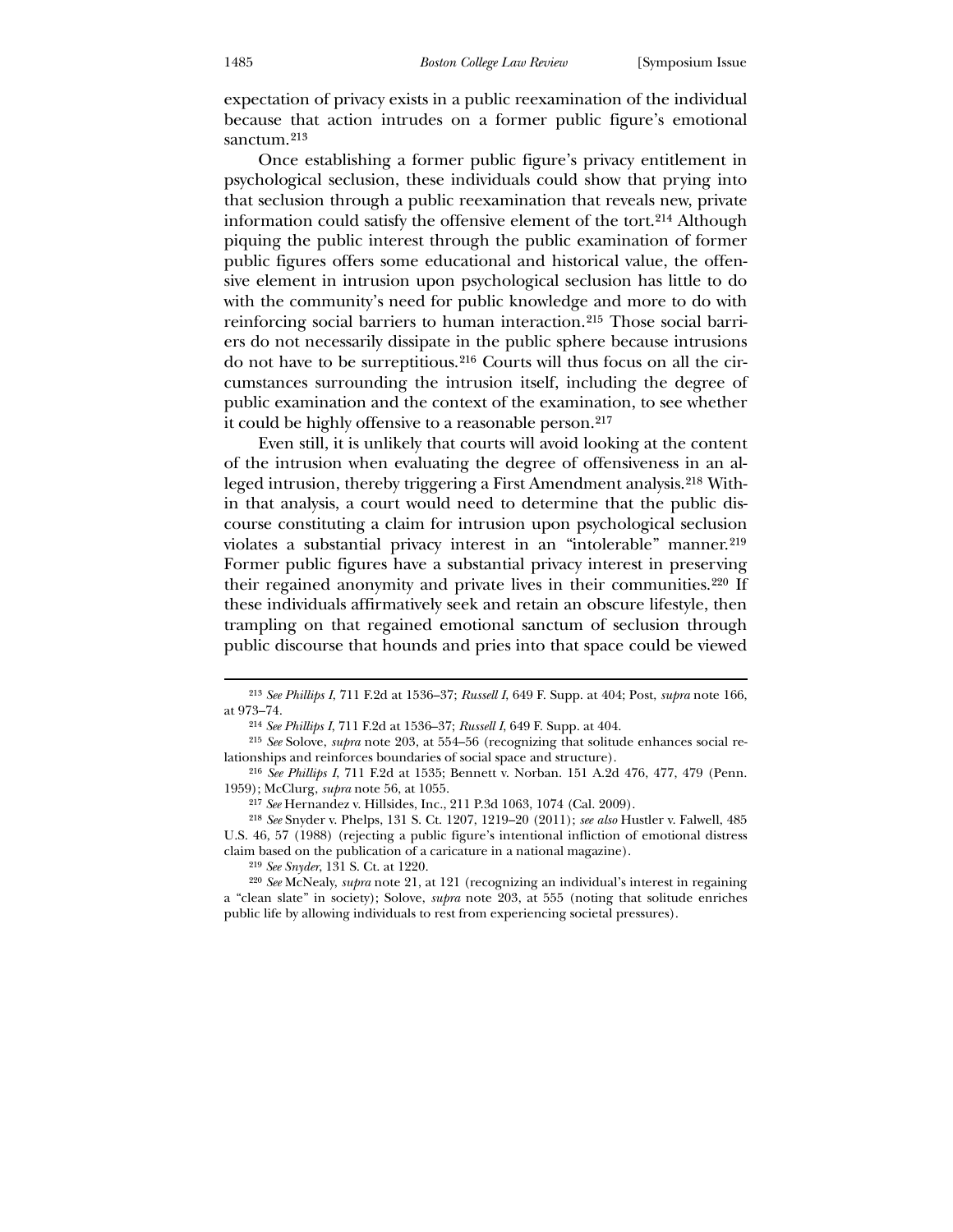as patently offensive because it thrusts these individuals back into the public spotlight and takes away their autonomy.[221](#page-32-0)

 Additionally, the U.S. Supreme Court's emphasis on avoiding broad holdings in First Amendment cases would not create such binding psychological seclusion precedent that could mark an unconstitutional abridgment of the free expression of ideas.[222](#page-32-1) Determining the offensiveness element and distinguishing speech of public concern from private concern turn on similar factors, ensuring that the analysis fairly addresses competing rights to privacy and free speech.[223](#page-32-2) Accordingly, the intrusive speech in one former public figure psychological seclusion case may not necessarily be grounds for liability in another case.[224](#page-32-3)

## B. *The Hurdles Facing a Former Public Figure's Use of Psychological Seclusion*

#### 1. Constitutional Considerations

 Because intrusions upon the psychological seclusion of former public figures require the use of offensive speech, the First Amendment limits the widespread use of this cause of action.[225](#page-32-4) If the speech concerning the former public figure is a matter of public concern, the speech would gain the highest protection under the First Amendment.[226](#page-32-5) Moreover, even if society finds the speech offensive, the First Amendment does not allow the prohibition of such speech solely based on the ideas that it expresses.[227](#page-32-6)

<sup>221</sup> *See Hernandez*, 211 P.3d at 1072 (stating that the intrusion upon seclusion tort "recognizes a measure of personal control over the individual's autonomy, dignity, and serenity"); Sanders & Olsen, *supra* note 210, at 361; Solove, *supra* note 203, at 555.

<sup>222</sup> *See Snyder*, 131 S. Ct. at 1220; Fla. Star v. B.J.F., 491 U.S. 524, 533 (1989).

<sup>223</sup> *Compare Snyder*, 131 S. Ct. at 1216–17 (evaluating the question of public speech versus private speech according to context, content, and form of expression), *with Hernandez*, 211 P.3d at 1074 (evaluating the offensiveness of an intrusion upon seclusion claim according to several objective factors surrounding the intrusion, including the context and degree of intrusion).

<sup>224</sup> *See Snyder*, 131 S. Ct. at 1220; *Fla. Star*, 491 U.S. at 541.

<sup>225</sup> *See Snyder*, 131 S. Ct. at 1219–20; *Fla. Star*, 491 U.S. at 541; *Hustler*, 485 U.S. at 56–57; *McSurely*, 753 F.2d at 112–13; *Phillips I*, 711 F.2d at 1536–37; *Melvin*, 297 P. at 93.

<span id="page-32-0"></span><sup>226</sup> *See Snyder*, 131 S. Ct at 1215 (explaining that speech concerning matters of public concern must receive "special protection" under the First Amendment so that courts avoid censoring public debate); Dun & Bradstreet, Inc. v. Greenmoss Builders, Inc., 472 U.S. 749, 758–59 (1985) ("It is speech on matters of public concern that is at the heart of the First Amendment's protection." (internal quotation marks omitted)).

<span id="page-32-6"></span><span id="page-32-5"></span><span id="page-32-4"></span><span id="page-32-3"></span><span id="page-32-2"></span><span id="page-32-1"></span><sup>227</sup> *See* Texas v. Johnson, 491 U.S. 397, 414 (1989) ("If there is a bedrock principle underlying the First Amendment, it is that the government may not prohibit the expression of an idea simply because society finds the idea itself offensive or disagreeable.").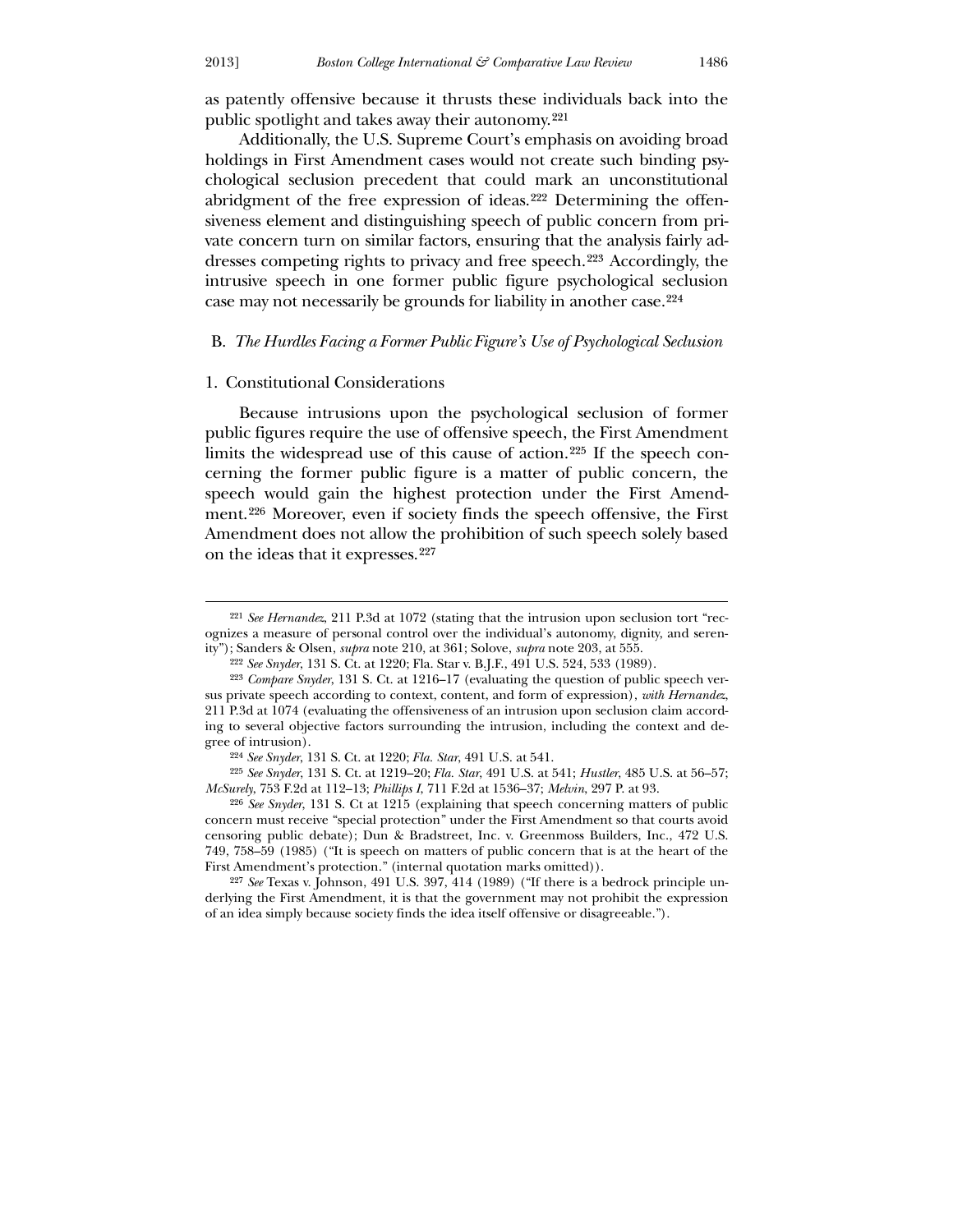Along with speech of public concern, simply recalling information regarding a former public figure without revealing new, private details in an offensive manner also would not create liability for intrusion upon psychological seclusion.[228](#page-33-0) Given the broad implications of the Supreme Court's 1975 ruling in *Cox Broadcasting Corp. v. Cohn*, as well as the attempts to establish psychological seclusion in the public eye, a court would likely not recognize an expectation of privacy in information that has previously entered the public forum.[229](#page-33-1) For instance, in 2000, in *Uranga v. Federated Publications, Inc.*, the Supreme Court of Idaho held that the publication of a news story concerning the plaintiff, published forty years after the events for which the plaintiff was famous occurred, constituted neither intrusion upon seclusion nor publication of private facts.[230](#page-33-2) The *Uranga* court declined to distinguish the case based on the period of time between the publication of court documents and the underlying public events.[231](#page-33-3) Absent a standard that would give the media notice of when publicizing information could lead to state tort liability, allowing plaintiffs to recover for invasion of privacy may chill public debate and thereby decrease awareness of matters of public concern.[232](#page-33-4)

 Finally, former public figures would likely face a high degree of proof when bringing a claim for intrusion upon psychological seclusion.[233](#page-33-5) In light of the broad reach of the First Amendment, the Supreme Court has limited the ability of public figures to recover for

<u>.</u>

<sup>228</sup> *See* Cox Broad. Corp. v. Cohn, 420 U.S. 469, 495 (1975); Gates v. Discovery Commc'ns Inc., 101 P.3d 552, 562 (Cal. 2004); Uranga v. Federated Publ'ns, Inc., 67 P.3d 29, 32, 35 (Idaho 2003); Bilney v. Evening Star Newspaper Co., 406 A.2d 652, 657, 659–60 (Md. Ct. Spec. App. 1979); Harris v. Horton, 341 S.W.3d 264, 271–74 (Tenn. Ct. App. 2009), *overruled on other grounds by* Rogers v. Louisville Land Co., 367 S.W.3d 196, 205 n.6 (Tenn. 2012); Zimmerman, *supra* note 98, at 348–50.

<sup>229</sup> *See* 420 U.S. at 495; Haynes v. Alfred A. Knopf, Inc., 8 F.3d 1222, 1232 (7th Cir. 1993); *Gates*, 101 P.3d at 559–60; Swerdlick v. Koch, 721 A.2d 849, 858 (R.I. 1998); *Harris*, 341 S.W.3d at 272–74; Richards & Solove, *supra* note 35, at 1919; *see also* Bridges v. California, 314 U.S. 252, 269 (1941) ("No suggestion can be found in the Constitution that the freedom there guaranteed for speech and the press bears an inverse ratio to the timeliness and importance of the ideas seeking expression.").

<span id="page-33-0"></span><sup>230</sup> 67 P.3d at 32, 35. The front-page news story recounted the "Boys of Boise" scandal, an investigation involving adult gay men soliciting teenage boys for sex outside a YMCA. *Id.* at 30–31. Although the news story did not mention the plaintiff by name, it included a reproduced photograph of an affidavit submitted in conjunction with the investigation that included the plaintiff's name. *Id.*

<sup>231</sup> *See id.* at 35.

<sup>232</sup> *See id.*

<span id="page-33-5"></span><span id="page-33-4"></span><span id="page-33-3"></span><span id="page-33-2"></span><span id="page-33-1"></span><sup>233</sup> *See Hustler*, 485 U.S. at 53, 55–56; Time, Inc. v. Hill, 385 U.S. 374, 387–88 (1967).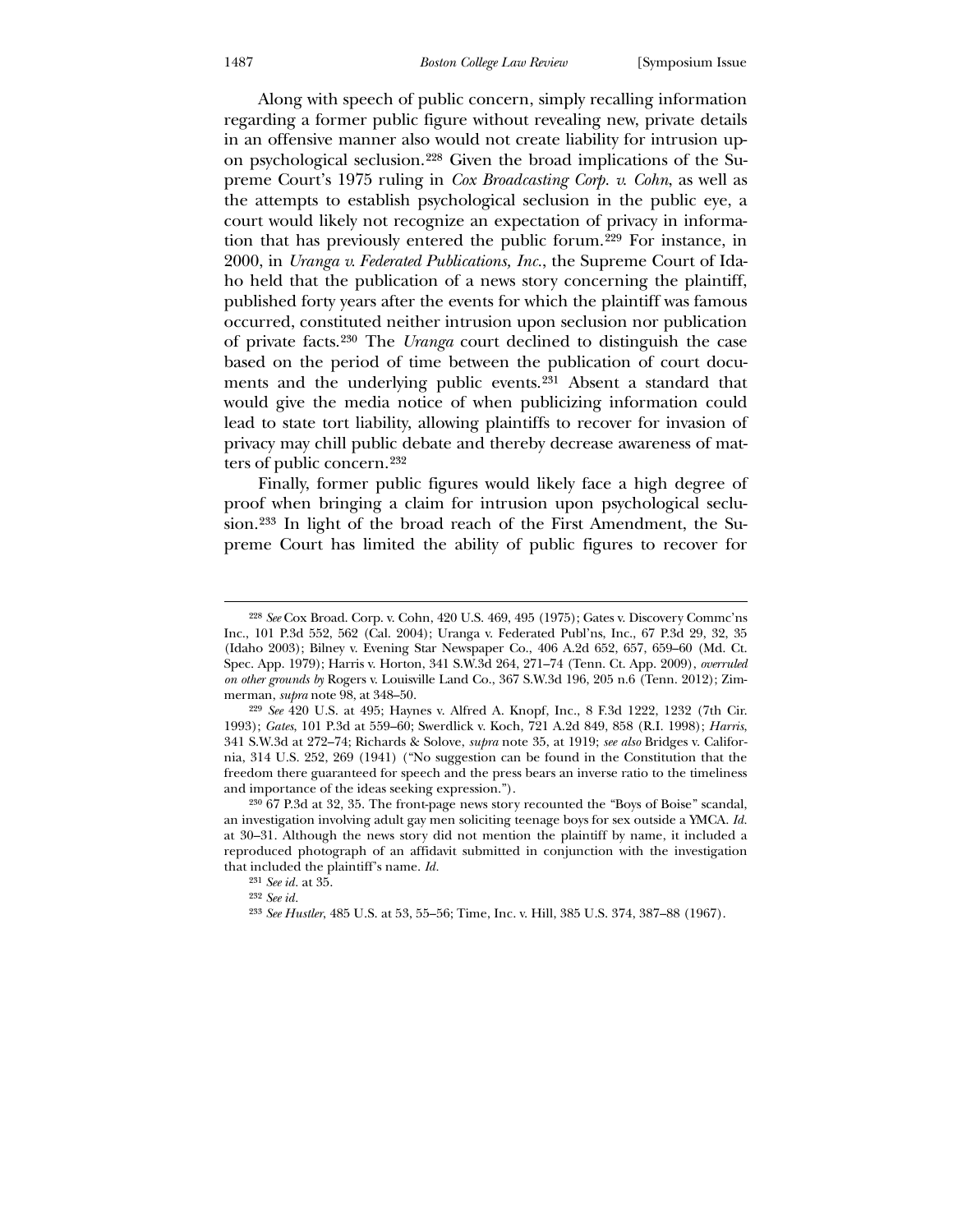state-based torts that involve emotional injuries.[234](#page-34-0) In 1989, in *Hustler v. Falwell*, the Court held that an all-purpose public figure could not recover for intentional infliction of emotional distress without showing by clear and convincing evidence that the publication contained false statements of fact made with "actual malice."[235](#page-34-1) Because psychological seclusion also involves damage to an individual's interest in emotional sanctity, a court following *Hustler* may hold former public figures with wide and pervasive notoriety to a similar burden.<sup>[236](#page-34-2)</sup> A court may, however, view a former limited-purpose or involuntary public figure's effort to recover for emotional injury in a more favorable light if that person has made efforts to avoid media attention.<sup>[237](#page-34-3)</sup>

## 2. Subject Matter Limitations

In addition to First Amendment considerations, former public figures would also have to confront some subject matter limitations regarding the content of a claim for intrusion upon psychological seclusion.[238](#page-34-4) Just as reexamining topics already in the public sphere would fall short of creating liability, so too would issues that have a logical connection to what made the former public figures public in the first place.<sup>[239](#page-34-5)</sup> Regardless of whether an individual would be considered a limited-purpose or an involuntary public figure, there is still a legitimate public interest in knowing how the issues in which they were involved were ultimately resolved.[240](#page-34-6) This public interest would protect the disclosure of facts that were newly gathered and subsequently revealed if they are sufficiently related to the original matter of public concern.[241](#page-34-7)

 On the other hand, publicly prying into information regarding a former public figure's sexual relations, medical history, or other intimate private details that have never entered the public sphere would warrant a privacy expectation that intrusion upon psychological seclu-

<sup>234</sup> *See Hustler*, 485 U.S. at 53, 55–56; *Hill*, 385 U.S. at 387–88.

<sup>235</sup> *Hustler*, 485 U.S. at 56.

<sup>236</sup> *See id.* at 53, 55–56; *Phillips I*, 711 F.2d at 1536–37.

<sup>237</sup> *Cf.* Wolston v. Reader's Digest Ass'n, 443 U.S. 157, 171 (1979) (Blackmun, J., concurring) (concluding that the passage of sixteen years between the public controversy making the plaintiff a public figure and the alleged defamation restored the plaintiff to private figure status due to the decreased ability to counter false speech through the media).

<sup>238</sup> *See Sidis*, 113 F.2d at 809–10; *Shulman*, 955 P.2d at 485; *Bilney*, 406 A.2d at 659–60.

<sup>239</sup> *See Sidis*, 113 F.2d at 809–10; *Shulman*, 955 P.2d at 485; *Bilney*, 406 A.2d at 659–60. 240 *See Sidis*, 113 F.2d at 809–10.

<span id="page-34-7"></span><span id="page-34-6"></span><span id="page-34-5"></span><span id="page-34-4"></span><span id="page-34-3"></span><span id="page-34-2"></span><span id="page-34-1"></span><span id="page-34-0"></span><sup>&</sup>lt;sup>241</sup> *See id.*; RESTATEMENT (SECOND) OF TORTS § 652D cmt. h (1977).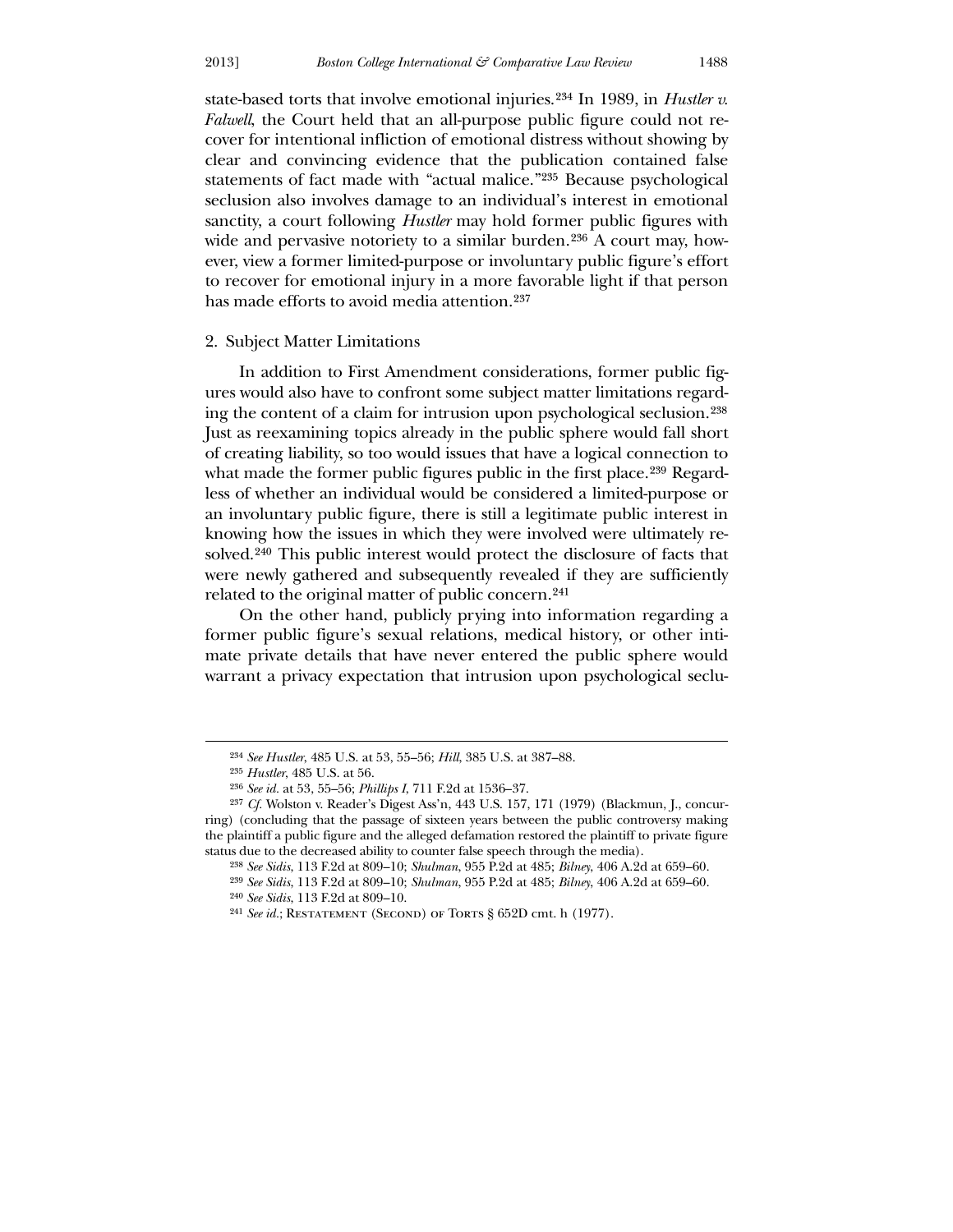#### 1489 *Boston College Law Review* [Symposium Issue

sion would be able to protect.<sup>[242](#page-35-0)</sup> Although the public may be curious about the intimate lives of former public figures, the investigation of an individual's sexual conduct intrudes on perhaps the deepest private emotional sphere a person can possess.[243](#page-35-1) It may also indicate that the intruder is fulfilling a "voyeuristic thrill" of prying into a zone of privacy that a community would recognize is off-limits to public discourse.[244](#page-35-2) Assuming that these intimate affairs were not what made an individual famous in the first place, a former public figure, whether limited purpose or involuntary, could show that examining these affairs would intrude on an inner emotional space that had no logical nexus to his or her public figure status.[245](#page-35-3)

## 3. Offensive to Whom? Overcoming the Objective Elements

 The objective nature of the intrusion upon seclusion elements creates a final hurdle for former public figures trying to establish psychological seclusion.[246](#page-35-4) Determining that a privacy expectation is objectively reasonable and that an intrusion is highly offensive to a reasonable person naturally pits a former public figure's understanding of his or her sphere of privacy against what a community would consider to be private.[247](#page-35-5) A community's understanding of what locations or subject

244 *See Haynes*, 8 F.3d at 1232 (hypothesizing that a community would have been most offended if the questioned publication had detailed the plaintiff's sex life); *Phillips I*, 711 F.2d at 1536–37. *Russell I*, 649 F. Supp. at 404; Bates, *supra* note 135, at 217.

245 *See Haynes*, 8 F.3d at 1232; *Phillips I*, 711 F.2d at 1536–37.

246 *See, e.g.*, Med. Lab. Mgmt. Consultants v. Am. Broad. Cos., 306 F.3d 806, 812–13 (9th Cir. 2002) (qualifying plaintiff's subjective expectation of solitude or seclusion according to whether that expectation is objectively reasonable); Wolfson v. Lewis, 924 F. Supp. 1413, 1421 (E.D. Pa. 1997); *Hernandez*, 211 P.3d at 1074; Citron, *supra* note 158, at 1828–30 (highlighting the problems with privacy's restrictive elements).

<span id="page-35-5"></span><span id="page-35-4"></span><span id="page-35-3"></span><span id="page-35-2"></span><span id="page-35-1"></span><span id="page-35-0"></span>247 *See* Fletcher v. Price Chopper Foods of Trumann, Inc., 220 F.3d 871, 878–79 (8th Cir. 2000); Pauline T. Kim, *Privacy Rights, Public Policy, and the Employment Relationship*, 57 Ohio St. L.J. 671, 694 (1996) (explaining that courts must determine entitlements to privacy within the context of community norms). As an example, in 2000, in *Fletcher v. Price Chopper Foods of Trumann, Inc.*, the U.S. Court of Appeals for the Eighth Circuit held that the threat posed by the plaintiff's communicable disease to her restaurant-industry workplace trumped her individual privacy expectation in her medical information. 220 F.3d at 878–79. As a preliminary matter, the court considered the plaintiff's subjective privacy expectations, but later determined that the plaintiff relinquished any entitlement to pri-

<sup>242</sup> *See Phillips I*, 711 F.2d at 1536–37; *Russell I*, 649 F. Supp. at 404; Zimmerman, *supra* note 98, at 348–50; *see also* Bates, *supra* note 135, at 217 (suggesting that the public discussion of an individual's ongoing mental illness would be offensive to a reasonable person because it carries the label of society's "ultimate stigma").

<sup>243</sup> *See Phillips I*, 711 F.2d at 1536–37; Restatement (Second) of Torts § 652D cmt. h ("There may be some intimate details of her life, such as sexual relations, which even the actress is entitled to keep to herself.").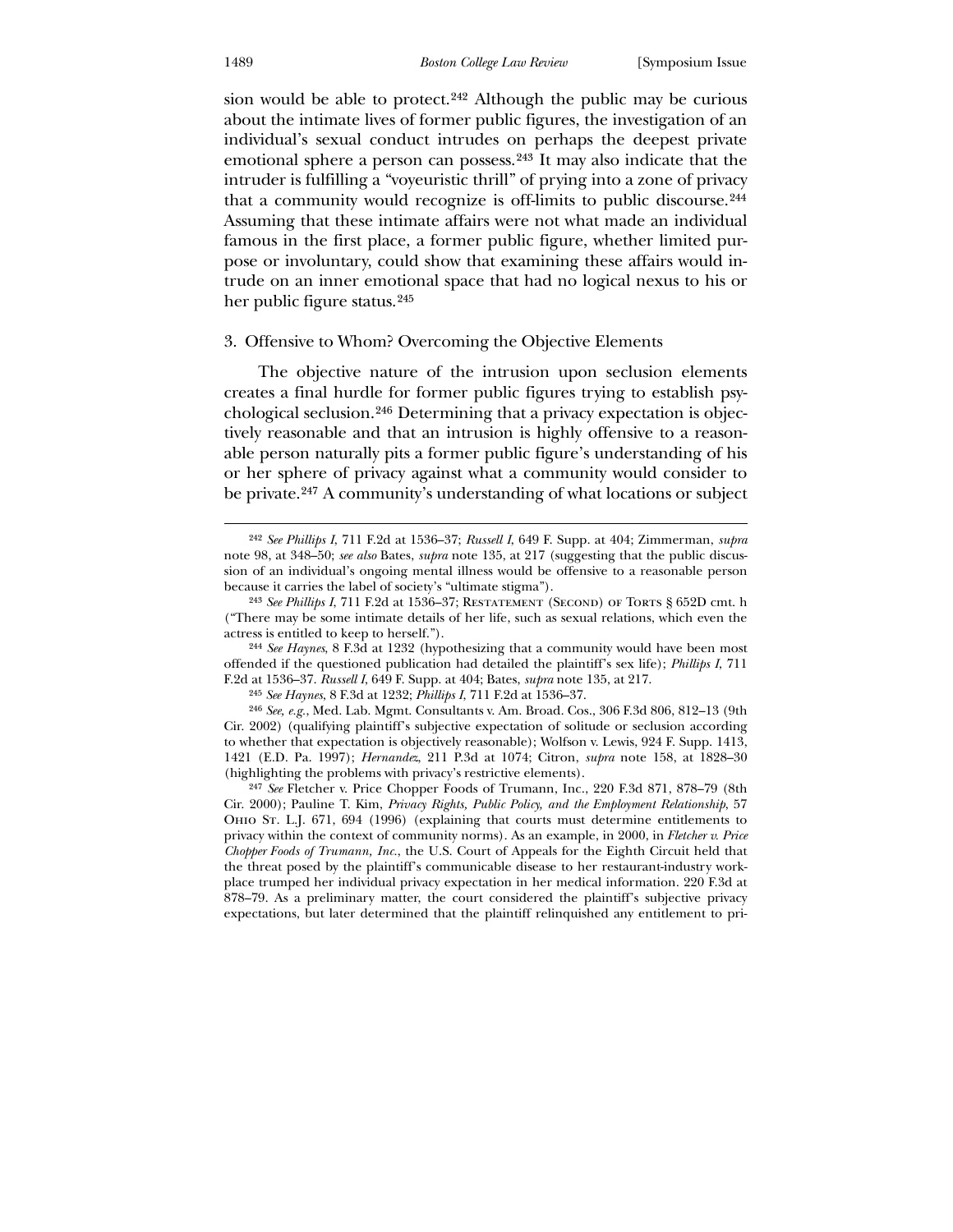$\overline{a}$ 

matters former public figures are entitled to keep in seclusion would act as a counterbalance against particularly "thin-skinned" former public figures who have strong subjective, but nonetheless unreasonable, feelings that their privacy has been invaded.[248](#page-36-0)

 Any inquiry into an intrusion claim, however, should look at all the circumstances involved, including a former public figure's own subjective sense of privacy and mental integrity.[249](#page-36-1) Because psychological seclusion focuses on the intrusion into a particular plaintiff's emotional sphere, one factor that courts would have to examine is the impact of public discourse on a former public figure's own psyche.[250](#page-36-2) A court could also look to affirmative steps taken by former public figures to seclude themselves in privacy.<sup>[251](#page-36-3)</sup> Such actions, like changing a name, address, or career, avoiding contact with the media, or participating in public affairs would not only manifest an objective intent to secure a private life, but would also demonstrate that achieving such seclusion is critical to a former public figure's psychological well-being.[252](#page-36-4)

#### C. *Social Media and the Need to Evolve Privacy*

 Notwithstanding the hurdles described above, certain former public figures must be permitted to protect their emotional security by rely-

249 *See Phillips I*, 711 F.2d at 1536–37; *Van Jelgerhuis*, 940 F. Supp. at 1368; *Russell I*, 649 F. Supp. at 404; *Melvin*, 297 P. at 93–94; Post, *supra* note 166, at 969 (discussing the problems associated with understanding privacy through "neutral" criteria rather than normative considerations).

250 *See* McClurg, *supra* note 56, at 1072–73 (noting that the dissemination of information, rather than the initial acquisition, is the most offensive part of an invasion of privacy).

251 *See Roshto*, 439 So. 2d at 431; Barbas, *supra* note 106, at 1046–47 (proposing a more contextual and fluid approach to defining expectations of privacy); McClurg, *supra* note 56, at 1067–69.

<span id="page-36-4"></span><span id="page-36-3"></span><span id="page-36-2"></span><span id="page-36-1"></span><span id="page-36-0"></span>252 *See Roshto*, 439 So. 2d at 431 & n.6 (hypothesizing that a rehabilitated criminal's change in name and address, and concerted effort to maintain obscurity would all be factors for holding a defendant liable for an injury to mental anguish); Barbas, *supra* note 106, at 1046–47; McClurg, *supra* note 56, at 1067–69 (proposing factors such as whether a plaintiff consented to intrusion or manifested an intent to remain secluded in evaluating the offensiveness of an intrusion upon seclusion claim).

vacy by telling her coworkers about her disease. *See id.* at 877–78. Regardless of the plaintiff's own privacy expectations, however, the court demonstrated that when a community demands the right to know—in this case, for public health reasons—a reasonable person cannot conclude that a person is entitled to privacy. *See id.* at 878–79.

<sup>248</sup> *See* Kim, *supra* note 247, at 689–90 (explaining that elements of privacy torts retain objective qualities to protect defendants from claims brought by mentally weak plaintiffs); *see also* Calvert Magruder, *Mental and Emotional Disturbance in the Law of Torts*, 49 Harv. L. Rev. 1033, 1035 (1936) ("Against a large part of the frictions and irritations and clashing of temperaments incident to participation in a community life, a certain toughening of the mental hide is a better protection than the law could ever be.").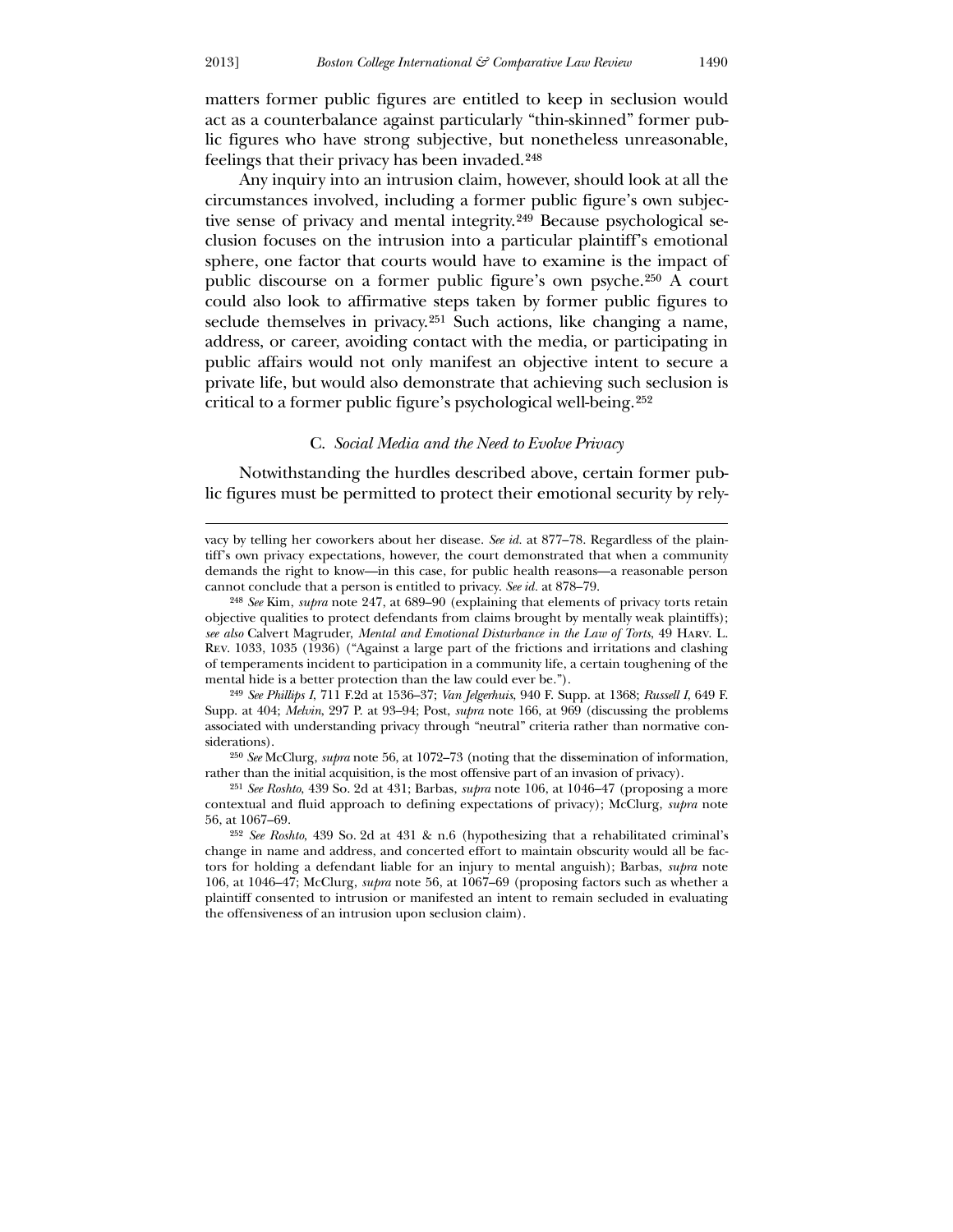ing on a claim for intrusion upon psychological seclusion.[253](#page-37-0) As this Note has put forth, several requirements must be met to establish a claim.[254](#page-37-1) The offensive public discourse must be a matter of private concern and involve a degree of examination that reveals new, personal details that have no relation to what made these individuals public figures in the first place.[255](#page-37-2) Higher degrees of proof may also be a necessary compromise to ensure adequate protection for defendants and curtail a rampant, misguided use of the tort.[256](#page-37-3) Additionally, courts should recognize how former public figures have demonstrated their intent to seek seclusion to ensure that the analysis remains primarily objective.[257](#page-37-4) Together, these considerations limit intrusion upon psychological seclusion to those compelling fact patterns where a former public figure's privacy interest is in accordance with what a reasonable community would tolerate, and, ultimately, what the First Amendment would not proscribe.[258](#page-37-5)

 Consider, though, that under the First Amendment formulation of public figures, social-media participation and the Internet have created countless limited-purpose, and arguably involuntary, public figures.[259](#page-37-6) The current privacy paradigm cannot sufficiently accommodate the interest in secluding oneself from intrusive public comment.[260](#page-37-7) Although there are aspects of an individual's life that are free from the public eye, there are also other aspects that are publicly accessible.[261](#page-37-8) Moreover, because community members measure privacy expectations by their own individual experiences, the increasing number of public figures rising to prominence through social media may demand more

<u>.</u>

260 *See* Citron, *supra* note 158, at 1830.

<sup>253</sup> *See Phillips I*, 711 F.2d at 1536–37; *Galella*, 487 F.2d 986, 995–96; *Russell I*, 649 F. Supp. at 404; *Melvin*, 297 P. at 93–94.

<sup>254</sup> *See supra* notes 202–252 and accompanying text.

<sup>255</sup> *See Snyder*, 131 S. Ct. at 1220; *Fla. Star*, 491 U.S. at 541; *Haynes*, 8 F.3d at 1232.

<sup>256</sup> *See Hustler*, 485 U.S. at 56.

<sup>257</sup> *See Roshto*, 439 So. 2d at 431; Barbas, *supra* note 106, at 1046–47; McClurg, *supra* note 56, at 1067–69 (implying that explicit and implicit manifestations of a person's desire to remain private provide evidence that an intrusion is offensive).

<sup>258</sup> *See Snyder*, 131 S. Ct. at 1220; *Fla. Star*, 491 U.S. at 541; *Hustler*, 485 U.S. at 56; *Phillips I*, 711 F.2d at 1536–37; *Van Jelgerhuis*, 940 F. Supp. at 1368; *Russell I*, 649 F. Supp. at 404.

<sup>259</sup> *See* Jeff Kosseff, *Private or Public? Eliminating the* Gertz *Defamation Test*, 2011 U. Ill. J.L. Tech. & Pol'y 249, 271–72 (suggesting that the voluntariness element of the public figure test has made private individuals who use social media limited-purpose public figures).

<span id="page-37-8"></span><span id="page-37-7"></span><span id="page-37-6"></span><span id="page-37-5"></span><span id="page-37-4"></span><span id="page-37-3"></span><span id="page-37-2"></span><span id="page-37-1"></span><span id="page-37-0"></span><sup>261</sup> *See id.* at 1852; Richards & Solove, *supra* note 35, at 1920 (describing the inability of common law privacy to find an intermediate stage for public information that has not yet been aggregated and disseminated to a large audience).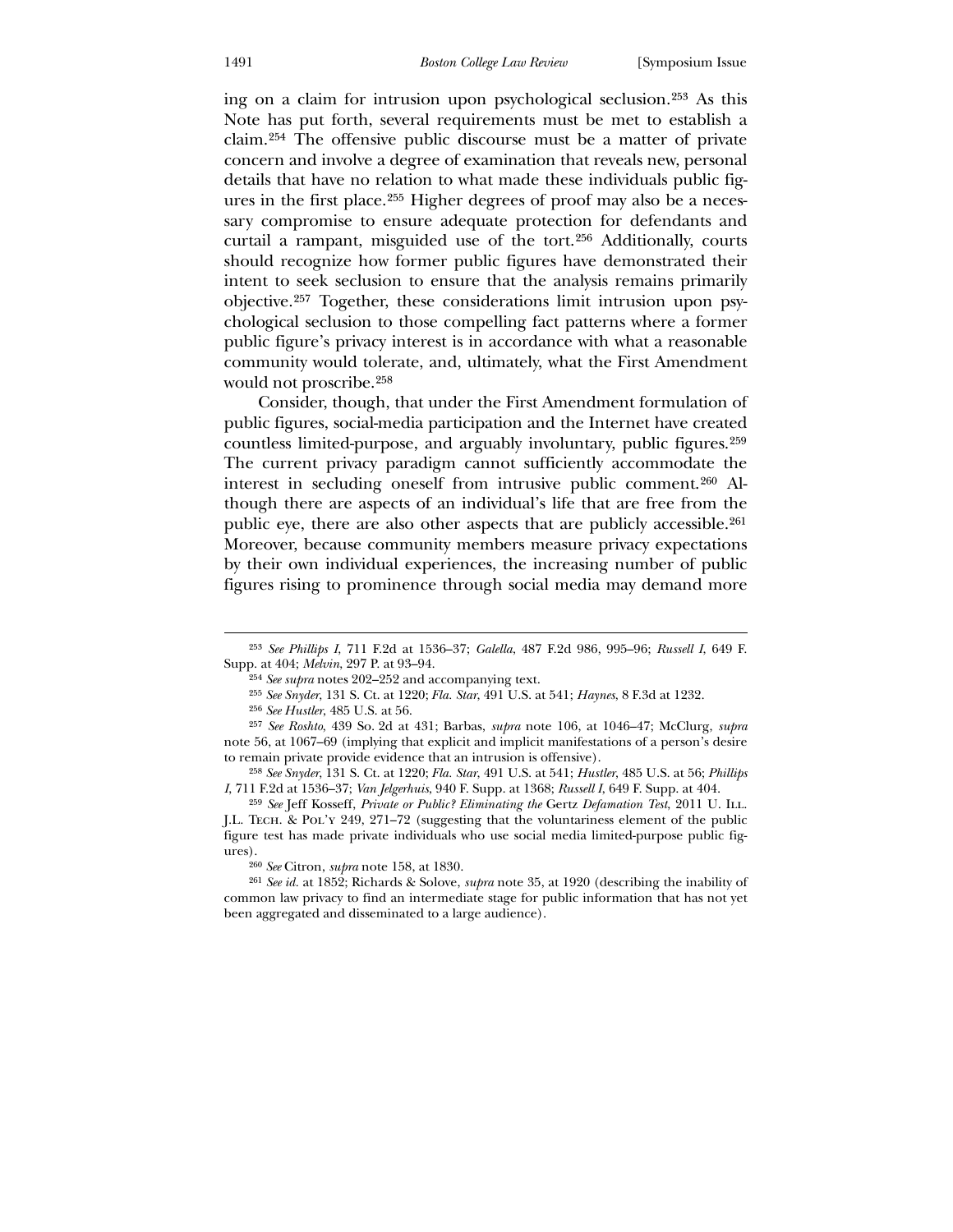respect for those who have chosen to leave the public sphere.[262](#page-38-0) The current understanding of privacy does not fit neatly into the compartmentalized common law scheme.[263](#page-38-1)

 In this dimension, then, expanding the use of psychological seclusion for former involuntary and limited-purpose public figures would certainly "muddy the waters" of common law invasion of privacy, but it is not as if those waters are already crystal clear.[264](#page-38-2) Common law invasion of privacy seeks to constantly reinforce social norms through the law.[265](#page-38-3) Intrusion upon seclusion, in particular, was originally contemplated to fill the gaps between trespass and intentional infliction of emotional distress.[266](#page-38-4) Psychological seclusion would just be a logical extension of the tort that adapts our understanding of seclusion to new social spaces and technologies.<sup>[267](#page-38-5)</sup>

 The social landscape is also changing our understanding of communities and the media, undermining some of the traditional defenses relied upon in common law invasion of privacy.[268](#page-38-6) The newsworthiness defense, for example, may not rely so much on established media entities determining the news but rather on a collective societal understanding of public matters experienced through social media and blogging.[269](#page-38-7) Therefore, it may be incumbent on courts to take a stand on what actually constitute matters of *legitimate* public concern, a step that would properly guide the scope of claims for psychological seclusion brought by former public figures.[270](#page-38-8)

<sup>262</sup> *See* Post, *supra* note 166, at 971–74; Solove, *supra* note 205, at 554–56. By not participating in social media, these individuals demonstrate their desire to retain privacy and form a social barrier between themselves and those who seek these types of interactions. *See* Post, *supra* note 166, at 971–74; Solove, *supra* note 205, at 554–56.

<sup>263</sup> *See* Solove, *supra* note 205, at 483.

<sup>&</sup>lt;sup>264</sup> See Huskey, 632 F. Supp. at 1288; RESTATEMENT (SECOND) OF TORTS § 652A cmt. d (1977) ("It is possible and not infrequent for privacy to be invaded by the same act or by a series of acts in two or more of the ways stated in §§ 652B to 652E.").

<sup>265</sup> *See* Citron, *supra* note 158, at 1830; Kim, *supra* note 247, at 690–91; Richards & Solove, *supra* note 35, at 1918.

<sup>266</sup> *See* Prosser, *supra* note 35, at 392.

<sup>267</sup> *See* Citron, *supra* note 158, at 1830; Kim, *supra* note 247, at 690–91.

<sup>268</sup> *See* Barbas, *supra* note 106, at 1043–44 (explaining that free flow of information has reduced the need for news concerning the private lives of public figures).

<sup>269</sup> *See* Richards & Solove, *supra* note 35, at 1918–19.

<span id="page-38-8"></span><span id="page-38-7"></span><span id="page-38-6"></span><span id="page-38-5"></span><span id="page-38-4"></span><span id="page-38-3"></span><span id="page-38-2"></span><span id="page-38-1"></span><span id="page-38-0"></span><sup>270</sup> *See* Shackelford, *supra* note 22, at 199; *see also* Quin S. Landon, Note, *The First Amendment and Speech-Based Torts: Recalibrating the Balance*, 66 U. Miami L. Rev. 157, 181 (2011) (suggesting that a public concern test for speech-based privacy torts would provide the best balance between First Amendment and privacy interests).